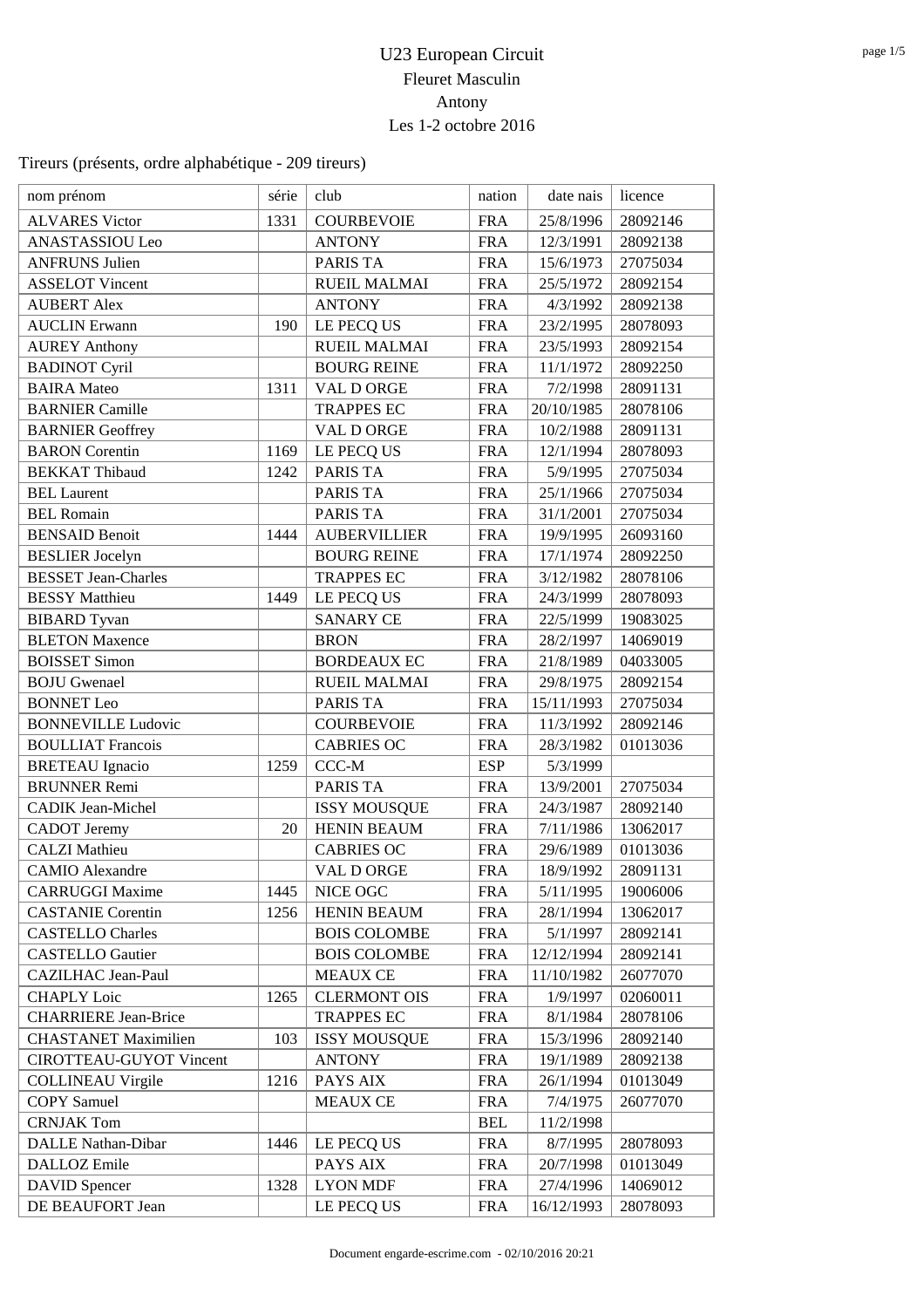| nom prénom                    | série | club                | nation     | date nais  | licence     |
|-------------------------------|-------|---------------------|------------|------------|-------------|
| DE GREEF Stef                 | 553   | NICE OGC            | <b>FRA</b> | 10/1/1998  | 19006006    |
| DE LAMBALLERIE Guy            |       | <b>ANTONY</b>       | <b>FRA</b> | 4/10/1985  | 28092138    |
| DE LAMBALLERIE Jacques        |       | <b>ANTONY</b>       | <b>FRA</b> | 21/9/1988  | 28092138    |
| DE PRACONTAL Jonathan         |       | <b>PARIS TA</b>     | <b>FRA</b> | 4/10/1981  | 27075034    |
| <b>DELIGNE Remi</b>           |       | <b>ISSY MOUSQUE</b> | <b>FRA</b> | 7/12/1996  | 28092140    |
| <b>DELLERY</b> Quentin        |       | <b>BOURG REINE</b>  | <b>FRA</b> |            | 28092250    |
| <b>DELORT</b> Jean-Baptiste   |       | <b>PARIS RCF</b>    | <b>FRA</b> | 25/9/1984  | 27075047    |
| <b>DEMAINE</b> David          | 1454  | <b>HEROUVILLE</b>   | <b>FRA</b> | 9/9/1996   | 05014008    |
| <b>DESCHAMPS</b> Denis        |       | <b>ANTONY</b>       | <b>FRA</b> | 21/2/1988  | 28092138    |
| DI FRANCESCO Hugo             |       | <b>ACADEMY</b>      | <b>GBR</b> | 1/4/1996   |             |
| <b>DJITLI</b> Roman           | 81    | <b>AUBERVILLIER</b> | <b>FRA</b> | 3/3/1990   | 26093160    |
| <b>DORNY</b> Adrien           |       | PARIS TA            | <b>FRA</b> | 11/7/1998  | 27075034    |
| <b>DOSA</b> Daniel            | 75    | <b>TOREKVES</b>     | <b>HUN</b> | 19/1/1996  |             |
| <b>DRONSART</b> Aubin         |       | <b>MELUN VDS</b>    | <b>FRA</b> | 4/4/1997   | 26077089    |
| <b>DUMAS</b> Florian          |       | <b>MEYREUIL CE</b>  | <b>FRA</b> | 5/3/1999   | 01013007    |
| <b>EDIRI</b> Alexandre        | 269   | <b>MEAUX CE</b>     | <b>FRA</b> | 30/1/1998  | 26077070    |
| EL SAYED ABOUELKASSEM A       | 9     | <b>AUBERVILLIER</b> | <b>FRA</b> | 25/11/1990 | 26093160023 |
| <b>ELICE</b> Meddy            | 257   | <b>TEAM FLEURET</b> | <b>FRA</b> | 7/2/1996   | 28092266    |
| <b>ERNST</b> Deniz            |       | <b>FSZ ZUERICH</b>  | SUI        | 12/2/1986  |             |
| ERUAM-CHAPOT Pierre           |       | <b>LYON SE</b>      | <b>FRA</b> | 15/1/1999  | 14069014    |
| <b>ESCURAT Aymeric</b>        | 177   | <b>ISSY MOUSQUE</b> | <b>FRA</b> | 20/7/1992  | 28092140    |
| <b>FARCY Tino</b>             |       | PAYS AIX            | <b>FRA</b> | 6/11/1999  | 01013049    |
| <b>FAYE</b> Lilian            |       | <b>CLERMONT FER</b> | <b>FRA</b> | 26/12/1996 | 06063010    |
| FERJANI Mohamed Ayoub         | 43    | <b>BOURG REINE</b>  | <b>FRA</b> | 27/7/1986  | 28092250052 |
| <b>FILAIRE</b> Fabien         | 1219  | <b>LYON MDF</b>     | <b>FRA</b> | 26/1/1995  | 14069012    |
| <b>FONCIN Charles</b>         |       | <b>TRAPPES EC</b>   | <b>FRA</b> | 30/3/1986  | 28078106    |
| FORMOSA Adrien                |       | PARIS CEFC          | <b>FRA</b> | 16/3/1985  | 27075022    |
| <b>FOSSE</b> Augustin         | 1453  | <b>REIMS CE</b>     | <b>FRA</b> | 3/11/1998  | 22051010    |
| <b>FOURNIER Lucas</b>         | 1317  | <b>MEAUX CE</b>     | <b>FRA</b> | 29/9/1999  | 26077070    |
| <b>FREZZA Pietro</b>          |       | <b>LYON SE</b>      | <b>FRA</b> | 31/10/1989 | 14069014    |
| <b>GAGNAIRE Thibault</b>      |       | <b>REIMS CE</b>     | <b>FRA</b> | 23/3/1992  | 22051010    |
| <b>GAGNEPAIN Nevil</b>        | 1299  | <b>VAL D ORGE</b>   | <b>FRA</b> | 8/7/1994   | 28091131    |
| <b>GALISSANT Pierre-Andre</b> |       | <b>MEAUX CE</b>     | <b>FRA</b> | 29/5/1999  | 26077070    |
| <b>GALLICAN Nicolas</b>       |       | <b>AUBERVILLIER</b> | <b>FRA</b> | 9/8/1984   | 26093160    |
| <b>GALY</b> Maxime            |       | <b>LYON MDF</b>     | <b>FRA</b> | 23/11/1999 | 14069012    |
| <b>GARNIER Fabrice</b>        |       | <b>BOURG REINE</b>  | <b>FRA</b> | 7/7/1981   | 28092250    |
| <b>GARROUSTE Alban</b>        | 1322  | PARIS TA            | <b>FRA</b> | 4/9/1994   | 27075034    |
| <b>GENG Sebastien</b>         |       | <b>BELFORT ASM</b>  | <b>FRA</b> | 5/7/1996   | 03090015    |
| <b>GEORGES Henry</b>          |       | <b>TRAPPES EC</b>   | <b>FRA</b> | 28/4/1973  | 28078106    |
| <b>GOURMAND</b> Logan         | 1462  | <b>ANTONY</b>       | <b>FRA</b> | 17/9/1997  | 28092138    |
| <b>GRIFFON Kilian</b>         | 1457  | <b>HEROUVILLE</b>   | <b>FRA</b> | 30/6/1995  | 05014008    |
| <b>GROS Xavier</b>            |       | <b>RUEIL MALMAI</b> | <b>FRA</b> | 12/6/1987  | 28092154    |
| <b>GUENANEN Valentin</b>      |       | PARIS TA            | <b>FRA</b> | 9/6/1990   | 27075034    |
| <b>GUY</b> Jason              |       | <b>ANTONY</b>       | <b>FRA</b> | 16/11/1995 | 28092138    |
| <b>HANOUN Julien</b>          |       | PARIS CEP           | <b>FRA</b> | 9/5/1998   | 27075011    |
| <b>HECHER Benoit</b>          | 1226  | <b>PARIS CEP</b>    | <b>FRA</b> | 7/10/1998  | 27075011    |
| <b>HENRY Alexandre</b>        | 1327  | LE PECQ US          | <b>FRA</b> | 1/12/1996  | 28078093    |
| <b>HERITIER Benoit</b>        |       | <b>LYON MDF</b>     | <b>FRA</b> | 8/7/1970   | 14069012    |
| <b>HEURTIER Audric</b>        |       | <b>ISSY MOUSQUE</b> | <b>FRA</b> | 10/5/1998  | 28092140    |
| <b>HILY</b> Quentin           |       | <b>BAYEUX CS</b>    | <b>FRA</b> | 6/10/1986  | 05014001    |
| <b>HOUEIX Goulven</b>         | 1452  | <b>TEAM FLEURET</b> | <b>FRA</b> | 19/3/1998  | 28092266    |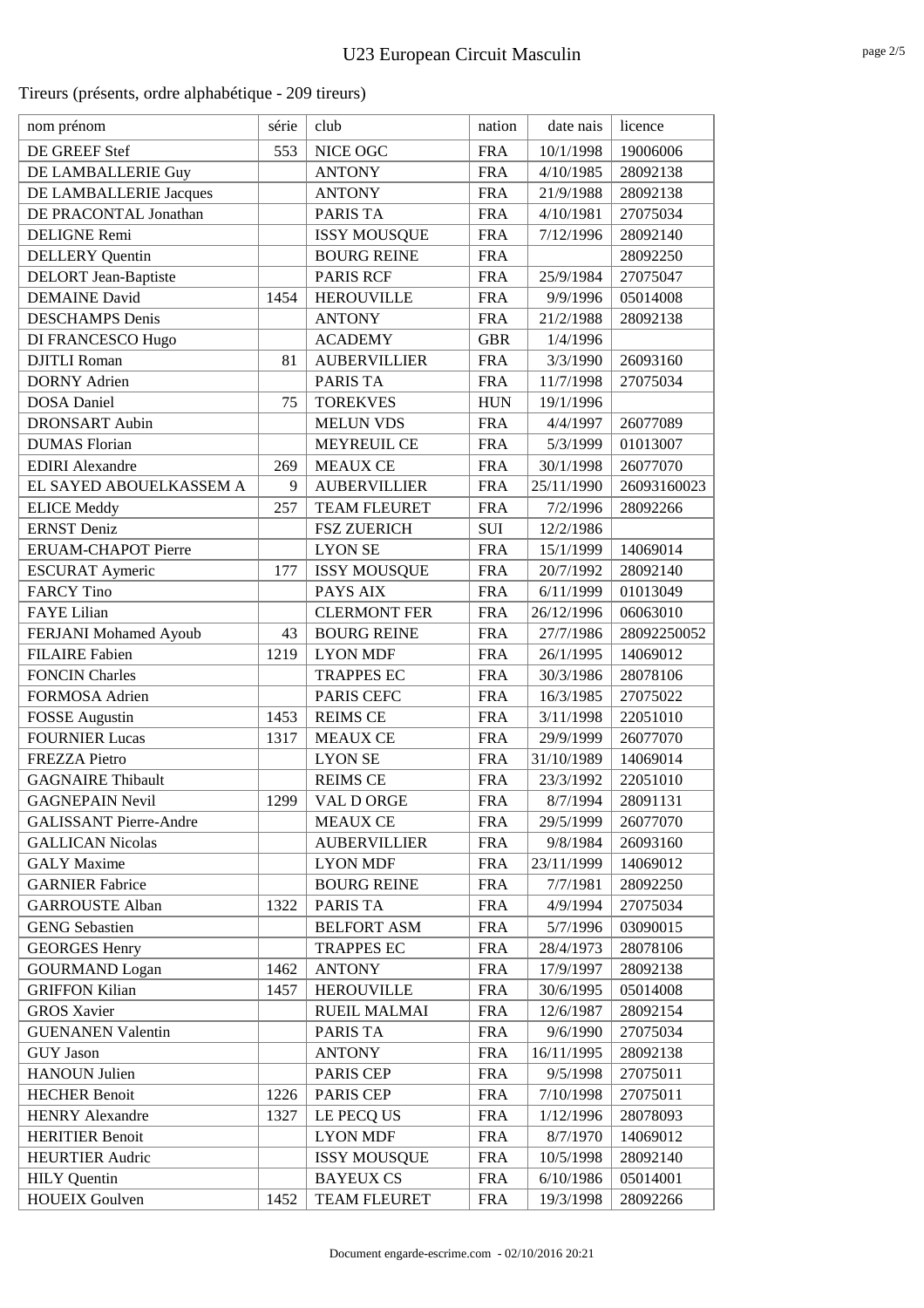| nom prénom                     | série | club                | nation     | date nais  | licence  |
|--------------------------------|-------|---------------------|------------|------------|----------|
| <b>HUYBRECHT Gijs</b>          | 1346  | <b>PARCIVAL</b>     | <b>BEL</b> | 31/1/1995  |          |
| <b>JAULT</b> Jerome            |       | <b>BOURG REINE</b>  | <b>FRA</b> | 20/5/1983  | 28092250 |
| <b>JOURNET Benoit</b>          | 251   | <b>TRAPPES EC</b>   | <b>FRA</b> | 28/2/1987  | 28078106 |
| <b>JULIEN Eric</b>             |       | <b>LYON SE</b>      | <b>FRA</b> | 16/8/1985  | 14069014 |
| <b>JULIEN Thomas</b>           | 1333  | <b>VILLE AVRAY</b>  | <b>FRA</b> | 2/11/1994  | 28092159 |
| <b>KERDRANVAT Charles</b>      |       | <b>PARIS TA</b>     | <b>FRA</b> | 23/7/1991  | 27075034 |
| <b>KERYHUEL Jeremy</b>         | 1129  | LE PECQ US          | <b>FRA</b> | 28/10/1994 | 28078093 |
| <b>LAVALLETTE Donovann</b>     | 1149  | <b>ISSY MOUSQUE</b> | <b>FRA</b> | 1/5/1997   | 28092140 |
| <b>LE METAYER Morgan</b>       |       | <b>VANDOEUVRE</b>   | <b>FRA</b> | 19/11/1985 | 17054005 |
| LE PECHOUX Erwan               | 11    | PAYS AIX            | <b>FRA</b> | 13/1/1982  | 01013049 |
| LE PECHOUX Hugo                |       | MEYREUIL CE         | <b>FRA</b> | 13/7/1990  | 01013007 |
| <b>LEBRETON Emilien</b>        | 1464  | <b>VILLEJUIF US</b> | <b>FRA</b> | 14/3/1997  | 26094182 |
| LECOCQ Hans-Joachim            | 195   |                     | <b>BEL</b> | 10/10/1991 |          |
| <b>LECONTE Raphael</b>         | 1440  | <b>AUBERVILLIER</b> | <b>FRA</b> | 17/10/1998 | 26093160 |
| <b>LECORNIER Flavien</b>       |       | <b>COURBEVOIE</b>   | <b>FRA</b> | 14/6/1988  | 28092146 |
| <b>LEFEVRE</b> Quentin         | 1326  | <b>HENIN BEAUM</b>  | <b>FRA</b> | 22/5/1995  | 13062017 |
| <b>LELEU Clovis</b>            |       | PARIS TA            | <b>FRA</b> | 12/6/1997  | 27075034 |
| <b>LEON BOTTARELLI Edouard</b> |       | <b>BOUSCAT US</b>   | <b>FRA</b> | 18/4/1994  | 04033006 |
| <b>LEROUGE Frederic</b>        |       | <b>CABRIES OC</b>   | <b>FRA</b> | 3/5/1983   | 01013036 |
| <b>LEVY</b> Alexandre          |       | <b>LYON MDF</b>     | <b>FRA</b> | 7/1/1981   | 14069012 |
| <b>LISZKAI Tamas</b>           | 1029  | <b>BHSE</b>         | <b>HUN</b> | 25/6/1995  |          |
| <b>LORENZ Benoit</b>           |       | PARIS TA            | <b>FRA</b> | 14/3/1989  | 27075034 |
| <b>LOTTIN Maxence</b>          |       | <b>MELUN VDS</b>    | <b>FRA</b> | 28/7/1999  | 26077089 |
| <b>MABIKA</b> Maxence          | 1467  | <b>MELUN VDS</b>    | <b>FRA</b> | 10/1/1998  | 26077089 |
| <b>MABILEAU Louis</b>          | 1304  | LE PECQ US          | <b>FRA</b> | 9/1/1998   | 28078093 |
| <b>MADER Joffrey</b>           | 1146  | NICE OGC            | <b>FRA</b> | 22/7/1998  | 19006006 |
| <b>MALARD</b> Luca             |       | <b>BAYEUX CS</b>    | <b>FRA</b> | 16/1/1999  | 05014001 |
| <b>MANNEVILLE Thibault</b>     |       | <b>PARIS TA</b>     | <b>FRA</b> | 5/1/1991   | 27075034 |
| <b>MARCAILLOU Florian</b>      |       | <b>PARIS TA</b>     | <b>FRA</b> | 26/2/1970  | 27075034 |
| <b>MARECHAL Didier</b>         |       | <b>PARIS RCF</b>    | <b>FRA</b> | 12/2/1954  | 27075047 |
| <b>MARTIN Nirina</b>           |       | <b>ANTONY</b>       | <b>FRA</b> | 26/7/1991  | 28092138 |
| <b>MATHIAS Max</b>             |       |                     | <b>GBR</b> | 1/8/1995   |          |
| <b>MATIC Kevin</b>             |       | <b>GRENOBLE RAP</b> | <b>FRA</b> | 15/6/1992  | 08038011 |
| MATTEACCIOLI Mathieu           |       | <b>STRASBOURG E</b> | <b>FRA</b> | 29/4/1997  | 24067006 |
| <b>MATYAS Balint</b>           | 238   | <b>TOREKVES</b>     | <b>HUN</b> | 6/1/1994   |          |
| <b>MAYEUR-GUILLOU Antoine</b>  |       | <b>RUEIL MALMAI</b> | <b>FRA</b> | 27/12/1985 | 28092154 |
| <b>MERIT Gautier</b>           |       | <b>REIMS CE</b>     | <b>FRA</b> | 17/2/1999  | 22051010 |
| <b>MERTINE Julien</b>          | 59    | <b>RUEIL MALMAI</b> | <b>FRA</b> | 25/6/1988  | 28092154 |
| <b>METOUI</b> Mohamed Aziz     | 542   | <b>BOURG REINE</b>  | <b>FRA</b> | 29/1/1998  | 28092250 |
| <b>MICHAUT</b> Loic            |       | <b>TEAM FLEURET</b> | <b>FRA</b> | 10/7/1999  | 28092266 |
| <b>MICHEL Corentin</b>         | 1174  | <b>ANTONY</b>       | <b>FRA</b> | 2/11/1996  | 28092138 |
| <b>MOHLI Nino</b>              |       | <b>PARIS CEP</b>    | <b>FRA</b> | 25/7/1999  | 27075011 |
| <b>MOINE</b> Jordan            | 249   | NANTES NEC          | <b>FRA</b> | 7/5/1986   | 18044002 |
| <b>MOLINARO Romain</b>         | 1085  | <b>HENIN BEAUM</b>  | <b>FRA</b> | 4/5/1995   | 13062017 |
| <b>MORET Max</b>               | 1442  | NANTES NEC          | <b>FRA</b> | 10/10/1995 | 18044002 |
| <b>MORIN</b> Hadrien           |       | <b>CHAMPIGNY MA</b> | <b>FRA</b> | 26/3/2000  | 26094179 |
| <b>MORMAND Kenny</b>           | 1323  | NICE OGC            | <b>FRA</b> | 28/9/1995  | 19006006 |
| <b>MOURRAIN Aymeric</b>        |       | PARIS TA            | <b>FRA</b> | 6/10/1991  | 27075034 |
| <b>MOURRAIN Baptiste</b>       | 78    | <b>MELUN VDS</b>    | <b>FRA</b> | 25/3/1994  | 26077089 |
| <b>NADAL Noel</b>              |       | <b>VILLEJUIF US</b> | <b>FRA</b> | 6/10/1997  | 26094182 |
| <b>NAGLE Christopher</b>       | 122   | <b>BOURG REINE</b>  | <b>FRA</b> | 4/4/1993   | 28092250 |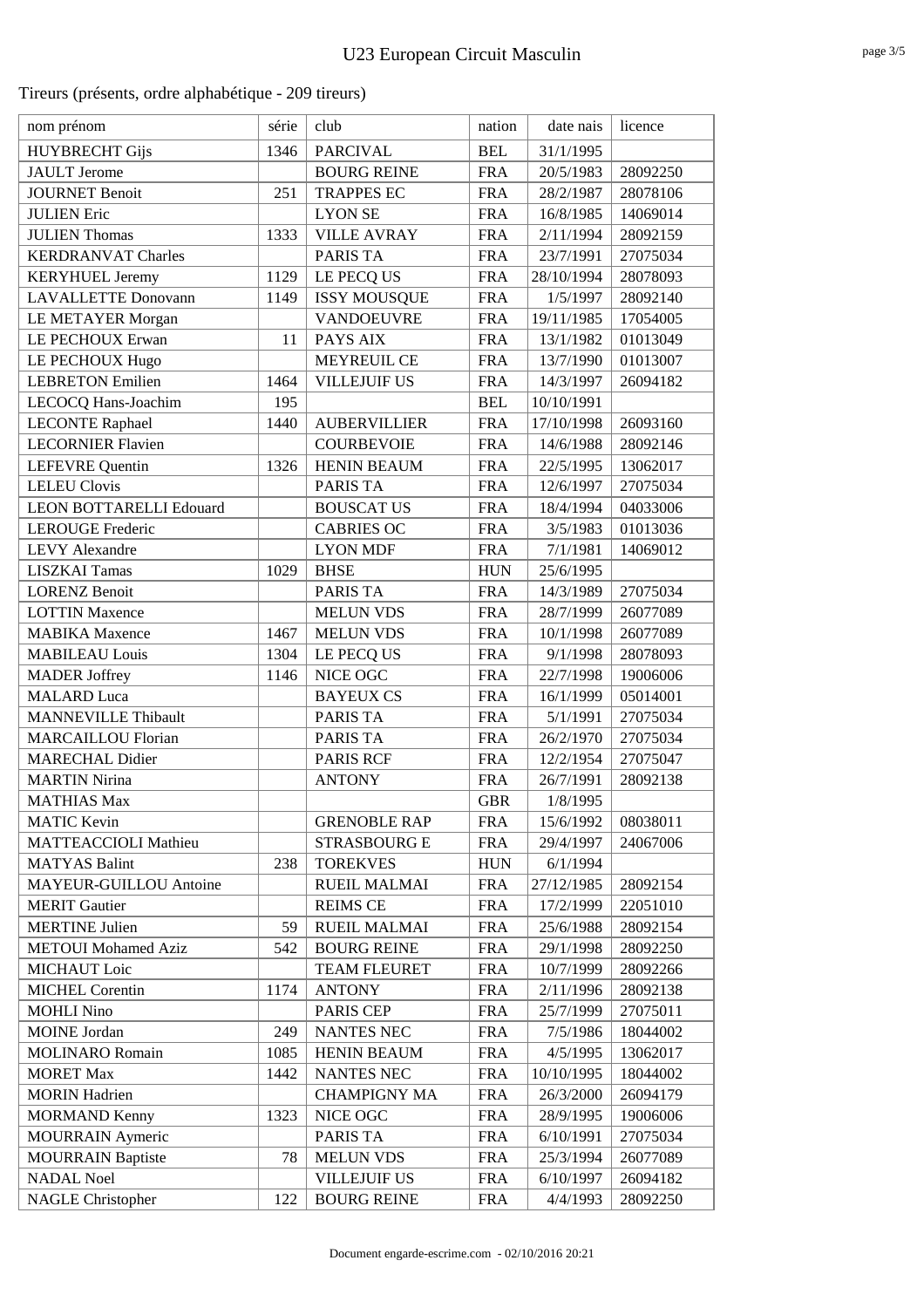| nom prénom                      | série | club                | nation     | date nais  | licence     |
|---------------------------------|-------|---------------------|------------|------------|-------------|
| <b>NALJAJIAN Narek</b>          |       | VAL D ORGE          | <b>FRA</b> | 21/4/1994  | 28091131    |
| <b>NAVAS</b> Miguel             | 1046  | CE LES 3 ARMES      | <b>BEL</b> | 12/11/1995 |             |
| <b>OBRECHT</b> Alexis           | 1313  | <b>HENIN BEAUM</b>  | <b>FRA</b> | 4/12/1997  | 13062017    |
| <b>OSTACCHINI Glen</b>          |       |                     | <b>GBR</b> | 7/1/1993   |             |
| <b>PAIRE</b> Adrien             |       | PARIS TA            | <b>FRA</b> | 19/8/1999  | 27075034    |
| <b>PAPEZ Francois</b>           |       | <b>NANTES NEC</b>   | <b>FRA</b> | 16/7/1987  | 18044002    |
| <b>PATARD Thierry</b>           |       | NANTES NEC          | <b>FRA</b> | 30/8/1974  | 18044002    |
| <b>PAUTY Maxime</b>             | 49    | <b>ISSY MOUSQUE</b> | <b>FRA</b> | 20/6/1993  | 28092140    |
| <b>PERRIER Ghislain</b>         | 40    | <b>COURBEVOIE</b>   | <b>FRA</b> | 17/5/1987  | 28092146068 |
| PERRIMOND Alexy                 |       | <b>MARSEILLE EC</b> | <b>FRA</b> | 24/10/1996 | 01013013    |
| <b>PERRIN Camille</b>           |       | <b>PARIS RCF</b>    | <b>FRA</b> | 4/6/1993   | 27075047    |
| <b>PINSON Simon</b>             |       | <b>BOURG REINE</b>  | <b>FRA</b> | 8/2/2000   | 28092250    |
| PITTA Guillaume                 | 113   | <b>AUBERVILLIER</b> | <b>FRA</b> | 5/11/1984  | 26093160    |
| POPESCO Tancrede                |       | LE PECQ US          | <b>FRA</b> | 2/3/1998   | 28078093    |
| <b>RIBOUD Alexis</b>            |       | <b>BOURG REINE</b>  | <b>FRA</b> | 24/1/1988  | 28092250    |
| <b>RIDSDALE</b> Ethan           |       | <b>CARDIFF</b>      | <b>GBR</b> | 26/1/1996  |             |
| <b>ROGER Enguerand</b>          | 278   | <b>MELUN VDS</b>    | <b>FRA</b> | 19/6/1997  | 26077089    |
| <b>ROGER Wallerand</b>          | 533   | <b>MELUN VDS</b>    | <b>FRA</b> | 25/7/1998  | 26077089    |
| <b>SAMANDI Mohamed</b>          | 42    | <b>BOURG REINE</b>  | <b>FRA</b> | 13/8/1986  | 28092250064 |
| <b>SAPY Hugo</b>                |       | <b>LYON MDF</b>     | <b>FRA</b> | 12/4/1999  | 14069012    |
| <b>SAUBER Olivier</b>           |       | PARIS CEFC          | <b>FRA</b> | 6/7/1992   | 27075022    |
| <b>SCHVARTZ Antoine</b>         | 1253  | <b>BOURG REINE</b>  | <b>FRA</b> |            | 28092250    |
| <b>SEBBAN Theo</b>              | 1020  | <b>LYON MDF</b>     | <b>FRA</b> | 13/4/1996  | 14069012    |
| <b>SENTUC Julien</b>            |       | <b>VILLE AVRAY</b>  | <b>FRA</b> | 7/12/1996  | 28092159    |
| <b>SERRI</b> Cedrik             |       | <b>AUBERVILLIER</b> | <b>FRA</b> | 14/2/1991  | 26093160    |
| <b>SERVELLO Augusto Antonio</b> | 154   |                     | <b>ARG</b> | 1/12/1999  |             |
| <b>SEYTOR Kim-Ulric</b>         |       | <b>BOURG REINE</b>  | <b>FRA</b> | 9/2/2000   | 28092250    |
| SIDO Alexandre                  | 114   | <b>ISSY MOUSQUE</b> | <b>FRA</b> | 31/10/1996 | 28092140    |
| <b>SIMON Vincent</b>            | 83    | <b>RUEIL MALMAI</b> | <b>FRA</b> | 9/4/1990   | 28092154    |
| <b>SINTES Victor</b>            | 34    | <b>RUEIL MALMAI</b> | <b>FRA</b> | 8/8/1980   | 28092154    |
| <b>SIRIU Pascal</b>             |       | VAL D ORGE          | <b>FRA</b> | 30/1/1972  | 28091131    |
| <b>SIROU Hugo</b>               | 1107  | <b>AUBERVILLIER</b> | <b>FRA</b> | 24/10/1997 | 26093160    |
| <b>SOYER Martin</b>             |       | <b>VILLE AVRAY</b>  | <b>FRA</b> | 20/5/1993  | 28092159    |
| SPRINGARD Maxime                |       | <b>BELFORT ASM</b>  | <b>FRA</b> | 28/9/1996  | 03090015    |
| <b>STEHLI Lucas</b>             |       | <b>FSZ ZUERICH</b>  | SUI        | 30/1/1984  |             |
| <b>STRELETSKI Florent</b>       |       | <b>COURBEVOIE</b>   | <b>FRA</b> | 30/1/1987  | 28092146    |
| <b>TALLARON Theo</b>            | 1463  | <b>LYON SE</b>      | <b>FRA</b> | 20/6/1994  | 14069014    |
| <b>TETERIS Lukas</b>            | 1049  | RIGAS 3. BJSS       | LAT        | 10/5/1996  |             |
| <b>THIVEL Quentin</b>           |       | <b>LYON MDF</b>     | <b>FRA</b> | 10/12/1997 | 14069012    |
| <b>THOMAS</b> Corentin          |       | VAL D ORGE          | <b>FRA</b> | 29/5/1998  | 28091131    |
| <b>THOMAS Mathieu</b>           |       | <b>BAYEUX CS</b>    | <b>FRA</b> | 17/2/1995  | 05014001    |
| <b>TIMMERMANS Nathan</b>        | 1226  | <b>CE EMBOURG</b>   | BEL        | 13/1/1996  |             |
| <b>TOQUEBOEUF Florent</b>       |       | <b>MEAUX CE</b>     | <b>FRA</b> | 5/1/1993   | 26077070    |
| <b>TRAVESSET Damien</b>         | 1250  | <b>RUEIL MALMAI</b> | <b>FRA</b> | 14/10/1997 | 28092154    |
| <b>TREPO Eric</b>               |       | <b>LYON SE</b>      | <b>FRA</b> | 31/7/1981  | 14069014    |
| <b>VALENTIN Come</b>            | 1259  | <b>TEAM FLEURET</b> | <b>FRA</b> | 31/1/1999  | 28092266    |
| VAN CAMPENHOUT Stef             |       | <b>OMNISWORD</b>    | <b>BEL</b> | 28/5/1998  |             |
| VAN GIJSEL Sander               | 1350  | DE MANESCHERME      | BEL        | 16/8/1996  |             |
| <b>VERAN Robin</b>              | 1301  | <b>CHAMBERY CE</b>  | <b>FRA</b> | 23/7/1996  | 08073017    |
| <b>VIELCANET Jeremy</b>         |       | <b>MELUN VDS</b>    | <b>FRA</b> | 3/8/1988   | 26077089    |
| <b>VIGNERON Kevin</b>           | 1455  | PARIS CEFC          | <b>FRA</b> | 3/7/1996   | 27075022    |

page 4/5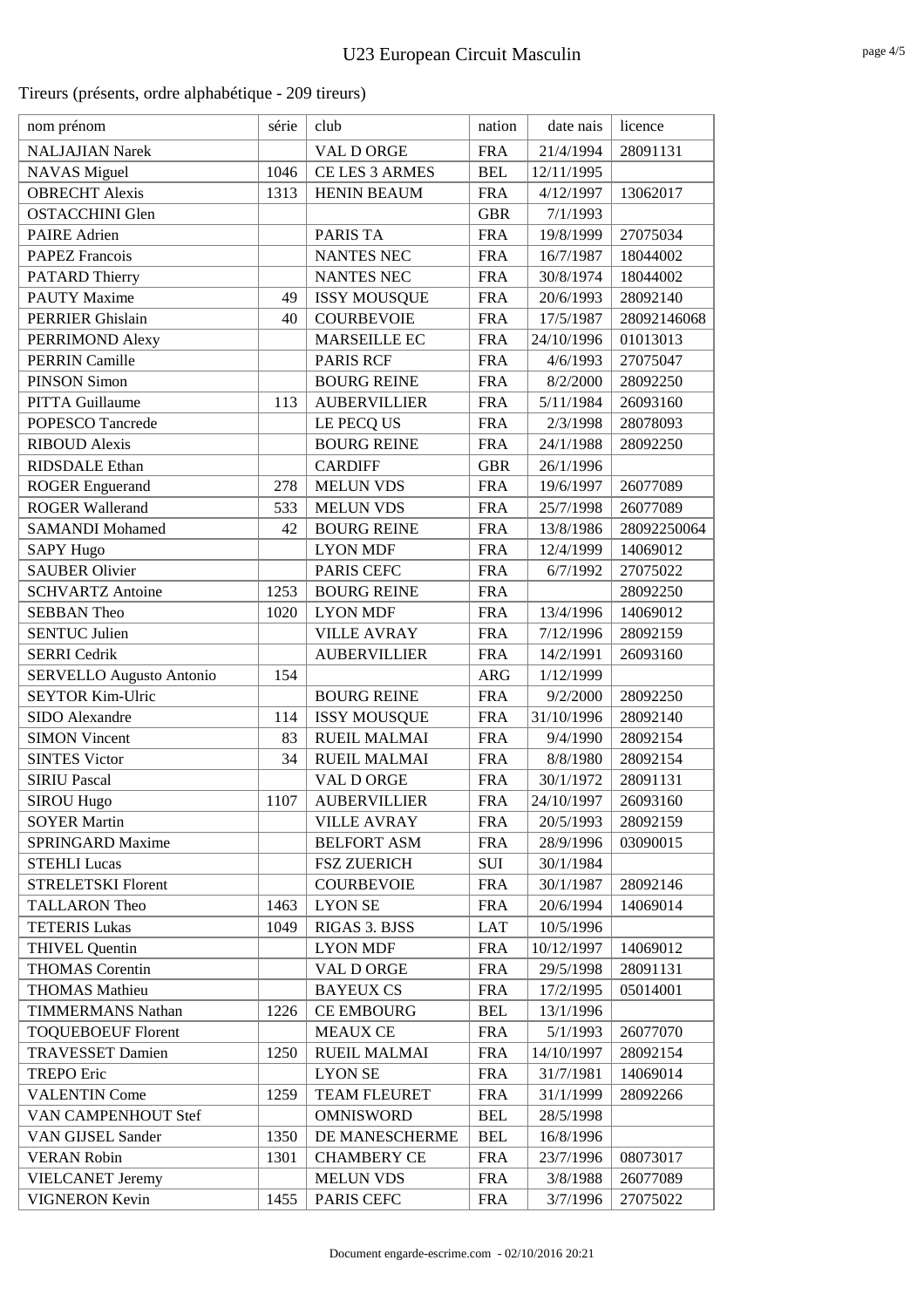| nom prénom                | série | club                | nation     | date nais | licence  |
|---------------------------|-------|---------------------|------------|-----------|----------|
| <b>VILLEFRANQUE Orion</b> |       | PARIS TA            | <b>FRA</b> | 24/9/1989 | 27075034 |
| <b>VILLENEUVE Charles</b> |       | <b>MELUN VDS</b>    | <b>FRA</b> | 28/7/1990 | 26077089 |
| <b>VOILET Sylvain</b>     | 1469  | <b>PARIS CEP</b>    | <b>FRA</b> | 28/3/1998 | 27075011 |
| VOLTZ Tom                 | 564   | MEYREUIL CE         | <b>FRA</b> | 22/4/1997 | 01013007 |
| <b>VONTHRON Adrien</b>    |       | <b>VILLEJUIF US</b> | <b>FRA</b> | 6/4/1998  | 26094182 |
| <b>WEBER Timothee</b>     |       | <b>STRASBOURG E</b> | <b>FRA</b> | 20/7/1994 | 24067006 |
| YAA Eric                  |       | <b>MELUN VDS</b>    | <b>FRA</b> | 2/5/1999  | 26077089 |
| <b>ZYLBERBERG Thomas</b>  | 1470  | <b>PARIS RCF</b>    | <b>FRA</b> | 15/8/1994 | 27075047 |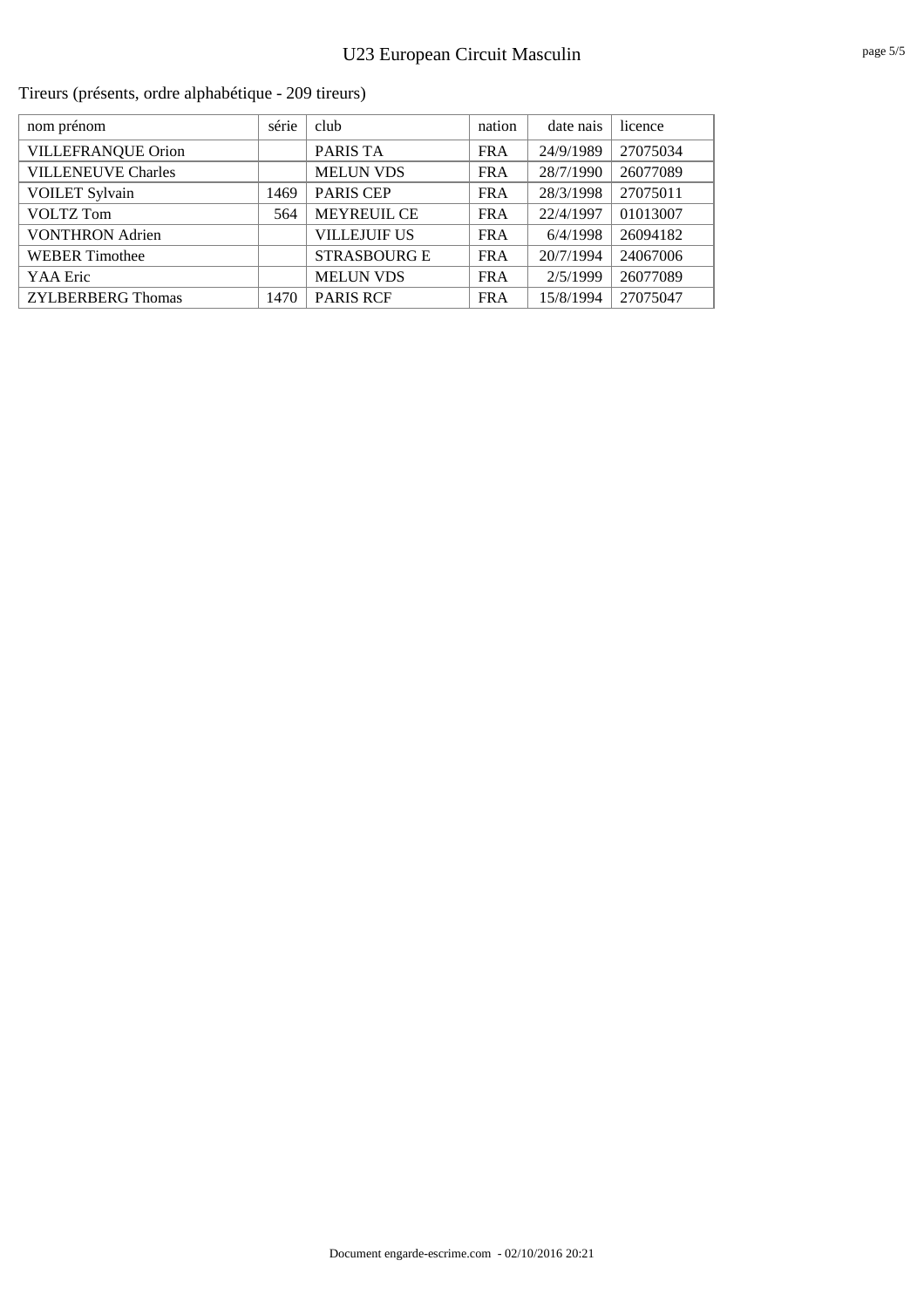Formule de la compétition

209 tireurs

1 tour de poules

209 tireurs 30 poules (29 poules de 7, 1 poule de 6) Décalage par : clubs, nations 209 qualifiés

\_\_\_\_\_\_\_\_\_\_\_\_\_\_\_\_\_\_\_\_\_\_\_\_\_\_\_\_\_\_\_\_\_

Élimination directe : 209 tireurs

Tableau direct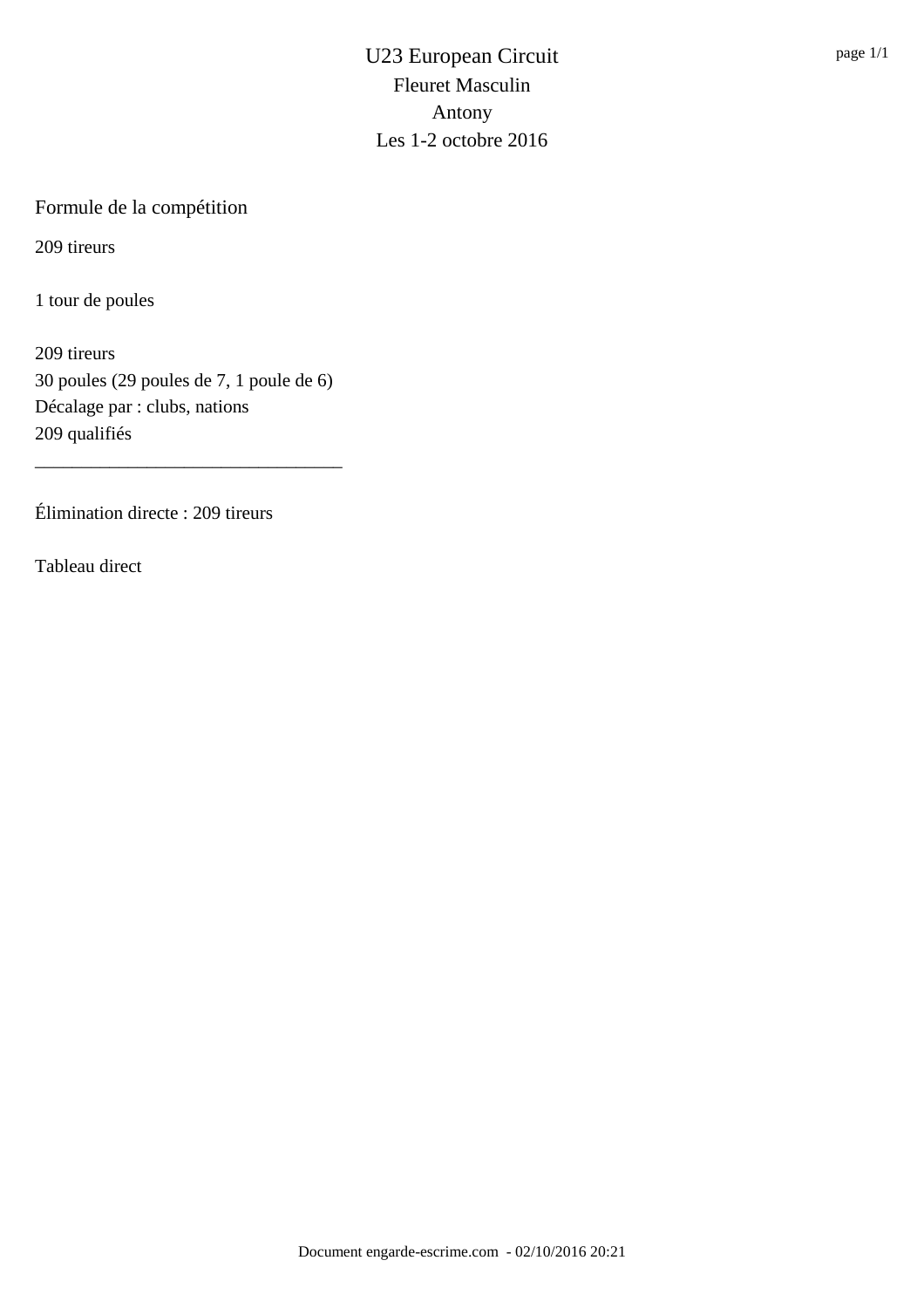### U23 European Circuit Fleuret Masculin Antony Les 1-2 octobre 2016

V/M ind. TD rg

Poules, tour No 1

Poule No 1 14:45 piste No 1 Arbitre: ROBINET David FRA ANTONY

| EL SAYED ABOUEL                                                             | <b>FRA</b> | <b>AUBERVILLIE</b> | V<br>V<br>V<br>V<br>V<br>V                             | 1.000 | 25             | 30 | 1               |
|-----------------------------------------------------------------------------|------------|--------------------|--------------------------------------------------------|-------|----------------|----|-----------------|
| <b>GARROUSTE Alban</b>                                                      | <b>FRA</b> | PARIS TA           | $\overline{2}$<br>3<br>V<br>V<br>4                     | 0.333 | $-7$           | 20 | 5               |
| <b>SEYTOR Kim-Ulric</b>                                                     | <b>FRA</b> | <b>BOURG REINE</b> | V<br>V<br>V<br>$\mathbf{1}$<br>V<br>4                  | 0.667 | 12             | 25 | 2               |
| <b>HUYBRECHT Gijs</b>                                                       | <b>BEL</b> | <b>PARCIVAL</b>    | 3<br>V<br>V<br>V<br>1<br>V                             | 0.667 | $\overline{4}$ | 24 | 3               |
| <b>GAGNAIRE Thibault</b>                                                    | <b>FRA</b> | <b>REIMS CE</b>    | V<br>V<br>V<br>V                                       | 0.667 | $-1$           | 22 | $\overline{4}$  |
| <b>BOJU</b> Gwenael                                                         | <b>FRA</b> | <b>RUEIL MALM</b>  | $\overline{0}$<br>$\overline{4}$<br>$\theta$<br>4<br>4 | 0.000 | $-17$          | 13 | $7\phantom{.0}$ |
| <b>LEROUGE</b> Frederic                                                     | <b>FRA</b> | <b>CABRIES OC</b>  | 3<br>3<br>$\overline{0}$<br>$\Omega$<br>2<br>V         | 0.167 | $-16$          | 13 | 6               |
| Poule No 2 $14:45$ piste No 2<br>Arbitre: BAPTISTA Francisco FRA CABRIES OC |            |                    |                                                        | V/M   | ind.           | TD |                 |
| <b>FREZZA Pietro</b>                                                        | <b>FRA</b> | <b>LYON SE</b>     | $\overline{2}$<br>V<br>V                               | 0.500 | $-5$           | 19 | rg<br>3         |
| <b>VIELCANET Jeremy</b>                                                     | <b>FRA</b> | <b>MELUN VDS</b>   | 3<br>V<br>V <sub>1</sub><br>2<br>$\theta$<br>4         | 0.333 | $-4$           | 19 | $\overline{4}$  |
| <b>SIRIU Pascal</b>                                                         | <b>FRA</b> | VAL D ORGE         | $\overline{4}$<br>V<br>1<br>$\Omega$                   | 0.167 | $-16$          | 12 | $7\phantom{.0}$ |
| VAN GIJSEL Sander                                                           | <b>BEL</b> | DE MANESCH         | V<br>$\overline{2}$<br>$\overline{2}$<br>V<br>$\Omega$ | 0.333 | $-7$           | 15 | 5               |
| LE PECHOUX Erwan                                                            | <b>FRA</b> | PAYS AIX           | V<br>V<br>V<br>V<br>V <sub>1</sub><br>V                | 1.000 | 24             | 30 | 1               |
| <b>OBRECHT Alexis</b>                                                       | <b>FRA</b> | <b>HENIN BEAU</b>  | V<br>V<br>V<br>V<br>V <sub>1</sub><br>2                | 0.833 | 18             | 27 | 2               |
|                                                                             |            |                    |                                                        |       |                |    |                 |

Poule No 3 14:45 piste No 3

Arbitre: HUYNH-QUAN-SUU Coline FRA AUBERVILLIER

|            |                    |                    | V/M   | ind.   | TD | rg             |
|------------|--------------------|--------------------|-------|--------|----|----------------|
| <b>FRA</b> | PARIS TA           | 4<br>V<br>V<br>4   | 0.500 | $-2$   | 24 | $\overline{4}$ |
| FR A       | NICE OGC           | v                  | 0.667 | 8      | 25 | $\mathcal{L}$  |
| FRA        | <b>ANTONY</b>      | V<br>V             | 0.667 | $\sim$ | 25 | $\mathcal{E}$  |
| <b>FRA</b> | <b>MELUN VDS</b>   | 4                  | 0.167 | $-10$  | 16 | 6              |
| <b>FRA</b> | <b>MEAUX CE</b>    | $\mathcal{B}$<br>4 | 0.333 | $-2$   | 20 | 5              |
| <b>FRA</b> | <b>HENIN BEAU</b>  | V<br>V             | 1.000 | 21     | 30 |                |
| FRA        | <b>BOIS COLOMB</b> |                    | 0.167 | $-20$  | 9  |                |
|            |                    |                    |       |        |    |                |

SENTUC Julien FRA VILLE AVRAY 2 V 3 V 1 0 0.333 -10 16 6

Poule No 4 14:45 piste No 4 Arbitre: CAMUS Julien FRA TRAPPES EC

|            |                    |              |   |                  |   |   | V/M   | ind.     | TD | rg             |
|------------|--------------------|--------------|---|------------------|---|---|-------|----------|----|----------------|
| <b>FRA</b> | <b>TEAM FLEUR</b>  |              |   |                  | V |   | 0.833 | 13       | 29 |                |
| <b>FRA</b> | LE PECQ US         |              |   |                  |   |   | 0.500 | $\Omega$ | 23 | $\overline{4}$ |
| <b>FRA</b> | <b>RUEIL MALM</b>  | $\mathbf{V}$ |   | $\overline{4}$   |   |   | 0.667 | 3        | 25 | $\mathcal{R}$  |
| <b>FRA</b> | <b>BOURG REINE</b> | 4            |   |                  |   | 3 | 0.333 | $-3$     | 23 | .5             |
| FR A       | <b>CLERMONT F</b>  |              |   |                  |   | V | 0.333 | $-7$     | 19 | 6              |
| <b>FRA</b> | VAL D ORGE         |              | 4 |                  |   |   | 0.667 |          | 25 | $\mathcal{L}$  |
| FR A       | <b>PARIS CEFC</b>  |              |   |                  |   |   | 0.167 | $-13$    | 15 |                |
|            |                    |              |   | 4<br>4<br>V<br>V |   |   | V     |          |    |                |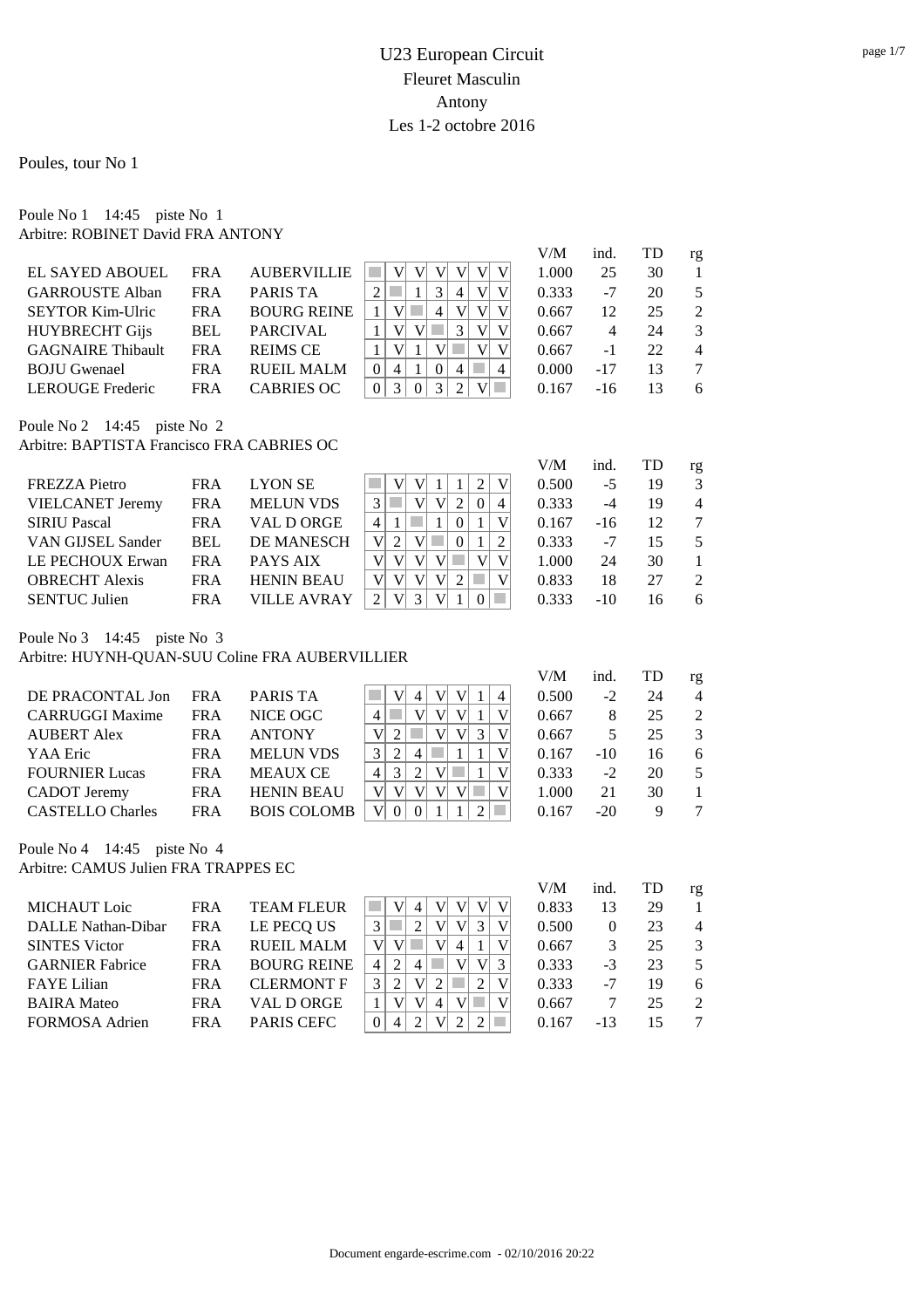### Poule No 5 14:45 piste No 5 Arbitre: VISEUR Eric FRA RUEIL MALMAI

|                         |            |                    |                                           | V/M   | ind.  | TD | rg             |
|-------------------------|------------|--------------------|-------------------------------------------|-------|-------|----|----------------|
| <b>MABILEAU Louis</b>   | <b>FRA</b> | LE PECQ US         | 3<br>3                                    | 0.333 | $-7$  | 19 | 5              |
| <b>HOUEIX Goulven</b>   | <b>FRA</b> | <b>TEAM FLEUR</b>  | 3                                         | 0.333 | $-10$ | 17 | 6              |
| PINSON Simon            | <b>FRA</b> | <b>BOURG REINE</b> | 2<br>$\theta$<br>$\overline{4}$<br>4<br>4 | 0.000 | $-16$ | 14 | 7              |
| <b>HEURTIER Audric</b>  | <b>FRA</b> | <b>ISSY MOUSQU</b> | V<br>2<br>$\Omega$                        | 0.500 | -4    | 19 | $\overline{4}$ |
| <b>MOURRAIN</b> Aymeric | <b>FRA</b> | PARIS TA           | V<br>2                                    | 0.833 | 15    | 27 |                |
| <b>PERRIER Ghislain</b> | <b>FRA</b> | <b>COURBEVOIE</b>  | V<br>4                                    | 0.833 | 14    | 29 | $\mathcal{L}$  |
| <b>THIVEL Ouentin</b>   | FR A       | <b>LYON MDF</b>    |                                           | 0.667 | 8     | 23 | 3              |
|                         |            |                    |                                           |       |       |    |                |

Poule No 6 14:45 piste No 6

Arbitre: DUCARME Florence FRA PARIS TA

|                           |            |                    |                      | V/M   | ind.  | TD  | rg             |
|---------------------------|------------|--------------------|----------------------|-------|-------|-----|----------------|
| CIROTTEAU-GUYO            | FR A       | <b>ANTONY</b>      |                      | 0.833 | 13    | 28  | 2              |
| <b>BESSY Matthieu</b>     | <b>FRA</b> | LE PECQ US         | $\overline{4}$       | 0.333 | $-2$  | 22. | $\overline{4}$ |
| <b>GALISSANT Pierre-A</b> | FR A       | <b>MEAUX CE</b>    | V <sub>1</sub>       | 0.333 | -5    | 17  | 5              |
| <b>SAMANDI Mohamed</b>    | <b>FRA</b> | <b>BOURG REINE</b> | V                    | 0.833 | 15    | 26  |                |
| <b>MALARD</b> Luca        | <b>FRA</b> | <b>BAYEUX CS</b>   | 3<br>V<br>2          | 0.167 | $-13$ | 15  | 6              |
| <b>PERRIN</b> Camille     | <b>FRA</b> | <b>PARIS RCF</b>   | $\Omega$<br>$\Omega$ | 0.167 | $-21$ |     |                |
| <b>VERAN Robin</b>        | FR A       | CHAMBERY C         |                      | 0.833 | 13    | 27  | 3              |

### Poule No 7 14:45 piste No 7

Arbitre: BOCQUET Fabrice FRA TEAM FLEURET

|                          |            |                     |                                          | V/M   | ind. | TD | rg            |
|--------------------------|------------|---------------------|------------------------------------------|-------|------|----|---------------|
| <b>FOSSE</b> Augustin    | <b>FRA</b> | <b>REIMS CE</b>     | 2                                        | 0.500 | -1   | 21 | 3             |
| <b>FERJANI Mohamed A</b> | FR A       | <b>BOURG REINE</b>  |                                          | 0.833 | 11   | 28 |               |
| <b>PAIRE</b> Adrien      | <b>FRA</b> | PARIS TA            | $\mathbf{V}$<br>2<br>$\overline{4}$<br>2 | 0.167 | -11  | 17 | 7             |
| <b>VONTHRON</b> Adrien   | <b>FRA</b> | <b>VILLEJUIF US</b> | V<br>2<br>2                              | 0.500 | $-5$ | 21 | 4             |
| <b>GAGNEPAIN Nevil</b>   | <b>FRA</b> | VAL D ORGE          | 3<br>V<br>3<br>$\mathfrak{D}$<br>4       | 0.333 | $-2$ | 22 | 6             |
| DRONSART Aubin           | <b>FRA</b> | <b>MELUN VDS</b>    |                                          | 0.833 | 9    | 27 | $\mathcal{L}$ |
| CAZILHAC Jean-Paul       | <b>FRA</b> | <b>MEAUX CE</b>     | 4                                        | 0.333 | -1   | 23 | $\sim$        |

### Poule No 8 14:45 piste No 8

Arbitre: KESEROVIC Alexandra FRA BORDEAUX EC

|                                                |            |                    |                                                        | V/M   | ind.  | TD | rg |
|------------------------------------------------|------------|--------------------|--------------------------------------------------------|-------|-------|----|----|
| <b>LECORNIER Flavien</b>                       | <b>FRA</b> | <b>COURBEVOIE</b>  | 3<br>V<br>$\mathbf{V}$<br>V<br>V                       | 0.833 | 12    | 28 | 3  |
| <b>LELEU</b> Clovis                            | <b>FRA</b> | PARIS TA           | $\Omega$<br>$\Omega$<br>$\Omega$<br>$\Omega$           | 0.000 | $-28$ | 2  | 7  |
| <b>PAUTY Maxime</b>                            | <b>FRA</b> | <b>ISSY MOUSQU</b> | V<br>V<br>V<br>V<br>4                                  | 0.833 | 15    | 29 | 2  |
| <b>AUREY Anthony</b>                           | <b>FRA</b> | <b>RUEIL MALM</b>  | V<br>V<br>V <sub>l</sub><br>4<br>V                     | 0.833 | 16    | 29 |    |
| <b>CHAPLY</b> Loic                             | <b>FRA</b> | <b>CLERMONT OI</b> | V<br>4<br>$\mathbf{V}$<br>2<br>$\mathcal{D}$           | 0.333 | $-3$  | 19 | 4  |
| <b>DEMAINE</b> David                           | <b>FRA</b> | <b>HEROUVILLE</b>  | 3<br>V<br>2<br>V<br>2                                  | 0.333 | $-7$  | 18 | 6  |
| ERUAM-CHAPOT Pie                               | <b>FRA</b> | <b>LYON SE</b>     | V<br>$\overline{2}$<br>3<br>$\overline{2}$<br>$\bf{V}$ | 0.333 | $-5$  | 17 | 5  |
| Poule No 9 14:45<br>Arbitre: ALADDIN Sadiq GBR | piste No 9 |                    |                                                        |       |       |    |    |
|                                                |            |                    |                                                        | V/M   | ind.  | TD | rg |

| VIGNERON Kevin       | <b>FRA</b> | <b>PARIS CEFC</b> |   |   |  |   |          | 0.333 | -6           | 20 |                |
|----------------------|------------|-------------------|---|---|--|---|----------|-------|--------------|----|----------------|
| <b>MARTIN Nirina</b> | <b>FRA</b> | <b>ANTONY</b>     |   |   |  |   |          | 0.667 | 6            |    |                |
| <b>GALY</b> Maxime   | FR A       | <b>LYON MDF</b>   |   |   |  |   | $\theta$ | 0.167 | $-12$        |    |                |
| DALLOZ Emile         | FR A       | PAYS AIX          |   |   |  | 4 |          | 0.333 | -7           |    | 6              |
| <b>VALENTIN Come</b> | FR A       | <b>TEAM FLEUR</b> | 4 | V |  |   |          | 0.667 | <sub>6</sub> | 26 |                |
| DORNY Adrien         | FR A       | PARIS TA          |   |   |  |   |          | 0.500 | -4           | 19 | $\overline{4}$ |
| MERTINE Inlien       | FR A       | RUEIL MALM        |   |   |  |   |          | 0.833 |              | 28 |                |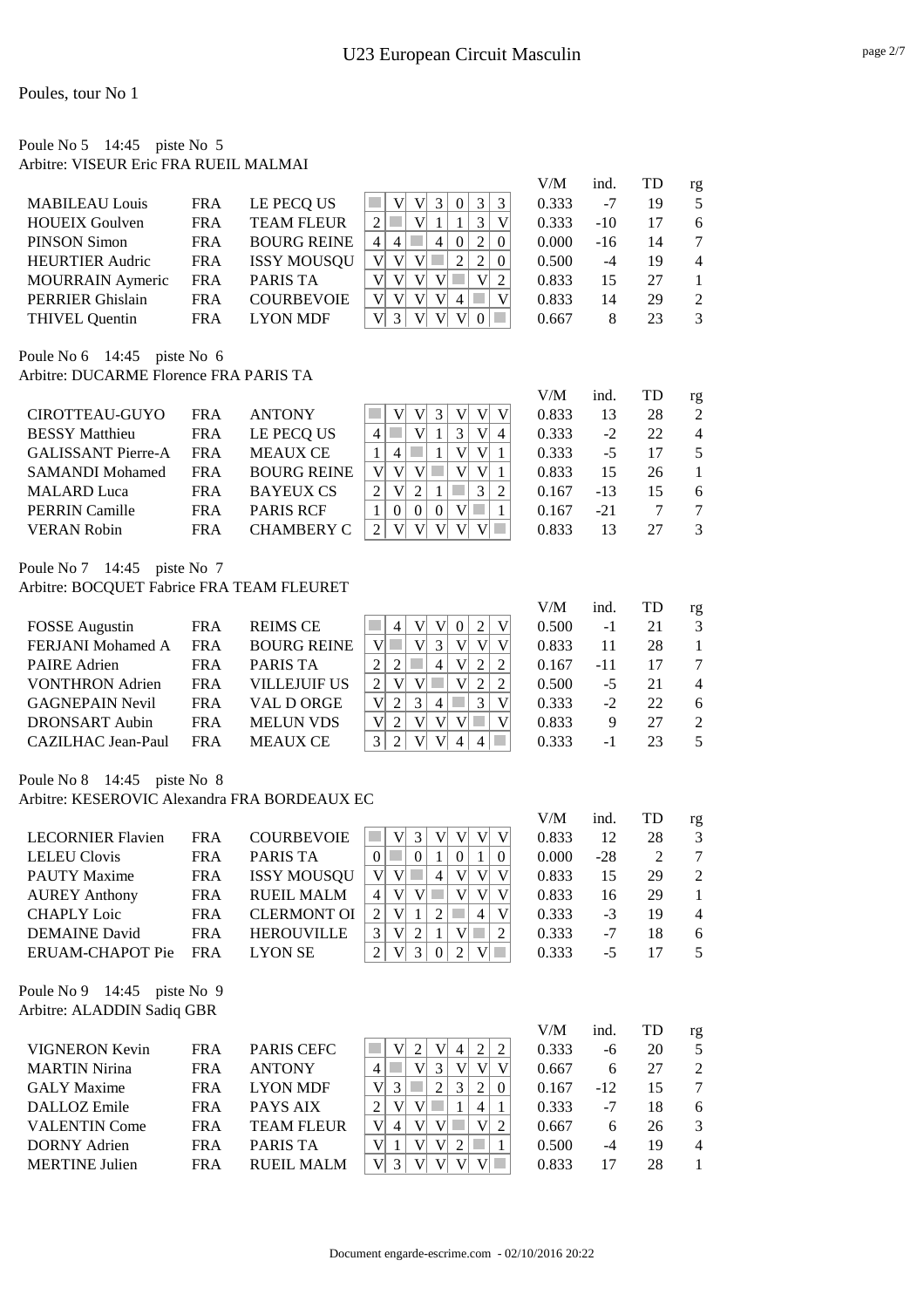### Poule No 10 14:45 piste No 10 Arbitre: MOILLARD Celia FRA HENIN BEAUM

|                          |            |                    |                                         | V/M   | ind.  | <b>TD</b> | rg                          |
|--------------------------|------------|--------------------|-----------------------------------------|-------|-------|-----------|-----------------------------|
| <b>DESCHAMPS</b> Denis   | <b>FRA</b> | <b>ANTONY</b>      | V                                       | 0.500 | $-10$ |           | $\overline{4}$              |
| <b>TREPO Eric</b>        | <b>FRA</b> | <b>LYON SE</b>     | $\mathbf{V}$<br>V<br>$\Omega$<br>4<br>4 | 0.333 | $-2$  | 19        | 5                           |
| <b>MATTEACCIOLI Mat</b>  | <b>FRA</b> | <b>STRASBOURG</b>  | $\Omega$<br>4                           | 0.000 | $-22$ | 8         |                             |
| <b>DOSA</b> Daniel       | <b>HUN</b> | <b>TOREKVES</b>    | V<br>V<br>V<br>V<br>V                   | 1.000 | 18    | 30        |                             |
| <b>MORMAND Kenny</b>     | <b>FRA</b> | NICE OGC           | V<br>V<br>$\mathbf{V}$<br>V<br>4        | 0.833 | 15    | 29        | $\mathcal{D}_{\mathcal{L}}$ |
| <b>GUENANEN Valentin</b> | <b>FRA</b> | <b>PARIS TA</b>    | V<br>3<br>$\Omega$<br>$\Omega$<br>4     | 0.167 | $-12$ | 14        | 6                           |
| <b>SIROU Hugo</b>        | <b>FRA</b> | <b>AUBERVILLIE</b> | V <sup>2</sup>                          | 0.667 | 13    | 25        | $\mathcal{R}$               |

Poule No 11 14:45 piste No 11

Arbitre: TABARANT Herve FRA PAYS AIX

|                          |            |                   |          |   |   |   |                             |              | V/M   | ind.  | TD | rg            |
|--------------------------|------------|-------------------|----------|---|---|---|-----------------------------|--------------|-------|-------|----|---------------|
| <b>SAPY Hugo</b>         | <b>FRA</b> | <b>LYON MDF</b>   | 2        |   |   | 4 | $\mathcal{D}_{\mathcal{L}}$ | $\Omega$     | 0.333 | $-5$  | 18 | 5             |
| DE LAMBALLERIE           | <b>FRA</b> | <b>ANTONY</b>     |          |   | V | V | 4                           | V            | 0.833 | 15    | 29 | $\mathcal{L}$ |
| <b>WEBER</b> Timothee    | <b>FRA</b> | <b>STRASBOURG</b> |          |   | 4 |   | 2                           | $\theta$     | 0.000 | $-20$ | 10 |               |
| <b>MATIC Kevin</b>       | <b>FRA</b> | <b>GRENOBLE R</b> | 3        |   |   |   | $\overline{4}$              |              | 0.167 | $-13$ | 16 | 6             |
| <b>LEFEVRE</b> Quentin   | <b>FRA</b> | <b>HENIN BEAU</b> | $\Omega$ | V |   |   | 4                           | $\mathbf{V}$ | 0.667 | 5     | 24 | 3             |
| <b>MOURRAIN Baptiste</b> | <b>FRA</b> | <b>MELUN VDS</b>  |          |   |   |   |                             |              | 1.000 | 10    | 30 |               |
| <b>BRETEAU</b> Ignacio   | <b>ESP</b> | CCC-M             | 3        |   |   |   | 4                           |              | 0.500 | 8     | 24 | 4             |

Poule No 12 14:45 piste No 12 Arbitre: COULON Benoit FRA COURBEVOIE

|                          |            |                    |                                   | V/M   | ind.  |    | rg             |
|--------------------------|------------|--------------------|-----------------------------------|-------|-------|----|----------------|
| <b>CADIK Jean-Michel</b> | <b>FRA</b> | <b>ISSY MOUSQU</b> | 4                                 | 0.667 | 8     | 24 | 3              |
| <b>FONCIN Charles</b>    | <b>FRA</b> | <b>TRAPPES EC</b>  | $\Omega$<br>$\mathcal{L}$<br>4    | 0.000 | $-16$ | 13 |                |
| <b>GRIFFON Kilian</b>    | <b>FRA</b> | <b>HEROUVILLE</b>  | V4<br>$\mathcal{D}_{\mathcal{L}}$ | 0.167 | $-16$ | 12 | 6              |
| DJITLI Roman             | FR A       | <b>AUBERVILLIE</b> | V<br>4                            | 0.833 | 20    | 29 |                |
| <b>CASTANIE Corentin</b> | FR A       | <b>HENIN BEAU</b>  |                                   | 0.833 | 6     | 28 | $\mathcal{L}$  |
| <b>BESLIER</b> Jocelyn   | <b>FRA</b> | <b>BOURG REINE</b> | 3<br>3                            | 0.500 |       | 24 | $\overline{4}$ |
| <b>SPRINGARD Maxime</b>  | <b>FRA</b> | <b>BELFORT AS</b>  |                                   | 0.500 | -3    | 20 | 5              |

Poule No 13 14:45 piste No 13 Arbitre: BROT Coralie FRA LYON MDF

|                         |            |                    |                                         | V/M   | ind.  | TD | rg             |
|-------------------------|------------|--------------------|-----------------------------------------|-------|-------|----|----------------|
| <b>BONNET</b> Leo       | FR A       | PARIS TA           | V<br>3                                  | 0.500 | $-2$  | 20 | 5              |
| <b>CAMIO</b> Alexandre  | <b>FRA</b> | VAL D ORGE         | V<br>$\mathcal{L}$                      | 0.833 | 16    | 27 |                |
| <b>SIMON Vincent</b>    | <b>FRA</b> | <b>RUEIL MALM</b>  | V<br>V<br>v<br>V<br>2                   | 0.833 | 14    | 27 | $\mathcal{L}$  |
| <b>GOURMAND</b> Logan   | <b>FRA</b> | <b>ANTONY</b>      | $\Omega$<br>$\mathcal{D}_{\mathcal{L}}$ | 0.167 | $-18$ | 8  | 6              |
| <b>SCHVARTZ Antoine</b> | <b>FRA</b> | <b>BOURG REINE</b> | 2<br>$\mathcal{R}$<br>4'                | 0.500 |       | 24 | $\overline{4}$ |
| <b>SERRI</b> Cedrik     | <b>FRA</b> | <b>AUBERVILLIE</b> | V                                       | 0.667 | 6     | 22 | 3              |
| <b>CASTELLO</b> Gautier | <b>FRA</b> | <b>BOIS COLOMB</b> | $\mathfrak{D}$ .                        | 0.000 | $-23$ |    |                |

Poule No 14 14:45 piste No 14 Arbitre: PECHEUR Thibault FRA PARIS CEP

|                         |            |                    |                                     | V/M   | ind.  | TD | rg             |
|-------------------------|------------|--------------------|-------------------------------------|-------|-------|----|----------------|
| <b>TALLARON Theo</b>    | FR A       | <b>LYON SE</b>     | V<br>$\Omega$<br>3<br>$\mathcal{L}$ | 0.333 | -8    | 16 | 6              |
| LEVY Alexandre          | FR A       | <b>LYON MDF</b>    | V<br>2<br>$\overline{2}$            | 0.500 | $-2$  | 19 | $\mathcal{F}$  |
| <b>NALJAJIAN Narek</b>  | <b>FRA</b> | VAL D ORGE         | V<br>2<br>$\Omega$                  | 0.333 | $-7$  |    | 5              |
| <b>CHASTANET Maximi</b> | <b>FRA</b> | <b>ISSY MOUSQU</b> | V<br>V<br>V<br>V                    | 1.000 | 20    | 30 |                |
| <b>BADINOT Cyril</b>    | FRA        | <b>BOURG REINE</b> | $\mathbf{V}$<br>2                   | 0.333 | $-10$ | 16 |                |
| <b>TRAVESSET Damien</b> | <b>FRA</b> | <b>RUEIL MALM</b>  | V<br>V<br>$\Omega$<br>4             | 0.667 | 8     | 24 | $\mathcal{L}$  |
| <b>THOMAS Mathieu</b>   | <b>FRA</b> | <b>BAYEUX CS</b>   |                                     | 0.333 | $-1$  | 20 | $\overline{4}$ |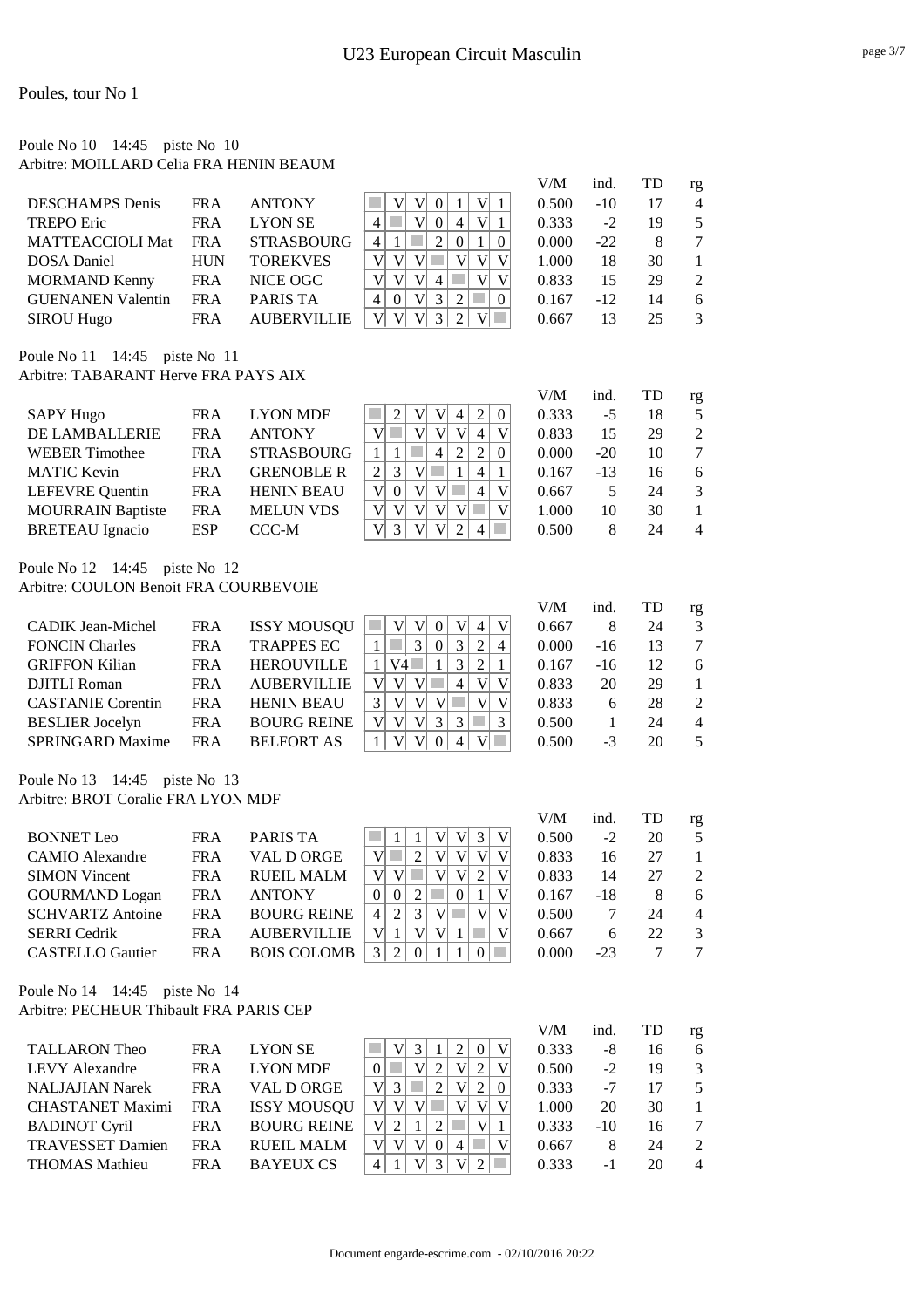#### Poule No 15 14:45 piste No 15 Arbitre: LE TALLEC Joachim FRA NANTES NEC

|                          |            |                    |               | V/M   | ind.   | TD | rg             |
|--------------------------|------------|--------------------|---------------|-------|--------|----|----------------|
| <b>BONNEVILLE Ludovi</b> | <b>FRA</b> | <b>COURBEVOIE</b>  |               | 0.500 | -1     | 18 | $\overline{4}$ |
| <b>MERIT</b> Gautier     | <b>FRA</b> | <b>REIMS CE</b>    | 3<br>V<br>V   | 0.667 | 9      | 26 | $\mathcal{R}$  |
| <b>PITTA Guillaume</b>   | <b>FRA</b> | <b>AUBERVILLIE</b> |               | 1.000 | 25     | 30 |                |
| <b>BEKKAT</b> Thibaud    | <b>FRA</b> | PARIS TA           | V<br>v        | 0.833 | 9      | 26 | $\mathcal{L}$  |
| <b>LEBRETON</b> Emilien  | FR A       | VILLEIUIF US       | $\Omega$<br>4 | 0.000 | $-22.$ | 8  |                |
| <b>BOISSET Simon</b>     | <b>FRA</b> | <b>BORDEAUX E</b>  | $\Omega$<br>3 | 0.333 | -8     | 15 | $\sim$         |
| CALZI Mathieu            | FR A       | CABRIES OC         |               | 0.167 | $-12$  | 14 | 6              |

Poule No 16 14:45 piste No 16 Arbitre: HUANT Cyrille FRA LYON MDF

|                       |            |                    |                                  | V/M   | ind.  | TD | rg             |
|-----------------------|------------|--------------------|----------------------------------|-------|-------|----|----------------|
| <b>HECHER Benoit</b>  | FR A       | <b>PARIS CEP</b>   | V                                | 0.500 | 4     | 21 | $\overline{4}$ |
| SIDO Alexandre        | FRA        | <b>ISSY MOUSQU</b> | V<br>V<br>4                      | 0.833 | 22    | 29 |                |
| <b>LORENZ Benoit</b>  | FR A       | <b>PARIS TA</b>    | V<br>V<br>V                      | 0.833 | 11    | 26 | $\mathfrak{D}$ |
| <b>GENG Sebastien</b> | <b>FRA</b> | <b>BELFORT AS</b>  | $\Omega$                         | 0.333 | -11   | 14 |                |
| <b>MORIN</b> Hadrien  | <b>FRA</b> | <b>CHAMPIGNY</b>   | $\theta$<br>$\theta$<br>$\Omega$ | 0.333 | $-14$ | 11 | 6              |
| <b>SAUBER Olivier</b> | <b>FRA</b> | <b>PARIS CEFC</b>  | $\Omega$<br>4                    | 0.000 | $-20$ | 10 |                |
| <b>MABIKA</b> Maxence | FR A       | <b>MELUN VDS</b>   | V<br>V<br>$\Omega$<br>4          | 0.667 |       | 24 | 3              |

Poule No 17 14:45 piste No 17 Arbitre: CABRERA Damien FRA MARSEILLE EC

|                          |            |                    |   |                             |              |          |                |                |                | V/M   | ind.  |    | rg            |
|--------------------------|------------|--------------------|---|-----------------------------|--------------|----------|----------------|----------------|----------------|-------|-------|----|---------------|
| LE METAYER Morga         | <b>FRA</b> | <b>VANDOEUVR</b>   |   |                             | V            | 4        | V              | $\overline{4}$ |                | 0.500 | 3     | 25 | .5            |
| <b>HENRY Alexandre</b>   | <b>FRA</b> | LE PECQ US         |   |                             |              | V        |                |                | 4              | 0.667 | 9     | 27 |               |
| <b>MARCAILLOU Floria</b> | <b>FRA</b> | PARIS TA           |   |                             |              | $\Omega$ | 2 <sub>1</sub> | $\mathfrak{D}$ |                | 0.000 | $-22$ |    |               |
| <b>SOYER Martin</b>      | FR A       | <b>VILLE AVRAY</b> | V | $\mathcal{D}_{\mathcal{L}}$ |              |          |                |                | $\overline{4}$ | 0.667 |       | 26 | $\mathcal{L}$ |
| <b>FARCY Tino</b>        | FR A       | PAYS AIX           |   |                             | $\mathbf{V}$ | 3        |                | 3              |                | 0.333 | $-3$  | 21 | 6             |
| <b>NAGLE Christopher</b> | <b>FRA</b> | <b>BOURG REINE</b> |   | V                           | V            | ↑        |                |                | 3              | 0.667 | 3     | 25 | 4             |
| <b>TIMMERMANS Nath</b>   | BEL        | <b>CE EMBOURG</b>  |   | v                           |              |          |                |                |                | 0.667 | 3     | 26 | $\mathcal{R}$ |

Poule No 18 14:45 piste No 18 Arbitre: HERRMANN Amaury FRA MEAUX CE

|                         |            |                    |                                                                                | V/M   | ind.           | TD | rg                          |
|-------------------------|------------|--------------------|--------------------------------------------------------------------------------|-------|----------------|----|-----------------------------|
| <b>ANFRUNS Julien</b>   | <b>FRA</b> | PARIS TA           | 3<br>V<br>$\Omega$<br>$\Omega$<br>$\Omega$                                     | 0.167 | $-17$          | 10 |                             |
| <b>GEORGES Henry</b>    | <b>FRA</b> | <b>TRAPPES EC</b>  | $\mathfrak{D}$<br>2<br>$\overline{4}$                                          | 0.167 | $-12$          | 16 | 6                           |
| DAVID Spencer           | <b>FRA</b> | <b>LYON MDF</b>    | V<br>V<br>V                                                                    | 1.000 | 16             | 30 |                             |
| <b>SERVELLO Augusto</b> | ARG        |                    | V<br>4<br>$\overline{4}$<br>4                                                  | 0.500 |                | 27 | $\overline{4}$              |
| LE PECHOUX Hugo         | <b>FRA</b> | MEYREUIL CE        | 2<br>V<br>3<br>$\overline{4}$<br>$\mathcal{D}_{\mathcal{L}}$<br>$\overline{4}$ | 0.167 | $-7$           | 20 | $\overline{5}$              |
| <b>RIBOUD</b> Alexis    | <b>FRA</b> | <b>BOURG REINE</b> | v<br>V<br>V<br>4<br>V                                                          | 0.667 | $\overline{4}$ | 25 | $\mathcal{E}$               |
| <b>MOLINARO Romain</b>  | <b>FRA</b> | <b>HENIN BEAU</b>  | V                                                                              | 0.833 | 9              | 27 | $\mathcal{D}_{\mathcal{L}}$ |

Poule No 19 14:45 piste No 19 Arbitre: WIART Renaud FRA CHAMPIGNY MA

|                        |            |                     |   |   |              |   |          | V/M   | ind.  | TD | rg             |
|------------------------|------------|---------------------|---|---|--------------|---|----------|-------|-------|----|----------------|
| <b>FILAIRE</b> Fabien  | <b>FRA</b> | <b>LYON MDF</b>     |   | 2 | $\mathbf{V}$ |   |          | 0.400 | $-5$  |    | $\overline{4}$ |
| <b>VOILET Sylvain</b>  | <b>FRA</b> | <b>PARIS CEP</b>    |   |   | V            |   |          | 0.600 |       |    |                |
| <b>COPY Samuel</b>     | <b>FRA</b> | <b>MEAUX CE</b>     |   |   |              | 2 | 4        | 0.000 | $-15$ | 10 | 6              |
| <b>NADAL Noel</b>      | <b>FRA</b> | <b>VILLEJUIF US</b> | 4 | ∍ |              | 2 | $\Omega$ | 0.200 | -9    | 13 |                |
| <b>ESCURAT Aymeric</b> | FRA        | <b>ISSY MOUSQU</b>  |   | V | v            |   | 3        | 0.800 | 12    | 23 | $\mathcal{L}$  |
| <b>BEL Laurent</b>     | <b>FRA</b> | <b>PARIS TA</b>     |   |   |              |   |          | 1.000 | 16    | 25 |                |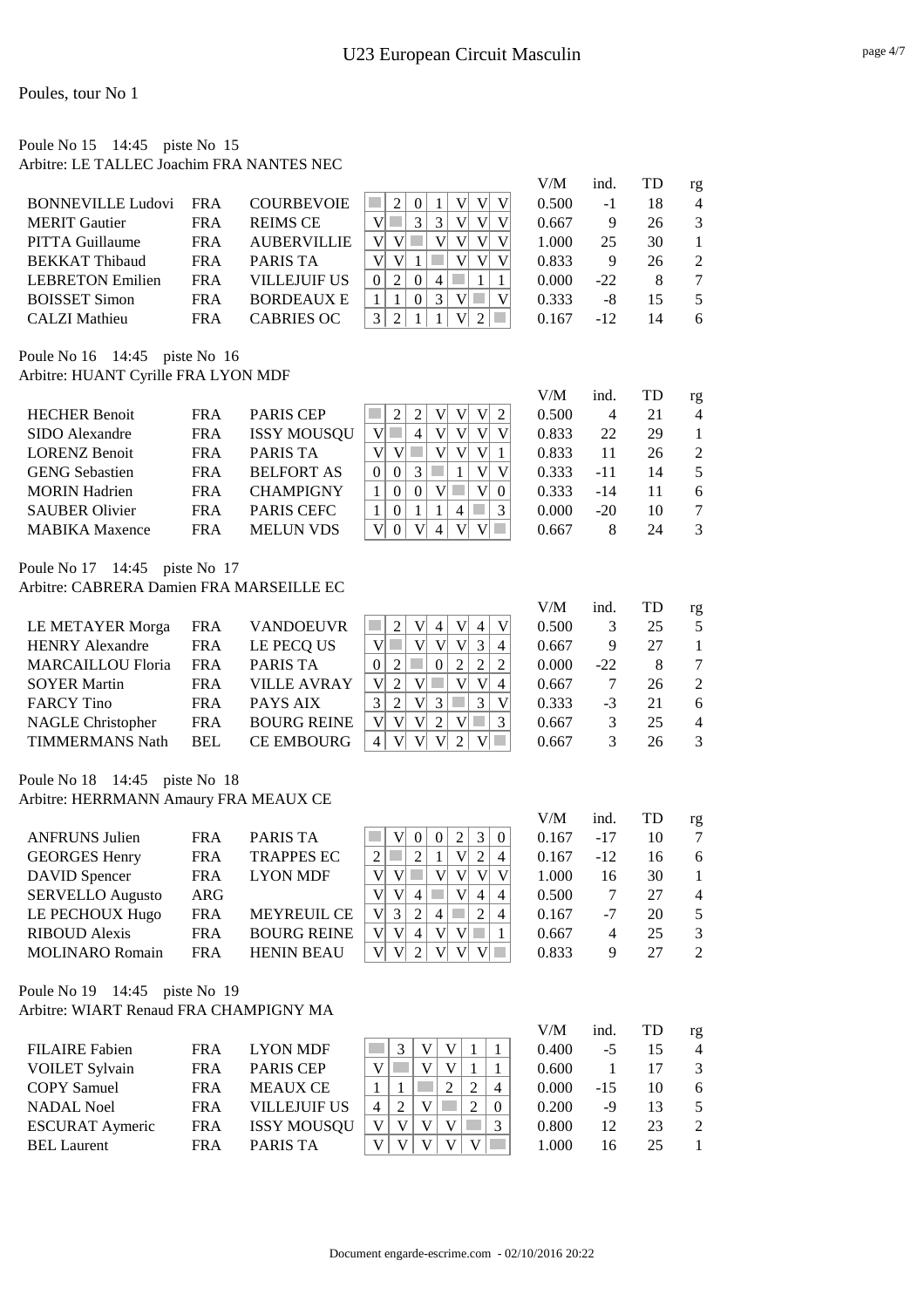### Poule No 20 14:45 piste No 20 Arbitre: DUMONT Edouard FRA ISSY MOUSQUE

| $\mathbf{R}$                                                                                                            |                        |            |                   |   | V/M   | ind. | TD | rg |
|-------------------------------------------------------------------------------------------------------------------------|------------------------|------------|-------------------|---|-------|------|----|----|
|                                                                                                                         | <b>LEON BOTTARELLI</b> | <b>FRA</b> | <b>BOUSCAT US</b> | 2 | 0.333 | -6   | 19 |    |
| <b>MELUN VDS</b><br><b>VILLENEUVE Charle</b><br>28<br>$\overline{4}$<br>0.667<br><b>FRA</b><br>12<br>2<br>4             |                        |            |                   |   |       |      |    |    |
| <b>PARIS CEP</b><br><b>MOHLI Nino</b><br>V<br>0.667<br><b>FRA</b><br>26<br>$\overline{4}$                               |                        |            |                   |   |       |      |    |    |
| <b>PARIS RCF</b><br>$\mathfrak{D}$<br>ZYLBERBERG Thom<br>0.000<br><b>FRA</b><br>$-21$                                   |                        |            |                   |   |       |      |    |    |
| $\Omega$<br><b>PARIS TA</b><br>0.167<br><b>KERDRANVAT Charl</b><br>$-17$<br>FR A<br>$\Omega$<br>$\Omega$<br>9<br>6<br>4 |                        |            |                   |   |       |      |    |    |
| LE PECQ US<br>V<br>1.000<br>30<br><b>AUCLIN</b> Erwann<br>FRA<br>17                                                     |                        |            |                   |   |       |      |    |    |
| <b>COLLINEAU Virgile</b><br>PAYS AIX<br>4<br>0.667<br>25<br><b>FRA</b><br>8<br>3                                        |                        |            |                   |   |       |      |    |    |

Poule No 21 14:45 piste No 21 Arbitre: SANTANDREA Julien FRA NICE OGC

|                            |            |                    |                    | V/M   | ind.  | TD | rg             |
|----------------------------|------------|--------------------|--------------------|-------|-------|----|----------------|
| <b>BESSET Jean-Charles</b> | <b>FRA</b> | <b>TRAPPES EC</b>  |                    | 0.167 | $-15$ | 13 | 7              |
| <b>JAULT</b> Jerome        | <b>FRA</b> | <b>BOURG REINE</b> | V<br>V<br>4        | 0.833 | 16    | 29 |                |
| LECOCQ Hans-Joachi         | <b>BEL</b> |                    | V<br>v<br>3<br>v   | 0.500 |       | 22 | 3              |
| <b>ALVARES</b> Victor      | <b>FRA</b> | <b>COURBEVOIE</b>  | 3<br>$\mathcal{R}$ | 0.333 | -4    | 21 | 5              |
| ANASTASSIOU Leo            | <b>FRA</b> | <b>ANTONY</b>      | v                  | 0.333 | $-14$ | 12 | 6              |
| <b>SEBBAN</b> Theo         | <b>FRA</b> | <b>LYON MDF</b>    | v<br>V<br>4        | 0.833 | 14    | 29 | $\mathcal{D}$  |
| <b>BIBARD</b> Tyvan        | <b>FRA</b> | <b>SANARY CE</b>   | v<br>V             | 0.500 |       | 22 | $\overline{4}$ |

Poule No 22 14:45 piste No 22 Arbitre: GLOAGUEN Morgan FRA MELUN VDS

|                         |            |                    |                         | V/M   | ind.  | TD                          | rg             |
|-------------------------|------------|--------------------|-------------------------|-------|-------|-----------------------------|----------------|
| VOLTZ Tom               | <b>FRA</b> | <b>MEYREUIL CE</b> | V<br>マ                  | 0.667 | 8     | 24                          | $\mathcal{E}$  |
| <b>VILLEFRANQUE Ori</b> | <b>FRA</b> | PARIS TA           | $\rm{V}$<br>3<br>V<br>4 | 0.667 | 13    | 27                          | $\mathcal{L}$  |
| <b>POPESCO</b> Tancrede | FRA        | LE PECQ US         | V<br>4                  | 0.500 | $-2$  | 20                          | 5              |
| <b>JULIEN Thomas</b>    | <b>FRA</b> | <b>VILLE AVRAY</b> | V                       | 0.333 | -8    | 16                          | 6              |
| <b>MATYAS Balint</b>    | <b>HUN</b> | <b>TOREKVES</b>    | V<br>V                  | 0.833 | 15    | 28                          |                |
| <b>HERITIER Benoit</b>  | <b>FRA</b> | <b>LYON MDF</b>    |                         | 0.000 | $-28$ | $\mathcal{D}_{\mathcal{L}}$ |                |
| DELIGNE Remi            | FRA        | <b>ISSY MOUSQU</b> |                         | 0.500 | 2     | 20                          | $\overline{4}$ |

Poule No 23 14:45 piste No 23 Arbitre: SIBILLE Yann FRA VAL D ORGE

|                           |            |                    |                     | V/M   | ind.  | TD | rg            |
|---------------------------|------------|--------------------|---------------------|-------|-------|----|---------------|
| <b>TOOUEBOEUF Flore</b>   | <b>FRA</b> | <b>MEAUX CE</b>    | V <sub>1</sub><br>2 | 0.333 | -9    | 16 | 6             |
| <b>BEL Romain</b>         | <b>FRA</b> | <b>PARIS TA</b>    | 3<br>4              | 0.333 | $-2$  | 21 | 4             |
| <b>MOINE</b> Jordan       | <b>FRA</b> | <b>NANTES NEC</b>  |                     | 1.000 | 22    | 30 |               |
| <b>MATHIAS Max</b>        | <b>GBR</b> |                    |                     | 0.000 | $-23$ |    |               |
| PERRIMOND Alexy           | <b>FRA</b> | <b>MARSEILLE E</b> | 4<br>2<br>2         | 0.333 | $-3$  | 21 | 5             |
| <b>MICHEL Corentin</b>    | <b>FRA</b> | <b>ANTONY</b>      |                     | 0.833 | 11    | 26 | $\mathcal{L}$ |
| <b>STRELETSKI Florent</b> | FR A       | <b>COURBEVOIE</b>  |                     | 0.667 | 4     | 23 |               |

Poule No 24 14:45 piste No 24 Arbitre: GUIRAUD Venceslas FRA ANTONY

|                          |            |                    |                                                        | V/M   | ind.  | TD | rg                          |
|--------------------------|------------|--------------------|--------------------------------------------------------|-------|-------|----|-----------------------------|
| <b>JOURNET Benoit</b>    | <b>FRA</b> | <b>TRAPPES EC</b>  | V<br>V                                                 | 0.833 | 18    | 28 |                             |
| <b>BARON</b> Corentin    | <b>FRA</b> | LE PECQ US         | V<br>V <sub>l</sub><br>3                               | 0.667 |       | 24 | $\mathcal{F}$               |
| <b>MANNEVILLE Thiba</b>  | <b>FRA</b> | PARIS TA           | $\mathcal{R}$<br>V<br>4                                | 0.333 | -4    | 19 | 5                           |
| <b>ASSELOT Vincent</b>   | <b>FRA</b> | <b>RUEIL MALM</b>  | V<br>3                                                 | 0.333 | -8    | 15 | 6                           |
| <b>BARNIER Geoffrey</b>  | <b>FRA</b> | VAL D ORGE         | V<br>V4                                                | 0.833 | 11    | 24 | $\mathcal{D}_{\mathcal{L}}$ |
| <b>ERNST</b> Deniz       | <b>SUI</b> | <b>FSZ ZUERICH</b> | $\mathcal{D}_{\mathcal{L}}$<br>2<br>3<br>$\mathcal{D}$ | 0.000 | $-18$ | 12 |                             |
| <b>BOULLIAT</b> Francois | <b>FRA</b> | CABRIES OC         |                                                        | 0.500 | -6    | 19 | $\overline{4}$              |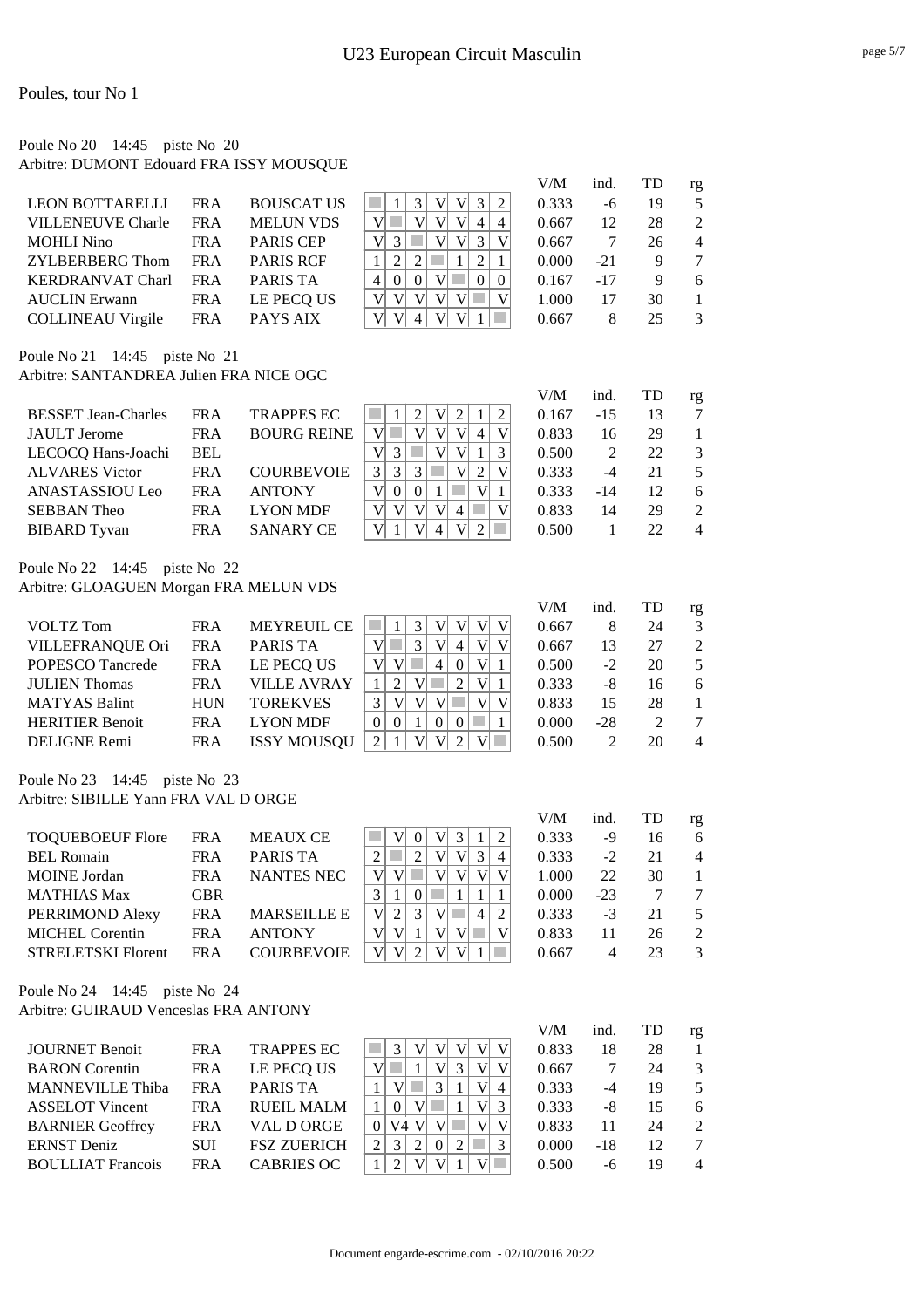### Poule No 25 14:45 piste No 25 Arbitre: MARPEAUX Yann FRA STRASBOURG E

|                           |            |                    |                                             | V/M   | ind.  | TD | rg                          |
|---------------------------|------------|--------------------|---------------------------------------------|-------|-------|----|-----------------------------|
| DUMAS Florian             | <b>FRA</b> | <b>MEYREUIL CE</b> | 3<br>V                                      | 0.500 |       | 22 | $\overline{4}$              |
| <b>OSTACCHINI Glen</b>    | GBR        |                    | 2<br>4                                      | 0.667 |       | 26 | $\mathcal{E}$               |
| <b>BRUNNER Remi</b>       | <b>FRA</b> | PARIS TA           | $\Omega$<br>4                               | 0.167 | $-11$ | 16 | 6                           |
| <b>HILY</b> Ouentin       | FRA        | <b>BAYEUX CS</b>   | $\mathfrak{D}$<br>3<br>$\Omega$<br>$\Omega$ | 0.000 | $-21$ | 9  |                             |
| <b>LAVALLETTE Donov</b>   | <b>FRA</b> | <b>ISSY MOUSQU</b> | $\Omega$                                    | 0.500 | $-3$  | 19 | 5                           |
| <b>CHARRIERE Jean-Bri</b> | <b>FRA</b> | <b>TRAPPES EC</b>  | $\Omega$                                    | 0.833 |       | 25 | $\mathcal{D}_{\mathcal{L}}$ |
| <b>ELICE Meddy</b>        | <b>FRA</b> | <b>TEAM FLEUR</b>  |                                             | 0.833 | 22    | 29 |                             |

Poule No 26 14:45 piste No 26 Arbitre: DUTRIPON Julien FRA PARIS RCF

|                        |            |                   |                       | V/M   | ind.  |    | rg             |
|------------------------|------------|-------------------|-----------------------|-------|-------|----|----------------|
| <b>THOMAS</b> Corentin | <b>FRA</b> | VAL D ORGE        | 3<br>2<br>V<br>4<br>4 | 0.167 | $-4$  | 21 | 6              |
| <b>VAN CAMPENHOUT</b>  | <b>BEL</b> | <b>OMNISWORD</b>  | 2<br>V                | 0.667 | 4     | 24 | $\overline{4}$ |
| DE BEAUFORT Jean       | <b>FRA</b> | LE PECO US        | 0                     | 0.000 | $-23$ |    |                |
| <b>MAYEUR-GUILLOU</b>  | <b>FRA</b> | <b>RUEIL MALM</b> | V <sub>1</sub><br>3   | 0.667 |       | 26 | 3              |
| <b>EDIRI</b> Alexandre | <b>FRA</b> | <b>MEAUX CE</b>   | V<br>V                | 1.000 | 19    | 30 |                |
| <b>HANOUN Julien</b>   | <b>FRA</b> | <b>PARIS CEP</b>  | V                     | 0.333 | -13   | 14 |                |
| <b>MADER Joffrey</b>   | FRA        | NICE OGC          | V                     | 0.667 | Q     | 25 | $\mathfrak{D}$ |

Poule No 27 14:45 piste No 27

Arbitre: PRUDHOMME Maxime FRA BOURG REINE

|                            |            |                  |                                        | V/M   | ind.  | TD | rg             |
|----------------------------|------------|------------------|----------------------------------------|-------|-------|----|----------------|
| <b>KERYHUEL Jeremy</b>     | <b>FRA</b> | LE PECQ US       | V<br>2                                 | 0.667 | 4     | 23 | 3              |
| <b>GUY</b> Jason           | <b>FRA</b> | <b>ANTONY</b>    | V <sup>2</sup><br>$\Omega$<br>$\Omega$ | 0.167 | $-14$ | 11 | 6              |
| <b>PAPEZ Francois</b>      | <b>FRA</b> | NANTES NEC       | 3<br>$\theta$                          | 0.333 | $-5$  | 18 | $\overline{4}$ |
| <b>CRNJAK Tom</b>          | <b>BEL</b> |                  | V<br>V <sub>l</sub><br>2<br>$\Omega$   | 0.333 | -6    | 15 | 5              |
| <b>ROGER</b> Enguerand     | <b>FRA</b> | <b>MELUN VDS</b> | V3 3                                   | 0.833 | 15    | 26 | $\mathcal{L}$  |
| <b>DELORT</b> Jean-Baptist | <b>FRA</b> | <b>PARIS RCF</b> | $\Omega$<br>$\Omega$<br>$\mathcal{L}$  | 0.167 | $-19$ |    |                |
| <b>GROS Xavier</b>         | <b>FRA</b> | RUEIL MALM       |                                        | 1.000 | 25    | 30 |                |

Poule No 28 14:45 piste No 28 Arbitre: MALACHENKO Franck FRA LYON SE

|                        |            |                    |                                   | V/M   | ind.  | TD | rg             |
|------------------------|------------|--------------------|-----------------------------------|-------|-------|----|----------------|
| <b>MARECHAL Didier</b> | FR A       | <b>PARIS RCF</b>   |                                   | 0.000 | $-26$ | 4  |                |
| RIDSDALE Ethan         | <b>GBR</b> | <b>CARDIFF</b>     | 2<br>4<br>$\Omega$<br>4           | 0.167 | $-10$ | 16 | 6              |
| <b>TETERIS Lukas</b>   | <b>LAT</b> | RIGAS 3. BJSS      | V<br>V<br>V<br>$\mathcal{R}$<br>v | 0.833 | 17    | 28 |                |
| <b>PATARD Thierry</b>  | <b>FRA</b> | NANTES NEC         | 3<br>V<br>V                       | 0.333 | -8    | 16 | $\overline{5}$ |
| <b>LECONTE Raphael</b> | FR A       | <b>AUBERVILLIE</b> | 3<br>V<br>V<br>$V_1$              | 0.833 | 16    | 28 | $\mathcal{L}$  |
| <b>DELLERY</b> Quentin | <b>FRA</b> | <b>BOURG REINE</b> | V<br>V<br>V<br>3<br>$\Omega$      | 0.500 | -4    | 19 | $\overline{4}$ |
| <b>ROGER Wallerand</b> | <b>FRA</b> | <b>MELUN VDS</b>   | V                                 | 0.833 | 15    | 28 | $\mathcal{R}$  |

Poule No 29 14:45 piste No 29

Arbitre: GONCALVES Marco Antonio HUN BHSE

|                         |            |                    |                                       | V/M   | ind.  | TD | rg             |
|-------------------------|------------|--------------------|---------------------------------------|-------|-------|----|----------------|
| <b>BLETON Maxence</b>   | FR A       | <b>BRON</b>        | 3<br>$\Omega$<br>$\theta$<br>$\Omega$ | 0.167 | $-21$ |    | 7              |
| <b>STEHLI Lucas</b>     | SUI        | <b>FSZ ZUERICH</b> | V <sup>2</sup><br>2<br>$\Omega$<br>2  | 0.167 | $-13$ | 14 | 6              |
| <b>GALLICAN Nicolas</b> | <b>FRA</b> | <b>AUBERVILLIE</b> | V<br>V<br>V                           | 0.833 | 13    | 26 | $\mathcal{L}$  |
| <b>LOTTIN Maxence</b>   | <b>FRA</b> | <b>MELUN VDS</b>   | V<br>V<br>V<br>V<br>2                 | 0.667 | 6     | 22 | 3              |
| <b>NAVAS</b> Miguel     | <b>BEL</b> | CE LES 3 ARM       | V<br>V                                | 1.000 | 25    | 30 |                |
| <b>METOUI</b> Mohamed A | <b>FRA</b> | <b>BOURG REINE</b> | V<br>3<br>2<br>3                      | 0.167 | -9    | -6 |                |
| <b>MORET Max</b>        | <b>FRA</b> | <b>NANTES NEC</b>  | ↑                                     | 0.500 | -1    | 20 | $\overline{4}$ |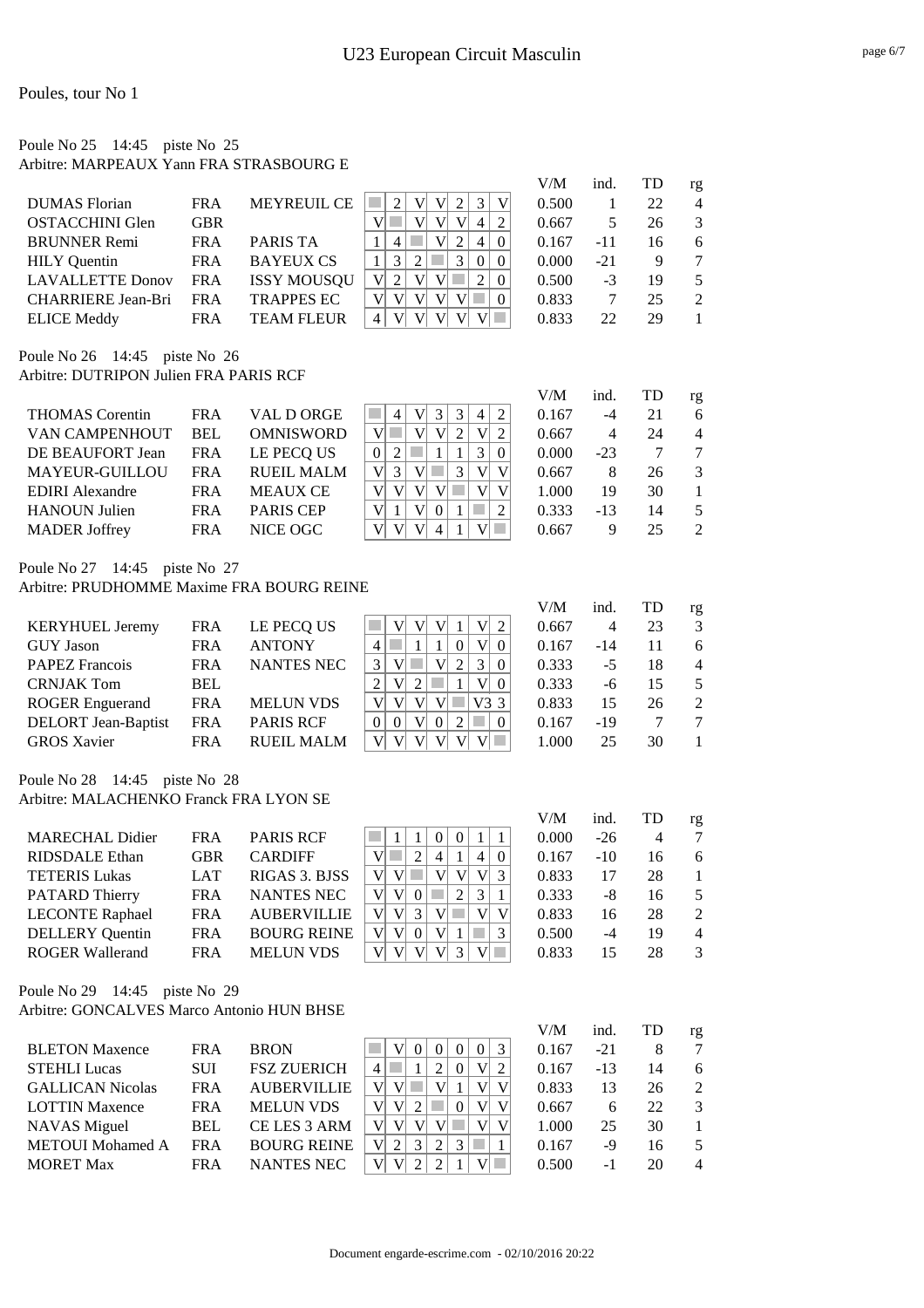#### Poule No 30 14:45 piste No 30 Arbitre: MOFLEH Marc FRA LE PECQ US

|                        |            |                    |                                 | V/M   | ind.  | TD | rg             |
|------------------------|------------|--------------------|---------------------------------|-------|-------|----|----------------|
| LISZKAI Tamas          | HUN        | <b>BHSE</b>        | V<br>v                          | 0.667 | 9     | 24 | 3              |
| DE GREEF Stef          | <b>FRA</b> | NICE OGC           | V<br>4<br>4                     | 0.667 | 12    | 28 | $\mathcal{D}$  |
| <b>BARNIER Camille</b> | <b>FRA</b> | <b>TRAPPES EC</b>  | V                               | 0.167 | $-18$ | 10 | 7              |
| DE LAMBALLERIE J       | <b>FRA</b> | <b>ANTONY</b>      | 2<br>$\overline{4}$             | 0.333 | -5    | 20 | 5              |
| <b>JULIEN Eric</b>     | <b>FRA</b> | <b>LYON SE</b>     | v                               | 0.833 | 8     | 28 |                |
| DI FRANCESCO Hug       | GBR        | <b>ACADEMY</b>     | $\overline{V}$<br>3<br>$\Omega$ | 0.333 | -7    | 16 | 6              |
| <b>BENSAID Benoit</b>  | <b>FRA</b> | <b>AUBERVILLIE</b> |                                 | 0.500 |       | 22 | $\overline{4}$ |
|                        |            |                    |                                 |       |       |    |                |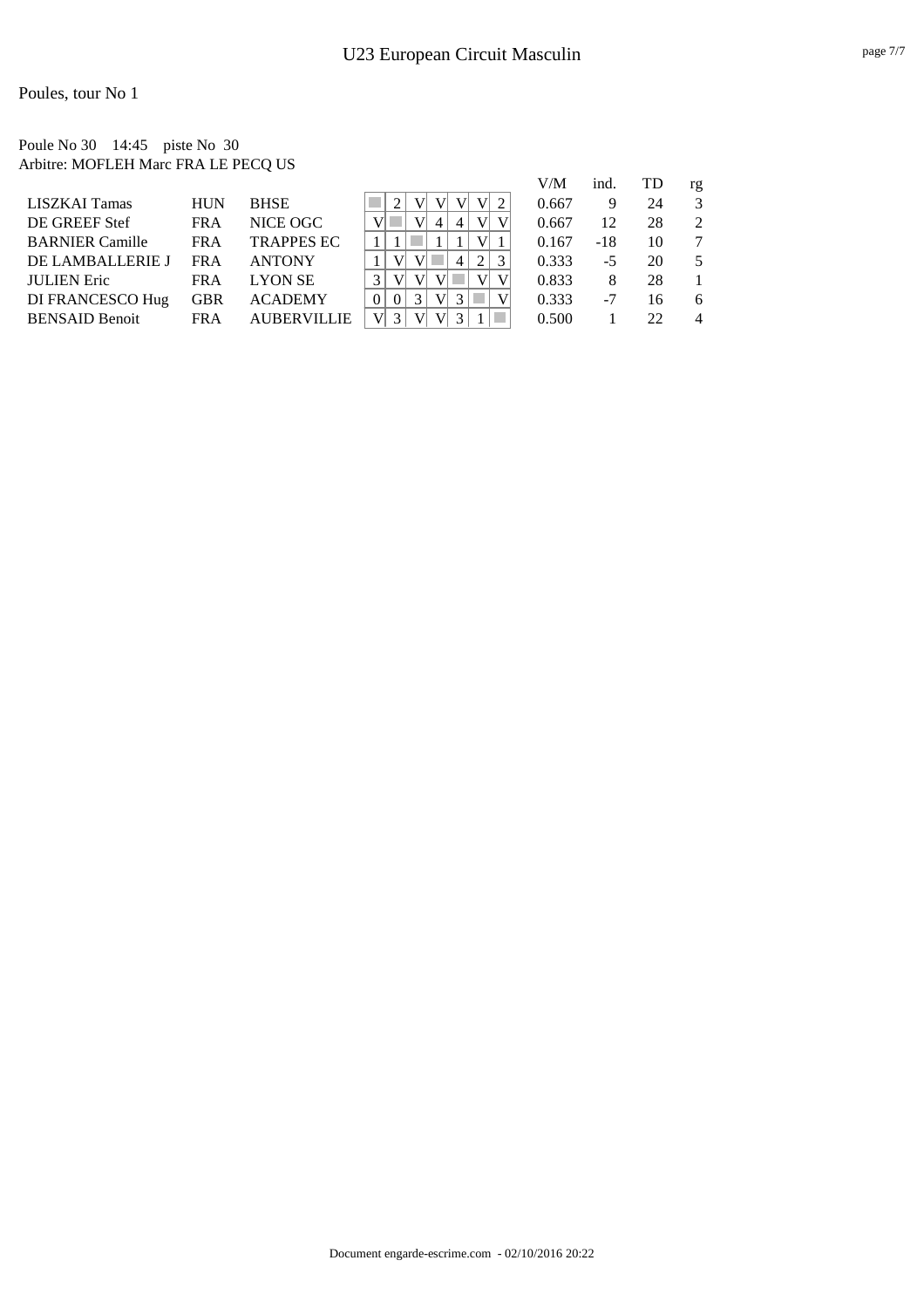## U23 European Circuit Fleuret Masculin Antony Les 1-2 octobre 2016

Classement des poules, tour No 1 (ordre des rangs - 209 tireurs)

| rg               | nom prénom               | nation      | V/M   | ind.   | TD     | club                |
|------------------|--------------------------|-------------|-------|--------|--------|---------------------|
| $\mathbf{1}$     | <b>EL SAYED ABOUE</b>    | <b>FRA</b>  | 1.000 | 25     | 30     | <b>AUBERVILLIER</b> |
| $\mathbf{1}$     | <b>GROS Xavier</b>       | <b>FRA</b>  | 1.000 | 25     | 30     | <b>RUEIL MALMAI</b> |
| $\mathbf{1}$     | <b>NAVAS</b> Miguel      | <b>BEL</b>  | 1.000 | 25     | 30     | CE LES 3 ARMES      |
| $\mathbf{1}$     | <b>PITTA Guillaume</b>   | <b>FRA</b>  | 1.000 | 25     | 30     | <b>AUBERVILLIER</b> |
| 5                | LE PECHOUX Erwa          | <b>FRA</b>  | 1.000 | 24     | 30     | PAYS AIX            |
| 6                | <b>MOINE</b> Jordan      | <b>FRA</b>  | 1.000 | 22     | 30     | <b>NANTES NEC</b>   |
| $\boldsymbol{7}$ | <b>CADOT</b> Jeremy      | <b>FRA</b>  | 1.000 | 21     | 30     | <b>HENIN BEAUM</b>  |
| 8                | <b>CHASTANET Maxi</b>    | <b>FRA</b>  | 1.000 | 20     | 30     | <b>ISSY MOUSQUE</b> |
| 9                | <b>EDIRI</b> Alexandre   | <b>FRA</b>  | 1.000 | 19     | 30     | <b>MEAUX CE</b>     |
| 10               | <b>DOSA</b> Daniel       | <b>HUN</b>  | 1.000 | 18     | 30     | <b>TOREKVES</b>     |
| 11               | <b>AUCLIN</b> Erwann     | <b>FRA</b>  | 1.000 | 17     | 30     | LE PECQ US          |
| 12               | <b>DAVID</b> Spencer     | <b>FRA</b>  | 1.000 | 16     | 30     | <b>LYON MDF</b>     |
| 13               | <b>BEL Laurent</b>       | <b>FRA</b>  | 1.000 | 16     | 25     | PARIS TA            |
| 14               | <b>MOURRAIN Baptist</b>  | <b>FRA</b>  | 1.000 | 10     | 30     | <b>MELUN VDS</b>    |
| 15               | <b>ELICE Meddy</b>       | <b>FRA</b>  | 0.833 | 22     | 29     | <b>TEAM FLEURET</b> |
| 15               | SIDO Alexandre           | <b>FRA</b>  | 0.833 | $22\,$ | 29     | <b>ISSY MOUSQUE</b> |
| 17               | <b>DJITLI</b> Roman      | <b>FRA</b>  | 0.833 | 20     | 29     | <b>AUBERVILLIER</b> |
| 18               | <b>JOURNET Benoit</b>    | <b>FRA</b>  | 0.833 | 18     | 28     | <b>TRAPPES EC</b>   |
| 19               | <b>OBRECHT</b> Alexis    | <b>FRA</b>  | 0.833 | 18     | 27     | <b>HENIN BEAUM</b>  |
| 20               | <b>MERTINE Julien</b>    | <b>FRA</b>  | 0.833 | 17     | 28     | <b>RUEIL MALMAI</b> |
| 20               | <b>TETERIS Lukas</b>     | <b>LAT</b>  | 0.833 | 17     | 28     | RIGAS 3. BJSS       |
| 22               | <b>AUREY Anthony</b>     | <b>FRA</b>  | 0.833 | 16     | 29     | <b>RUEIL MALMAI</b> |
| 22               | <b>JAULT</b> Jerome      | <b>FRA</b>  | 0.833 | 16     | 29     | <b>BOURG REINE</b>  |
| 24               | <b>LECONTE Raphael</b>   | <b>FRA</b>  | 0.833 | 16     | 28     | <b>AUBERVILLIER</b> |
| 25               | <b>CAMIO</b> Alexandre   | <b>FRA</b>  | 0.833 | 16     | 27     | VAL D ORGE          |
| 26               | DE LAMBALLERIE           | <b>FRA</b>  | 0.833 | 15     | 29     | <b>ANTONY</b>       |
| 26               | <b>MORMAND Kenny</b>     | <b>FRA</b>  | 0.833 | 15     | 29     | NICE OGC            |
| 26               | <b>PAUTY Maxime</b>      | <b>FRA</b>  | 0.833 | 15     | 29     | <b>ISSY MOUSQUE</b> |
| 29               | <b>MATYAS Balint</b>     | <b>HUN</b>  | 0.833 | 15     | 28     | <b>TOREKVES</b>     |
| 29               | <b>ROGER Wallerand</b>   | <b>FRA</b>  | 0.833 | 15     | 28     | <b>MELUN VDS</b>    |
| 31               | MOURRAIN Aymeri          | <b>FRA</b>  | 0.833 | 15     | 27     | PARIS TA            |
| 32               | <b>ROGER Enguerand</b>   | <b>FRA</b>  | 0.833 | 15     | $26\,$ | <b>MELUN VDS</b>    |
| 32               | <b>SAMANDI Mohamed</b>   | <b>FRA</b>  | 0.833 | 15     | 26     | <b>BOURG REINE</b>  |
| 34               | <b>PERRIER Ghislain</b>  | <b>FRA</b>  | 0.833 | 14     | 29     | <b>COURBEVOIE</b>   |
| 34               | <b>SEBBAN Theo</b>       | <b>FRA</b>  | 0.833 | 14     | 29     | <b>LYON MDF</b>     |
| 36               | <b>SIMON Vincent</b>     | <b>FRA</b>  | 0.833 | 14     | 27     | <b>RUEIL MALMAI</b> |
| 37               | <b>MICHAUT</b> Loic      | ${\rm FRA}$ | 0.833 | 13     | 29     | <b>TEAM FLEURET</b> |
| 38               | CIROTTEAU-GUYO           | <b>FRA</b>  | 0.833 | 13     | 28     | <b>ANTONY</b>       |
| 39               | <b>VERAN Robin</b>       | <b>FRA</b>  | 0.833 | 13     | 27     | <b>CHAMBERY CE</b>  |
| 40               | <b>GALLICAN Nicolas</b>  | <b>FRA</b>  | 0.833 | 13     | 26     | <b>AUBERVILLIER</b> |
| 41               | <b>LECORNIER Flavien</b> | <b>FRA</b>  | 0.833 | 12     | 28     | COURBEVOIE          |
| 42               | FERJANI Mohamed          | <b>FRA</b>  | 0.833 | 11     | 28     | <b>BOURG REINE</b>  |
| 43               | <b>LORENZ Benoit</b>     | <b>FRA</b>  | 0.833 | 11     | 26     | PARIS TA            |
| 43               | <b>MICHEL Corentin</b>   | <b>FRA</b>  | 0.833 | 11     | 26     | <b>ANTONY</b>       |
| 45               | <b>BARNIER Geoffrey</b>  | <b>FRA</b>  | 0.833 | 11     | 24     | VAL D ORGE          |
| 46               | <b>DRONSART</b> Aubin    | <b>FRA</b>  | 0.833 | 9      | 27     | <b>MELUN VDS</b>    |
| 46               | <b>MOLINARO Romain</b>   | <b>FRA</b>  | 0.833 | 9      | 27     | <b>HENIN BEAUM</b>  |
| 48               | <b>BEKKAT Thibaud</b>    | <b>FRA</b>  | 0.833 | 9      | 26     | PARIS TA            |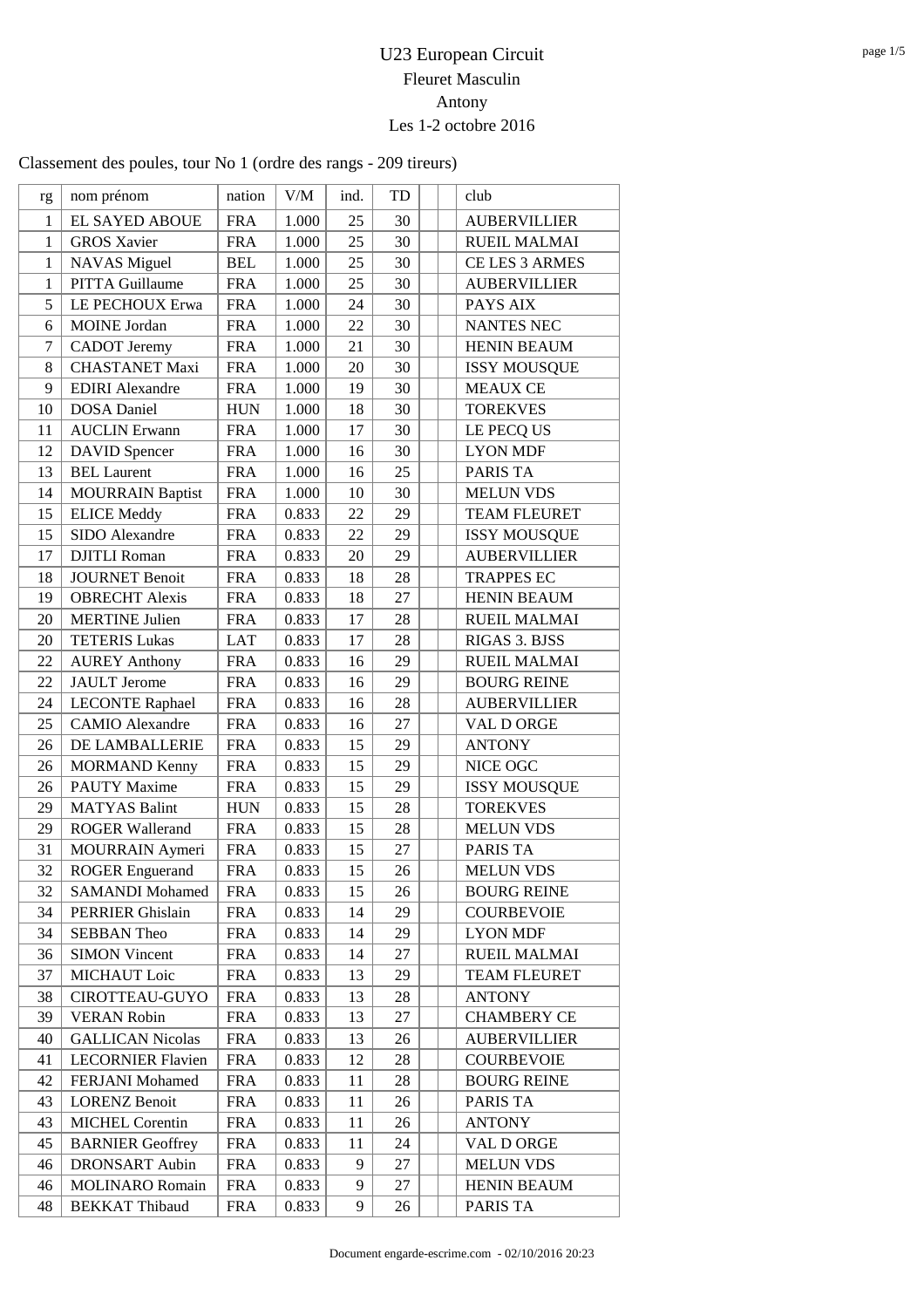| Classement des poules, tour No 1 (ordre des rangs - 209 tireurs) |  |  |  |
|------------------------------------------------------------------|--|--|--|
|------------------------------------------------------------------|--|--|--|

| rg | nom prénom               | nation     | V/M   | ind.             | TD | club                |
|----|--------------------------|------------|-------|------------------|----|---------------------|
| 49 | <b>JULIEN Eric</b>       | <b>FRA</b> | 0.833 | 8                | 28 | <b>LYON SE</b>      |
| 50 | <b>CHARRIERE Jean-B</b>  | <b>FRA</b> | 0.833 | $\tau$           | 25 | <b>TRAPPES EC</b>   |
| 51 | <b>CASTANIE Corentin</b> | <b>FRA</b> | 0.833 | 6                | 28 | <b>HENIN BEAUM</b>  |
| 52 | <b>ESCURAT Aymeric</b>   | <b>FRA</b> | 0.800 | 12               | 23 | <b>ISSY MOUSQUE</b> |
| 53 | VILLEFRANQUE Or          | <b>FRA</b> | 0.667 | 13               | 27 | PARIS TA            |
| 54 | <b>SIROU Hugo</b>        | <b>FRA</b> | 0.667 | 13               | 25 | <b>AUBERVILLIER</b> |
| 55 | DE GREEF Stef            | <b>FRA</b> | 0.667 | 12               | 28 | NICE OGC            |
| 55 | VILLENEUVE Charl         | <b>FRA</b> | 0.667 | 12               | 28 | <b>MELUN VDS</b>    |
| 57 | <b>SEYTOR Kim-Ulric</b>  | <b>FRA</b> | 0.667 | 12               | 25 | <b>BOURG REINE</b>  |
| 58 | <b>HENRY Alexandre</b>   | <b>FRA</b> | 0.667 | 9                | 27 | LE PECQ US          |
| 59 | <b>MERIT Gautier</b>     | <b>FRA</b> | 0.667 | 9                | 26 | <b>REIMS CE</b>     |
| 60 | <b>MADER</b> Joffrey     | <b>FRA</b> | 0.667 | 9                | 25 | NICE OGC            |
| 61 | <b>LISZKAI Tamas</b>     | <b>HUN</b> | 0.667 | 9                | 24 | <b>BHSE</b>         |
| 62 | MAYEUR-GUILLO            | <b>FRA</b> | 0.667 | 8                | 26 | RUEIL MALMAI        |
| 63 | <b>CARRUGGI Maxime</b>   | <b>FRA</b> | 0.667 | 8                | 25 | NICE OGC            |
| 63 | <b>COLLINEAU Virgile</b> | <b>FRA</b> | 0.667 | 8                | 25 | PAYS AIX            |
| 65 | <b>CADIK Jean-Michel</b> | <b>FRA</b> | 0.667 | 8                | 24 | <b>ISSY MOUSQUE</b> |
| 65 | <b>MABIKA</b> Maxence    | <b>FRA</b> | 0.667 | 8                | 24 | <b>MELUN VDS</b>    |
| 65 | <b>TRAVESSET Damie</b>   | <b>FRA</b> | 0.667 | 8                | 24 | <b>RUEIL MALMAI</b> |
| 65 | <b>VOLTZ Tom</b>         | <b>FRA</b> | 0.667 | 8                | 24 | <b>MEYREUIL CE</b>  |
| 69 | <b>THIVEL Quentin</b>    | <b>FRA</b> | 0.667 | 8                | 23 | <b>LYON MDF</b>     |
| 70 | <b>MOHLI Nino</b>        | <b>FRA</b> | 0.667 | $\tau$           | 26 | PARIS CEP           |
| 70 | <b>SOYER Martin</b>      | <b>FRA</b> | 0.667 | 7                | 26 | <b>VILLE AVRAY</b>  |
| 72 | <b>BAIRA</b> Mateo       | <b>FRA</b> | 0.667 | $\boldsymbol{7}$ | 25 | VAL D ORGE          |
| 73 | <b>BARON</b> Corentin    | <b>FRA</b> | 0.667 | $\tau$           | 24 | LE PECQ US          |
| 74 | <b>MARTIN Nirina</b>     | <b>FRA</b> | 0.667 | 6                | 27 | <b>ANTONY</b>       |
| 75 | <b>VALENTIN Come</b>     | <b>FRA</b> | 0.667 | 6                | 26 | <b>TEAM FLEURET</b> |
| 76 | <b>LOTTIN Maxence</b>    | <b>FRA</b> | 0.667 | 6                | 22 | <b>MELUN VDS</b>    |
| 76 | <b>SERRI</b> Cedrik      | <b>FRA</b> | 0.667 | 6                | 22 | <b>AUBERVILLIER</b> |
| 78 | <b>OSTACCHINI Glen</b>   | <b>GBR</b> | 0.667 | 5                | 26 |                     |
| 79 | <b>AUBERT Alex</b>       | <b>FRA</b> | 0.667 | 5                | 25 | <b>ANTONY</b>       |
| 80 | <b>LEFEVRE</b> Quentin   | <b>FRA</b> | 0.667 | 5                | 24 | HENIN BEAUM         |
| 81 | <b>RIBOUD</b> Alexis     | <b>FRA</b> | 0.667 | 4                | 25 | <b>BOURG REINE</b>  |
| 82 | <b>HUYBRECHT Gijs</b>    | <b>BEL</b> | 0.667 | 4                | 24 | <b>PARCIVAL</b>     |
| 82 | VAN CAMPENHOU            | <b>BEL</b> | 0.667 | 4                | 24 | <b>OMNISWORD</b>    |
| 84 | <b>KERYHUEL Jeremy</b>   | <b>FRA</b> | 0.667 | 4                | 23 | LE PECQ US          |
| 84 | <b>STRELETSKI Floren</b> | <b>FRA</b> | 0.667 | 4                | 23 | <b>COURBEVOIE</b>   |
| 86 | <b>TIMMERMANS Nat</b>    | <b>BEL</b> | 0.667 | 3                | 26 | <b>CE EMBOURG</b>   |
| 87 | NAGLE Christopher        | <b>FRA</b> | 0.667 | 3                | 25 | <b>BOURG REINE</b>  |
| 87 | <b>SINTES Victor</b>     | <b>FRA</b> | 0.667 | 3                | 25 | <b>RUEIL MALMAI</b> |
| 89 | <b>GAGNAIRE Thibault</b> | <b>FRA</b> | 0.667 | $-1$             | 22 | <b>REIMS CE</b>     |
| 90 | VOILET Sylvain           | <b>FRA</b> | 0.600 | $\mathbf{1}$     | 17 | PARIS CEP           |
| 91 | <b>BRETEAU</b> Ignacio   | ESP        | 0.500 | 8                | 24 | CCC-M               |
| 92 | <b>SERVELLO Augusto</b>  | ARG        | 0.500 | 7                | 27 |                     |
| 93 | <b>SCHVARTZ Antoine</b>  | <b>FRA</b> | 0.500 | 7                | 24 | <b>BOURG REINE</b>  |
| 94 | <b>HECHER Benoit</b>     | <b>FRA</b> | 0.500 | 4                | 21 | PARIS CEP           |
| 95 | <b>LE METAYER Morg</b>   | <b>FRA</b> | 0.500 | 3                | 25 | VANDOEUVRE          |
| 96 | LECOCQ Hans-Joach        | <b>BEL</b> | 0.500 | $\boldsymbol{2}$ | 22 |                     |
| 97 | DELIGNE Remi             | <b>FRA</b> | 0.500 | $\overline{c}$   | 20 | <b>ISSY MOUSQUE</b> |
| 98 | <b>BESLIER</b> Jocelyn   | <b>FRA</b> | 0.500 | $\mathbf{1}$     | 24 | <b>BOURG REINE</b>  |
| 99 | <b>BENSAID Benoit</b>    | <b>FRA</b> | 0.500 | $\mathbf{1}$     | 22 | <b>AUBERVILLIER</b> |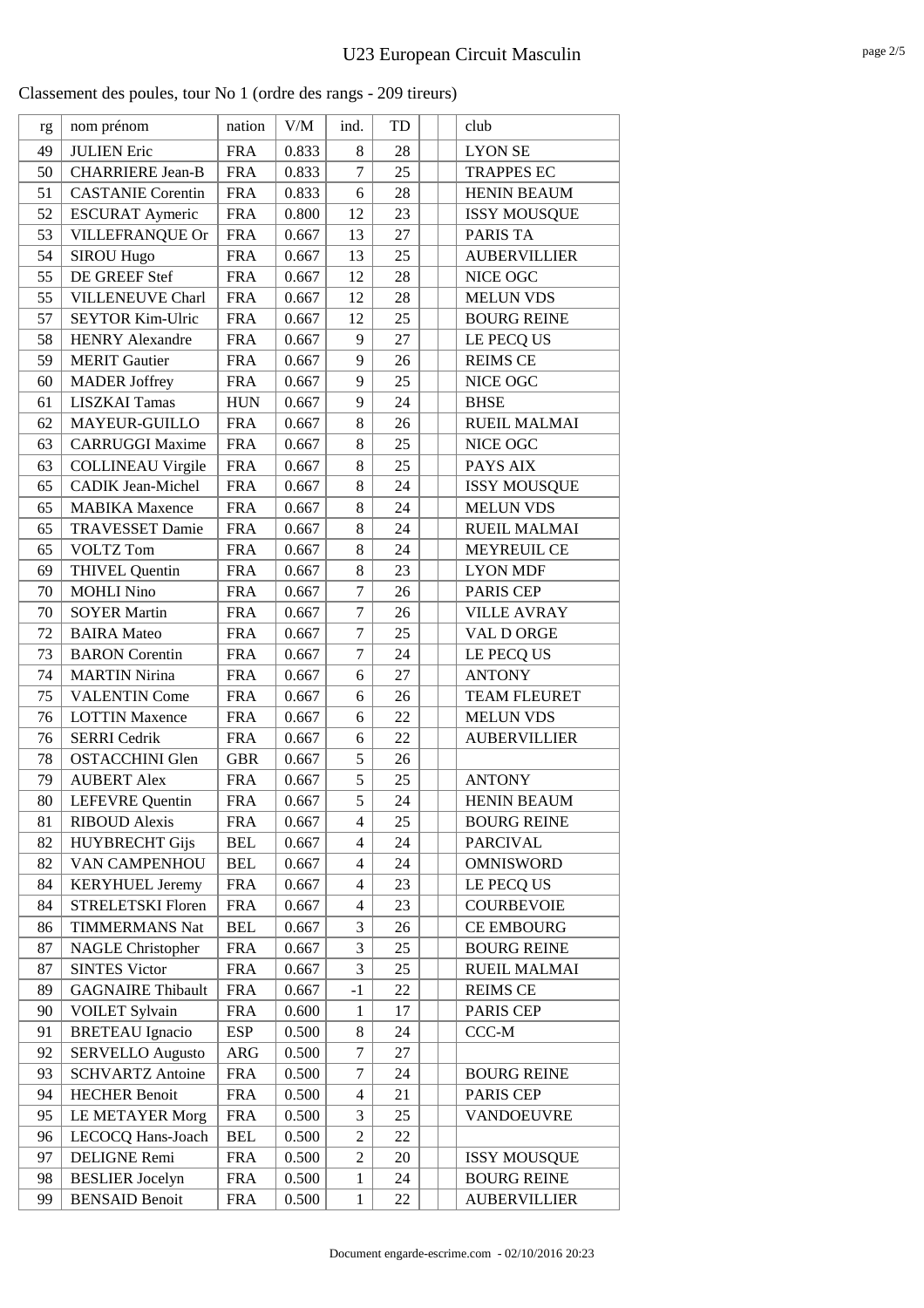| Classement des poules, tour No 1 (ordre des rangs - 209 tireurs) |  |  |  |  |
|------------------------------------------------------------------|--|--|--|--|
|------------------------------------------------------------------|--|--|--|--|

| rg  | nom prénom               | nation     | $V/M$ | ind.             | TD     | club                |
|-----|--------------------------|------------|-------|------------------|--------|---------------------|
| 99  | <b>BIBARD</b> Tyvan      | <b>FRA</b> | 0.500 | $\mathbf{1}$     | 22     | <b>SANARY CE</b>    |
| 99  | <b>DUMAS</b> Florian     | <b>FRA</b> | 0.500 | $\mathbf{1}$     | 22     | <b>MEYREUIL CE</b>  |
| 102 | DALLE Nathan-Diba        | <b>FRA</b> | 0.500 | $\boldsymbol{0}$ | 23     | LE PECQ US          |
| 103 | <b>FOSSE</b> Augustin    | <b>FRA</b> | 0.500 | $-1$             | 21     | <b>REIMS CE</b>     |
| 104 | <b>MORET Max</b>         | <b>FRA</b> | 0.500 | $-1$             | 20     | <b>NANTES NEC</b>   |
| 105 | <b>BONNEVILLE Ludo</b>   | <b>FRA</b> | 0.500 | $-1$             | 18     | <b>COURBEVOIE</b>   |
| 106 | DE PRACONTAL Jo          | <b>FRA</b> | 0.500 | $-2$             | 24     | PARIS TA            |
| 107 | <b>BONNET</b> Leo        | <b>FRA</b> | 0.500 | $-2$             | 20     | PARIS TA            |
| 107 | POPESCO Tancrede         | <b>FRA</b> | 0.500 | $-2$             | 20     | LE PECQ US          |
| 109 | <b>LEVY Alexandre</b>    | <b>FRA</b> | 0.500 | $-2$             | 19     | <b>LYON MDF</b>     |
| 110 | SPRINGARD Maxim          | <b>FRA</b> | 0.500 | $-3$             | 20     | <b>BELFORT ASM</b>  |
| 111 | <b>LAVALLETTE Dono</b>   | <b>FRA</b> | 0.500 | $-3$             | 19     | <b>ISSY MOUSQUE</b> |
| 112 | <b>DELLERY</b> Quentin   | <b>FRA</b> | 0.500 | $-4$             | 19     | <b>BOURG REINE</b>  |
| 112 | <b>DORNY</b> Adrien      | <b>FRA</b> | 0.500 | $-4$             | 19     | PARIS TA            |
| 112 | <b>HEURTIER Audric</b>   | <b>FRA</b> | 0.500 | $-4$             | 19     | <b>ISSY MOUSQUE</b> |
| 115 | <b>VONTHRON</b> Adrien   | <b>FRA</b> | 0.500 | $-5$             | 21     | <b>VILLEJUIF US</b> |
| 116 | <b>FREZZA Pietro</b>     | <b>FRA</b> | 0.500 | $-5$             | 19     | <b>LYON SE</b>      |
| 117 | <b>BOULLIAT Francois</b> | <b>FRA</b> | 0.500 | $-6$             | 19     | <b>CABRIES OC</b>   |
| 118 | <b>DESCHAMPS</b> Denis   | <b>FRA</b> | 0.500 | $-10$            | 17     | <b>ANTONY</b>       |
| 119 | <b>FILAIRE</b> Fabien    | <b>FRA</b> | 0.400 | $-5$             | 15     | <b>LYON MDF</b>     |
| 120 | CAZILHAC Jean-Pau        | <b>FRA</b> | 0.333 | $-1$             | 23     | <b>MEAUX CE</b>     |
| 121 | <b>THOMAS Mathieu</b>    | <b>FRA</b> | 0.333 | $-1$             | $20\,$ | <b>BAYEUX CS</b>    |
| 122 | <b>BESSY</b> Matthieu    | <b>FRA</b> | 0.333 | $-2$             | 22     | LE PECQ US          |
| 122 | <b>GAGNEPAIN Nevil</b>   | <b>FRA</b> | 0.333 | $-2$             | 22     | VAL D ORGE          |
| 124 | <b>BEL Romain</b>        | <b>FRA</b> | 0.333 | $-2$             | 21     | PARIS TA            |
| 125 | <b>FOURNIER Lucas</b>    | <b>FRA</b> | 0.333 | $-2$             | 20     | <b>MEAUX CE</b>     |
| 126 | <b>TREPO Eric</b>        | <b>FRA</b> | 0.333 | $-2$             | 19     | <b>LYON SE</b>      |
| 127 | <b>GARNIER Fabrice</b>   | <b>FRA</b> | 0.333 | $-3$             | 23     | <b>BOURG REINE</b>  |
| 128 | <b>FARCY Tino</b>        | <b>FRA</b> | 0.333 | $-3$             | 21     | PAYS AIX            |
| 128 | PERRIMOND Alexy          | <b>FRA</b> | 0.333 | $-3$             | 21     | MARSEILLE EC        |
| 130 | <b>CHAPLY Loic</b>       | <b>FRA</b> | 0.333 | $-3$             | 19     | <b>CLERMONT OIS</b> |
| 131 | <b>ALVARES Victor</b>    | <b>FRA</b> | 0.333 | $-4$             | 21     | <b>COURBEVOIE</b>   |
| 132 | <b>MANNEVILLE Thib</b>   | <b>FRA</b> | 0.333 | $-4$             | 19     | PARIS TA            |
| 132 | <b>VIELCANET Jeremy</b>  | <b>FRA</b> | 0.333 | $-4$             | 19     | <b>MELUN VDS</b>    |
| 134 | DE LAMBALLERIE           | <b>FRA</b> | 0.333 | $-5$             | 20     | <b>ANTONY</b>       |
| 135 | <b>PAPEZ Francois</b>    | <b>FRA</b> | 0.333 | $-5$             | 18     | <b>NANTES NEC</b>   |
| 135 | <b>SAPY Hugo</b>         | <b>FRA</b> | 0.333 | $-5$             | 18     | <b>LYON MDF</b>     |
| 137 | ERUAM-CHAPOT P           | <b>FRA</b> | 0.333 | $-5$             | 17     | <b>LYON SE</b>      |
| 137 | <b>GALISSANT Pierre-</b> | <b>FRA</b> | 0.333 | $-5$             | 17     | <b>MEAUX CE</b>     |
| 139 | <b>VIGNERON Kevin</b>    | <b>FRA</b> | 0.333 | -6               | 20     | PARIS CEFC          |
| 140 | <b>LEON BOTTARELL</b>    | <b>FRA</b> | 0.333 | -6               | 19     | <b>BOUSCAT US</b>   |
| 141 | <b>CRNJAK Tom</b>        | <b>BEL</b> | 0.333 | -6               | 15     |                     |
| 142 | <b>GARROUSTE Alban</b>   | <b>FRA</b> | 0.333 | $-7$             | 20     | PARIS TA            |
| 143 | FAYE Lilian              | <b>FRA</b> | 0.333 | $-7$             | 19     | <b>CLERMONT FER</b> |
| 143 | <b>MABILEAU Louis</b>    | <b>FRA</b> | 0.333 | $-7$             | 19     | LE PECQ US          |
| 145 | DALLOZ Emile             | <b>FRA</b> | 0.333 | $-7$             | 18     | PAYS AIX            |
| 145 | <b>DEMAINE</b> David     | <b>FRA</b> | 0.333 | $-7$             | 18     | <b>HEROUVILLE</b>   |
| 147 | <b>NALJAJIAN Narek</b>   | <b>FRA</b> | 0.333 | $-7$             | 17     | VAL D ORGE          |
| 148 | DI FRANCESCO Hu          | <b>GBR</b> | 0.333 | $-7$             | 16     | <b>ACADEMY</b>      |
| 149 | VAN GIJSEL Sander        | <b>BEL</b> | 0.333 | $-7$             | 15     | DE MANESCHERME      |
| 150 | <b>JULIEN Thomas</b>     | <b>FRA</b> | 0.333 | $-8$             | 16     | <b>VILLE AVRAY</b>  |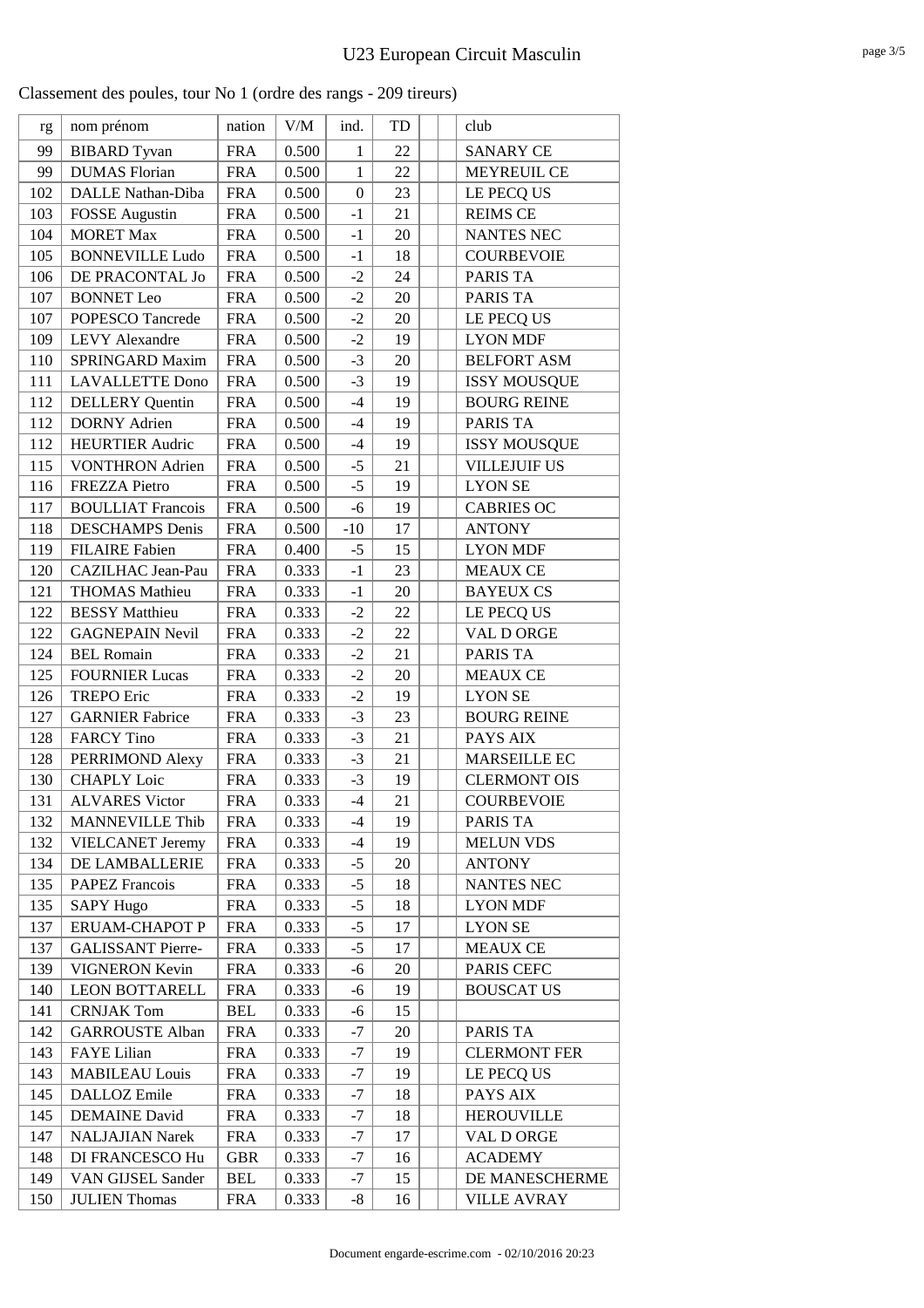| Classement des poules, tour No 1 (ordre des rangs - 209 tireurs) |
|------------------------------------------------------------------|
|------------------------------------------------------------------|

| rg  | nom prénom                | nation     | V/M   | ind.         | TD | club                |
|-----|---------------------------|------------|-------|--------------|----|---------------------|
| 150 | PATARD Thierry            | <b>FRA</b> | 0.333 | $-8$         | 16 | <b>NANTES NEC</b>   |
| 150 | <b>TALLARON Theo</b>      | <b>FRA</b> | 0.333 | $-8$         | 16 | <b>LYON SE</b>      |
| 153 | <b>ASSELOT Vincent</b>    | <b>FRA</b> | 0.333 | $-8$         | 15 | <b>RUEIL MALMAI</b> |
| 153 | <b>BOISSET Simon</b>      | <b>FRA</b> | 0.333 | $-8$         | 15 | <b>BORDEAUX EC</b>  |
| 155 | <b>TOQUEBOEUF Flor</b>    | <b>FRA</b> | 0.333 | $-9$         | 16 | <b>MEAUX CE</b>     |
| 156 | <b>HOUEIX Goulven</b>     | <b>FRA</b> | 0.333 | $-10$        | 17 | <b>TEAM FLEURET</b> |
| 157 | <b>BADINOT Cyril</b>      | <b>FRA</b> | 0.333 | $-10$        | 16 | <b>BOURG REINE</b>  |
| 157 | <b>SENTUC Julien</b>      | <b>FRA</b> | 0.333 | $\mbox{-}10$ | 16 | <b>VILLE AVRAY</b>  |
| 159 | <b>GENG</b> Sebastien     | <b>FRA</b> | 0.333 | $-11$        | 14 | <b>BELFORT ASM</b>  |
| 160 | <b>HANOUN Julien</b>      | <b>FRA</b> | 0.333 | $-13$        | 14 | PARIS CEP           |
| 161 | ANASTASSIOU Leo           | <b>FRA</b> | 0.333 | $-14$        | 12 | <b>ANTONY</b>       |
| 162 | <b>MORIN</b> Hadrien      | <b>FRA</b> | 0.333 | $-14$        | 11 | <b>CHAMPIGNY MA</b> |
| 163 | <b>NADAL Noel</b>         | <b>FRA</b> | 0.200 | $-9$         | 13 | <b>VILLEJUIF US</b> |
| 164 | <b>THOMAS</b> Corentin    | <b>FRA</b> | 0.167 | $-4$         | 21 | VAL D ORGE          |
| 165 | LE PECHOUX Hugo           | <b>FRA</b> | 0.167 | $-7$         | 20 | <b>MEYREUIL CE</b>  |
| 166 | <b>METOUI</b> Mohamed     | <b>FRA</b> | 0.167 | $-9$         | 16 | <b>BOURG REINE</b>  |
| 167 | RIDSDALE Ethan            | <b>GBR</b> | 0.167 | $-10$        | 16 | <b>CARDIFF</b>      |
| 167 | YAA Eric                  | <b>FRA</b> | 0.167 | $-10$        | 16 | <b>MELUN VDS</b>    |
| 169 | <b>PAIRE</b> Adrien       | <b>FRA</b> | 0.167 | $-11$        | 17 | PARIS TA            |
| 170 | <b>BRUNNER Remi</b>       | <b>FRA</b> | 0.167 | $-11$        | 16 | PARIS TA            |
| 171 | <b>GEORGES Henry</b>      | <b>FRA</b> | 0.167 | $-12$        | 16 | <b>TRAPPES EC</b>   |
| 172 | <b>GALY</b> Maxime        | <b>FRA</b> | 0.167 | $-12$        | 15 | <b>LYON MDF</b>     |
| 173 | <b>CALZI</b> Mathieu      | <b>FRA</b> | 0.167 | $-12$        | 14 | <b>CABRIES OC</b>   |
| 173 | <b>GUENANEN Valenti</b>   | <b>FRA</b> | 0.167 | $-12$        | 14 | <b>PARIS TA</b>     |
| 175 | <b>MATIC Kevin</b>        | <b>FRA</b> | 0.167 | $-13$        | 16 | <b>GRENOBLE RAP</b> |
| 176 | FORMOSA Adrien            | <b>FRA</b> | 0.167 | $-13$        | 15 | PARIS CEFC          |
| 176 | <b>MALARD</b> Luca        | <b>FRA</b> | 0.167 | $-13$        | 15 | <b>BAYEUX CS</b>    |
| 178 | <b>STEHLI Lucas</b>       | SUI        | 0.167 | $-13$        | 14 | <b>FSZ ZUERICH</b>  |
| 179 | <b>GUY Jason</b>          | <b>FRA</b> | 0.167 | $-14$        | 11 | <b>ANTONY</b>       |
| 180 | <b>BESSET Jean-Charle</b> | <b>FRA</b> | 0.167 | $-15$        | 13 | <b>TRAPPES EC</b>   |
| 181 | <b>LEROUGE Frederic</b>   | <b>FRA</b> | 0.167 | $-16$        | 13 | <b>CABRIES OC</b>   |
| 182 | <b>GRIFFON Kilian</b>     | <b>FRA</b> | 0.167 | $-16$        | 12 | <b>HEROUVILLE</b>   |
| 182 | <b>SIRIU Pascal</b>       | <b>FRA</b> | 0.167 | -16          | 12 | VAL D ORGE          |
| 184 | <b>ANFRUNS Julien</b>     | <b>FRA</b> | 0.167 | $-17$        | 10 | PARIS TA            |
| 185 | <b>KERDRANVAT Cha</b>     | <b>FRA</b> | 0.167 | $-17$        | 9  | PARIS TA            |
| 186 | <b>BARNIER Camille</b>    | <b>FRA</b> | 0.167 | $-18$        | 10 | <b>TRAPPES EC</b>   |
| 187 | <b>GOURMAND</b> Logan     | <b>FRA</b> | 0.167 | $-18$        | 8  | <b>ANTONY</b>       |
| 188 | <b>DELORT</b> Jean-Baptis | <b>FRA</b> | 0.167 | $-19$        | 7  | <b>PARIS RCF</b>    |
| 189 | <b>CASTELLO Charles</b>   | <b>FRA</b> | 0.167 | $-20$        | 9  | <b>BOIS COLOMBE</b> |
| 190 | <b>BLETON Maxence</b>     | <b>FRA</b> | 0.167 | $-21$        | 8  | <b>BRON</b>         |
| 191 | <b>PERRIN Camille</b>     | <b>FRA</b> | 0.167 | $-21$        | 7  | <b>PARIS RCF</b>    |
| 192 | <b>COPY</b> Samuel        | <b>FRA</b> | 0.000 | $-15$        | 10 | <b>MEAUX CE</b>     |
| 193 | <b>PINSON Simon</b>       | <b>FRA</b> | 0.000 | $-16$        | 14 | <b>BOURG REINE</b>  |
| 194 | <b>FONCIN Charles</b>     | <b>FRA</b> | 0.000 | $-16$        | 13 | <b>TRAPPES EC</b>   |
| 195 | <b>BOJU</b> Gwenael       | <b>FRA</b> | 0.000 | $-17$        | 13 | <b>RUEIL MALMAI</b> |
| 196 | <b>ERNST Deniz</b>        | SUI        | 0.000 | $-18$        | 12 | <b>FSZ ZUERICH</b>  |
| 197 | <b>SAUBER Olivier</b>     | <b>FRA</b> | 0.000 | $-20$        | 10 | PARIS CEFC          |
| 197 | <b>WEBER Timothee</b>     | <b>FRA</b> | 0.000 | $-20$        | 10 | <b>STRASBOURG E</b> |
| 199 | <b>HILY</b> Quentin       | <b>FRA</b> | 0.000 | $-21$        | 9  | <b>BAYEUX CS</b>    |
| 199 | <b>ZYLBERBERG Tho</b>     | <b>FRA</b> | 0.000 | $-21$        | 9  | PARIS RCF           |
| 201 | <b>LEBRETON Emilien</b>   | <b>FRA</b> | 0.000 | $-22$        | 8  | <b>VILLEJUIF US</b> |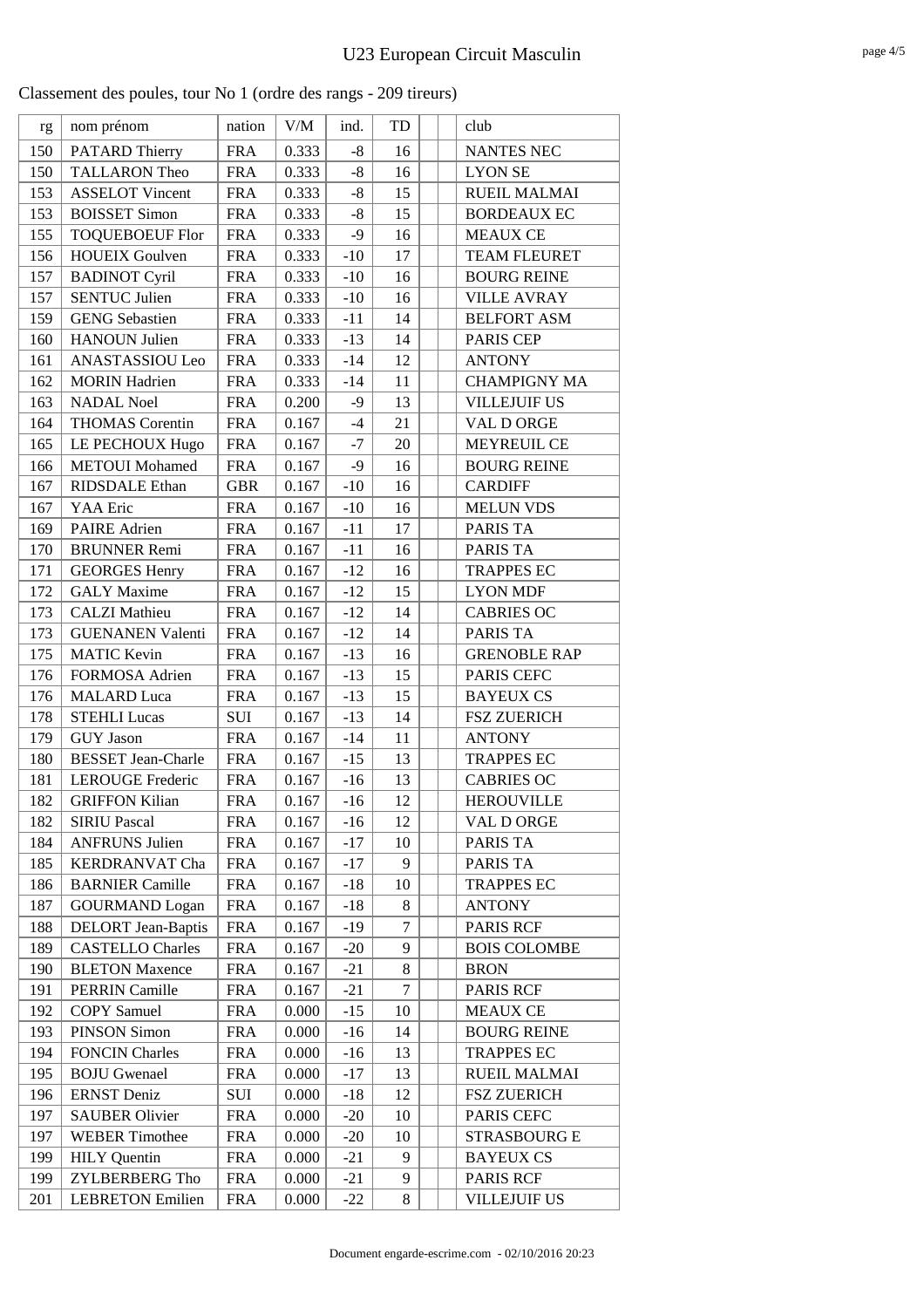|     | rassement des poures, tour i vo $\bar{1}$ (ordre des rangs - 209 thems) |            |       |       |    |  |                     |  |  |  |
|-----|-------------------------------------------------------------------------|------------|-------|-------|----|--|---------------------|--|--|--|
| rg  | nom prénom                                                              | nation     | V/M   | ind.  | TD |  | club                |  |  |  |
| 201 | <b>MARCAILLOU Flori</b>                                                 | <b>FRA</b> | 0.000 | $-22$ | 8  |  | PARIS TA            |  |  |  |
| 201 | <b>MATTEACCIOLI M</b>                                                   | <b>FRA</b> | 0.000 | $-22$ | 8  |  | <b>STRASBOURG E</b> |  |  |  |
| 204 | <b>CASTELLO</b> Gautier                                                 | <b>FRA</b> | 0.000 | $-23$ | 7  |  | <b>BOIS COLOMBE</b> |  |  |  |
| 204 | DE BEAUFORT Jean                                                        | <b>FRA</b> | 0.000 | $-23$ | 7  |  | LE PECQ US          |  |  |  |
| 204 | <b>MATHIAS Max</b>                                                      | <b>GBR</b> | 0.000 | $-23$ | 7  |  |                     |  |  |  |
| 207 | <b>MARECHAL Didier</b>                                                  | <b>FRA</b> | 0.000 | $-26$ | 4  |  | <b>PARIS RCF</b>    |  |  |  |
| 208 | <b>HERITIER Benoit</b>                                                  | <b>FRA</b> | 0.000 | $-28$ | 2  |  | <b>LYON MDF</b>     |  |  |  |
| 208 | <b>LELEU Clovis</b>                                                     | <b>FRA</b> | 0.000 | $-28$ | 2  |  | PARIS TA            |  |  |  |

Classement des poules, tour No 1 (ordre des rangs - 209 tireurs)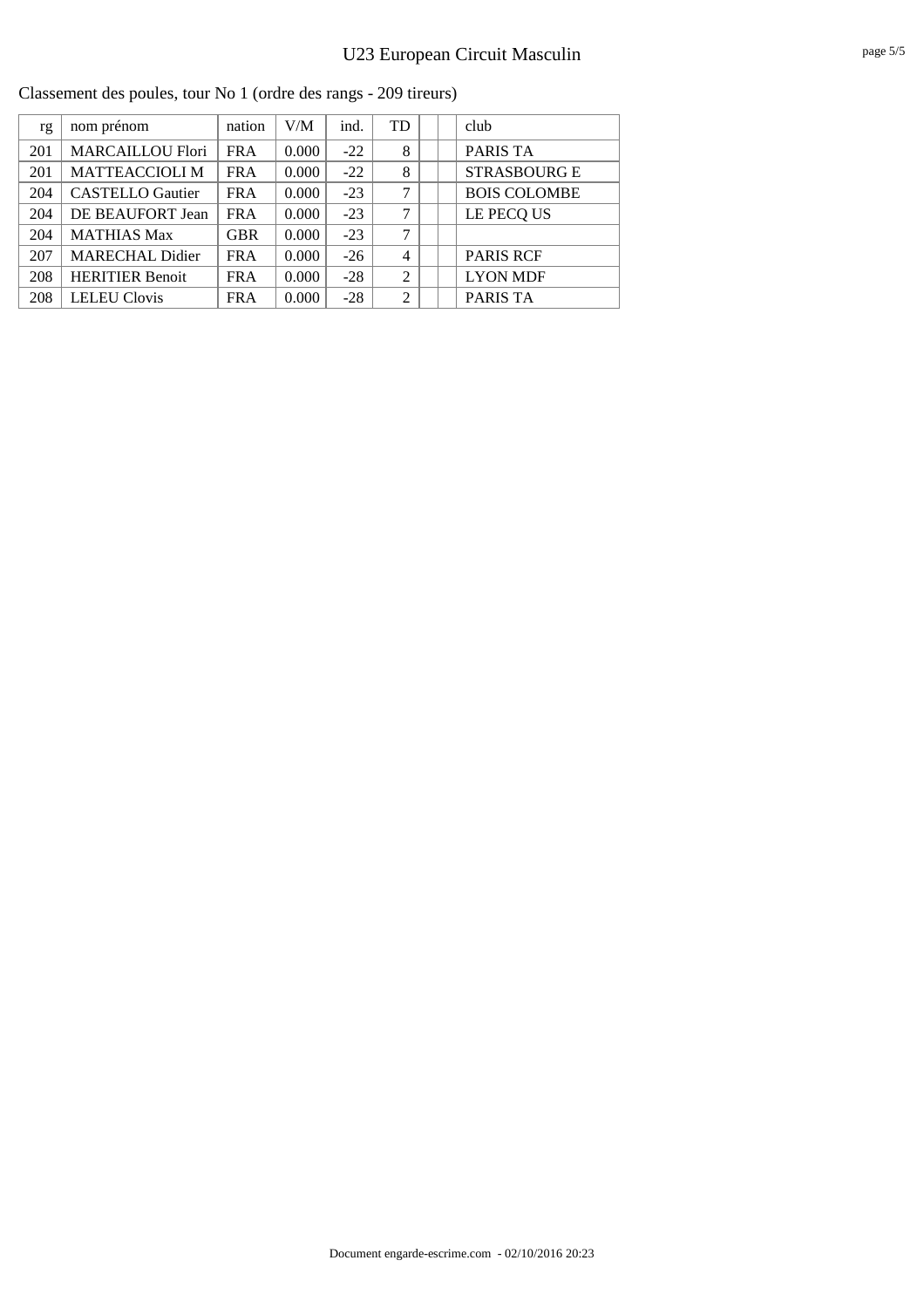# U23 European Circuit Masculin page 1/8

|     |                          | Tableau de 256 |                     | Tableau de 128                 |                                |
|-----|--------------------------|----------------|---------------------|--------------------------------|--------------------------------|
| 1   | <b>PITTA Guillaume</b>   | <b>FRA</b>     | <b>AUBERVILLIER</b> |                                |                                |
| 256 | ---------                |                |                     | PITTA Guillaume                |                                |
| 129 | PERRIMOND Alexy          | <b>FRA</b>     | <b>MARSEILLE EC</b> |                                | <b>PITTA Guillaume</b><br>15/4 |
| 128 | <b>FARCY</b> Tino        | <b>FRA</b>     | PAYS AIX            | PERRIMOND Alexy<br>15/12       |                                |
|     |                          |                |                     |                                |                                |
| 65  | <b>CADIK</b> Jean-Michel | <b>FRA</b>     | <b>ISSY MOUSQUE</b> | CADIK Jean-Michel              |                                |
| 192 | <b>COPY</b> Samuel       | <b>FRA</b>     | <b>MEAUX CE</b>     | 15/6                           | <b>PINSON Simon</b>            |
| 193 | <b>PINSON Simon</b>      | <b>FRA</b>     | <b>BOURG REINE</b>  | <b>PINSON Simon</b>            | 15/9                           |
| 64  | <b>COLLINEAU Virgile</b> | <b>FRA</b>     | PAYS AIX            | 15/12                          |                                |
| 33  | <b>SAMANDI Mohamed</b>   | <b>FRA</b>     | <b>BOURG REINE</b>  |                                |                                |
| 224 | ---------                |                |                     | <b>SAMANDI</b> Mohamed         |                                |
| 161 | ANASTASSIOU Leo          | <b>FRA</b>     | <b>ANTONY</b>       |                                | <b>SAMANDI Mohamed</b><br>15/8 |
|     |                          |                |                     | LECOCQ Hans-Joachi             |                                |
| 96  | LECOCQ Hans-Joachi       | <b>BEL</b>     |                     | 15/9                           |                                |
| 97  | DELIGNE Remi             | <b>FRA</b>     | <b>ISSY MOUSQUE</b> | <b>DELIGNE Remi</b>            |                                |
| 160 | <b>HANOUN Julien</b>     | <b>FRA</b>     | <b>PARIS CEP</b>    | 11/5                           | <b>ROGER</b> Enguerand         |
| 225 |                          |                |                     |                                | 15/9                           |
| 32  | <b>ROGER</b> Enguerand   | <b>FRA</b>     | <b>MELUN VDS</b>    | <b>ROGER</b> Enguerand         |                                |
| 17  | <b>DJITLI</b> Roman      | <b>FRA</b>     | <b>AUBERVILLIER</b> |                                |                                |
| 240 |                          | ---            |                     | <b>DJITLI</b> Roman            |                                |
|     |                          |                |                     |                                | <b>DJITLI</b> Roman            |
| 145 | <b>DEMAINE</b> David     | <b>FRA</b>     | <b>HEROUVILLE</b>   | <b>HEURTIER Audric</b>         | 15/4                           |
| 112 | <b>HEURTIER Audric</b>   | <b>FRA</b>     | <b>ISSY MOUSQUE</b> | 15/6                           |                                |
| 81  | <b>RIBOUD</b> Alexis     | <b>FRA</b>     | <b>BOURG REINE</b>  | <b>RIBOUD</b> Alexis           |                                |
| 176 | <b>MALARD</b> Luca       | <b>FRA</b>     | <b>BAYEUX CS</b>    | 15/8                           |                                |
| 209 | <b>HERITIER Benoit</b>   | <b>FRA</b>     | <b>LYON MDF</b>     |                                | <b>BEKKAT Thibaud</b><br>15/12 |
| 48  | <b>BEKKAT Thibaud</b>    | <b>FRA</b>     | PARIS TA            | <b>BEKKAT Thibaud</b><br>15/10 |                                |
| 49  | <b>JULIEN Eric</b>       | <b>FRA</b>     | <b>LYON SE</b>      |                                |                                |
|     |                          |                |                     | <b>JULIEN Eric</b>             |                                |
| 208 | <b>LELEU</b> Clovis      | <b>FRA</b>     | PARIS TA            | par abandon                    | <b>LEFEVRE</b> Quentin         |
| 177 | FORMOSA Adrien           | <b>FRA</b>     | PARIS CEFC          | <b>LEFEVRE</b> Quentin         | 15/8                           |
| 80  | <b>LEFEVRE</b> Quentin   | <b>FRA</b>     | <b>HENIN BEAUM</b>  | 15/4                           |                                |
| 113 | <b>DORNY</b> Adrien      | <b>FRA</b>     | PARIS TA            |                                |                                |
| 144 | <b>MABILEAU Louis</b>    | <b>FRA</b>     | LE PECQ US          | <b>MABILEAU Louis</b><br>15/8  |                                |
| 241 |                          |                |                     |                                | <b>ELICE Meddy</b><br>15/12    |
| 16  | <b>ELICE</b> Meddy       | <b>FRA</b>     | TEAM FLEURET        | <b>ELICE Meddy</b>             |                                |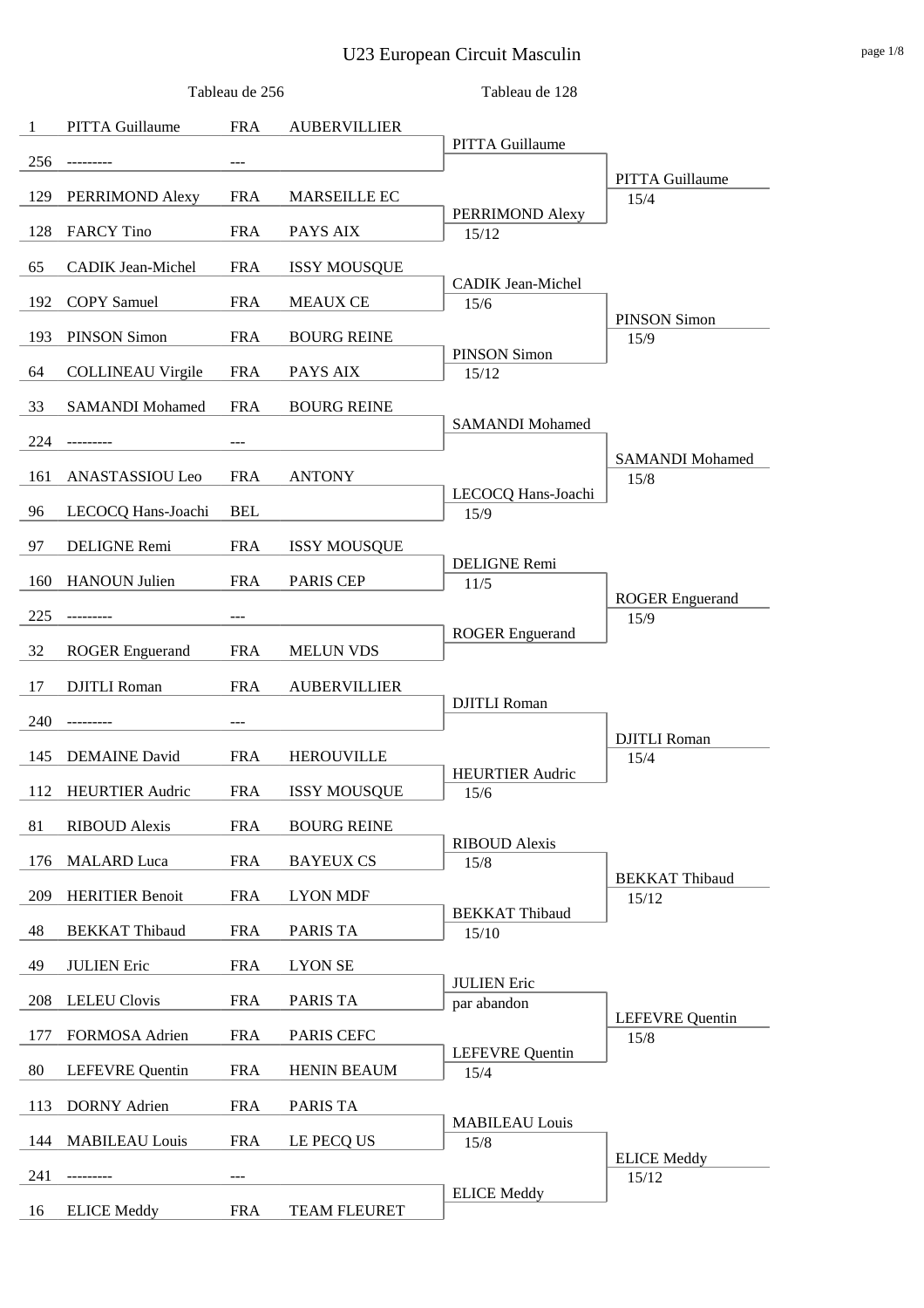# U23 European Circuit Masculin page 2/8

|     |                           | Tableau de 256 |                     | Tableau de 128                 |                                   |
|-----|---------------------------|----------------|---------------------|--------------------------------|-----------------------------------|
| 9   | <b>EDIRI</b> Alexandre    | <b>FRA</b>     | <b>MEAUX CE</b>     |                                |                                   |
| 248 | ---------                 | $---$          |                     | <b>EDIRI</b> Alexandre         |                                   |
| 137 | ERUAM-CHAPOT Pi           | <b>FRA</b>     | <b>LYON SE</b>      |                                | <b>EDIRI</b> Alexandre<br>15/8    |
| 120 | <b>CAZILHAC Jean-Paul</b> | <b>FRA</b>     | <b>MEAUX CE</b>     | ERUAM-CHAPOT Pi<br>15/11       |                                   |
| 73  | <b>BARON</b> Corentin     | <b>FRA</b>     | LE PECQ US          |                                |                                   |
| 184 | <b>ANFRUNS Julien</b>     | <b>FRA</b>     | PARIS TA            | <b>BARON</b> Corentin<br>15/6  |                                   |
| 201 | <b>LEBRETON Emilien</b>   | <b>FRA</b>     | VILLEJUIF US        |                                | <b>BARON</b> Corentin<br>15/12    |
| 56  | DE GREEF Stef             | <b>FRA</b>     | NICE OGC            | DE GREEF Stef                  |                                   |
|     |                           |                |                     | 15/0                           |                                   |
| 41  | <b>LECORNIER Flavien</b>  | <b>FRA</b>     | <b>COURBEVOIE</b>   | <b>LECORNIER Flavien</b>       |                                   |
| 216 | ---------                 | ---            |                     |                                | <b>LECORNIER Flavien</b>          |
| 169 | <b>PAIRE</b> Adrien       | <b>FRA</b>     | PARIS TA            | <b>NAGLE Christopher</b>       | 15/8                              |
| 88  | <b>NAGLE Christopher</b>  | <b>FRA</b>     | <b>BOURG REINE</b>  | 15/7                           |                                   |
| 105 | <b>BONNEVILLE Ludov</b>   | <b>FRA</b>     | <b>COURBEVOIE</b>   | <b>PATARD Thierry</b>          |                                   |
| 152 | PATARD Thierry            | <b>FRA</b>     | <b>NANTES NEC</b>   | 15/14                          | <b>LECONTE Raphael</b>            |
| 233 | ---------                 | ---            |                     |                                | 15/3                              |
| 24  | <b>LECONTE Raphael</b>    | <b>FRA</b>     | <b>AUBERVILLIER</b> | <b>LECONTE Raphael</b>         |                                   |
| 25  | <b>CAMIO</b> Alexandre    | <b>FRA</b>     | VAL D ORGE          |                                |                                   |
| 232 | ---------                 | ---            |                     | <b>CAMIO</b> Alexandre         |                                   |
| 153 | <b>ASSELOT Vincent</b>    | <b>FRA</b>     | <b>RUEIL MALMAI</b> |                                | <b>CAMIO</b> Alexandre<br>15/13   |
| 104 | <b>MORET Max</b>          | <b>FRA</b>     | <b>NANTES NEC</b>   | MORET Max<br>15/14             |                                   |
| 89  | <b>GAGNAIRE</b> Thibault  | <b>FRA</b>     | <b>REIMS CE</b>     |                                |                                   |
|     |                           |                |                     | <b>GAGNAIRE Thibault</b>       |                                   |
| 168 | YAA Eric                  | <b>FRA</b>     | <b>MELUN VDS</b>    | 15/7                           | <b>GALLICAN Nicolas</b>           |
| 217 |                           |                |                     | <b>GALLICAN Nicolas</b>        | 15/6                              |
| 40  | <b>GALLICAN Nicolas</b>   | <b>FRA</b>     | <b>AUBERVILLIER</b> |                                |                                   |
| 57  | <b>SEYTOR Kim-Ulric</b>   | <b>FRA</b>     | <b>BOURG REINE</b>  | SEYTOR Kim-Ulric               |                                   |
| 200 | <b>ZYLBERBERG Thom</b>    | <b>FRA</b>     | <b>PARIS RCF</b>    | 15/6                           | <b>BAIRA</b> Mateo                |
| 185 | <b>KERDRANVAT Charl</b>   | <b>FRA</b>     | PARIS TA            | <b>BAIRA</b> Mateo             | 15/7                              |
| 72  | <b>BAIRA</b> Mateo        | <b>FRA</b>     | VAL D ORGE          | 15/7                           |                                   |
| 121 | <b>THOMAS Mathieu</b>     | <b>FRA</b>     | <b>BAYEUX CS</b>    |                                |                                   |
| 136 | <b>PAPEZ Francois</b>     | <b>FRA</b>     | NANTES NEC          | <b>PAPEZ Francois</b><br>15/11 |                                   |
| 249 |                           |                |                     |                                | <b>CHASTANET Maximi</b><br>$15/7$ |
| 8   | <b>CHASTANET Maximi</b>   | <b>FRA</b>     | <b>ISSY MOUSQUE</b> | <b>CHASTANET Maximi</b>        |                                   |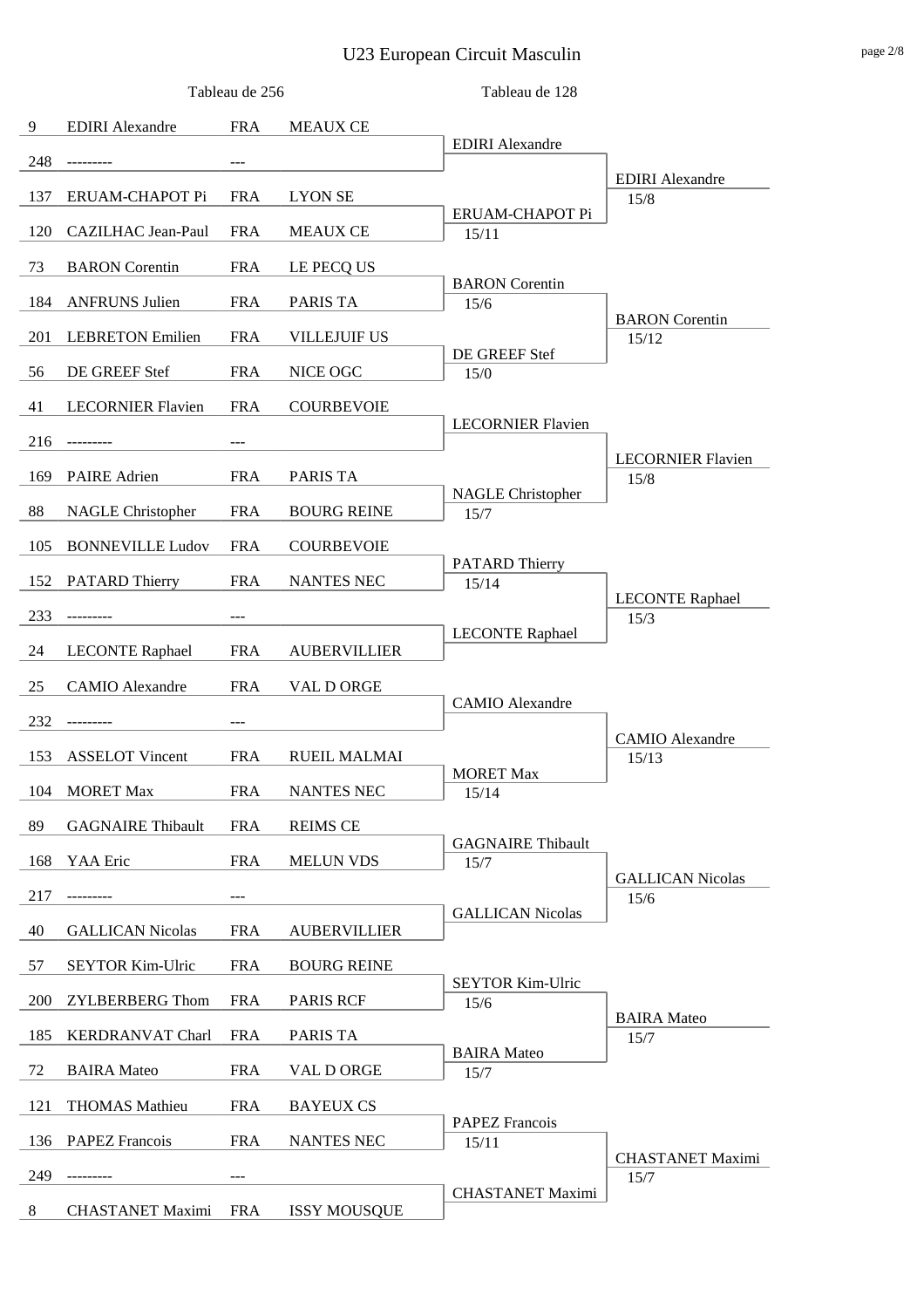# U23 European Circuit Masculin page 3/8

|     |                            | Tableau de 256 |                     | Tableau de 128                   |                                 |
|-----|----------------------------|----------------|---------------------|----------------------------------|---------------------------------|
| 5   | LE PECHOUX Erwan           | <b>FRA</b>     | PAYS AIX            |                                  |                                 |
| 252 | --------                   |                |                     | LE PECHOUX Erwan                 |                                 |
| 133 | <b>MANNEVILLE Thiba</b>    | <b>FRA</b>     | PARIS TA            |                                  | LE PECHOUX Erwan<br>15/10       |
| 124 | <b>BEL Romain</b>          | <b>FRA</b>     | PARIS TA            | <b>BEL Romain</b><br>15/8        |                                 |
| 69  | <b>THIVEL Quentin</b>      | <b>FRA</b>     | <b>LYON MDF</b>     |                                  |                                 |
|     |                            | <b>FRA</b>     | <b>PARIS RCF</b>    | <b>THIVEL Quentin</b>            |                                 |
| 188 | <b>DELORT</b> Jean-Baptist |                |                     | 15/2                             | <b>THIVEL Quentin</b>           |
| 197 | <b>SAUBER Olivier</b>      | <b>FRA</b>     | PARIS CEFC          | <b>MADER Joffrey</b>             | 15/9                            |
| 60  | <b>MADER</b> Joffrey       | <b>FRA</b>     | NICE OGC            | 15/5                             |                                 |
| 37  | <b>MICHAUT</b> Loic        | <b>FRA</b>     | <b>TEAM FLEURET</b> | <b>MICHAUT</b> Loic              |                                 |
| 220 | --------                   |                |                     |                                  | <b>SERVELLO Augusto</b>         |
| 165 | LE PECHOUX Hugo            | <b>FRA</b>     | MEYREUIL CE         |                                  | 15/11                           |
| 92  | <b>SERVELLO Augusto</b>    | ARG            |                     | <b>SERVELLO Augusto</b><br>15/8  |                                 |
| 101 | <b>BENSAID Benoit</b>      | <b>FRA</b>     | <b>AUBERVILLIER</b> |                                  |                                 |
| 156 | <b>HOUEIX Goulven</b>      | <b>FRA</b>     | <b>TEAM FLEURET</b> | <b>BENSAID Benoit</b><br>15/8    |                                 |
| 229 |                            |                |                     |                                  | DE LAMBALLERIE                  |
|     |                            |                |                     | DE LAMBALLERIE                   | 15/14                           |
| 28  | DE LAMBALLERIE             | <b>FRA</b>     | <b>ANTONY</b>       |                                  |                                 |
| 21  | <b>TETERIS Lukas</b>       | LAT            | RIGAS 3. BJSS       | <b>TETERIS Lukas</b>             |                                 |
| 236 |                            |                |                     |                                  | <b>TETERIS Lukas</b>            |
| 149 | VAN GIJSEL Sander          | <b>BEL</b>     | DE MANESCHERME      | <b>POPESCO</b> Tancrede          | 15/6                            |
| 108 | POPESCO Tancrede           | <b>FRA</b>     | LE PECQ US          | 15/7                             |                                 |
| 85  | <b>KERYHUEL Jeremy</b>     | <b>FRA</b>     | LE PECQ US          |                                  |                                 |
| 172 | <b>GALY Maxime</b>         | <b>FRA</b>     | <b>LYON MDF</b>     | <b>KERYHUEL Jeremy</b><br>$15/5$ |                                 |
| 213 |                            |                |                     |                                  | <b>KERYHUEL Jeremy</b><br>15/10 |
| 44  | <b>LORENZ Benoit</b>       | <b>FRA</b>     | PARIS TA            | <b>LORENZ Benoit</b>             |                                 |
| 53  | VILLEFRANQUE Ori           | <b>FRA</b>     | PARIS TA            |                                  |                                 |
| 204 | DE BEAUFORT Jean           | <b>FRA</b>     | LE PECQ US          | VILLEFRANQUE Ori<br>15/3         |                                 |
| 181 | <b>LEROUGE Frederic</b>    | <b>FRA</b>     | <b>CABRIES OC</b>   |                                  | VILLEFRANQUE Ori<br>15/10       |
| 76  | <b>LOTTIN Maxence</b>      | <b>FRA</b>     | <b>MELUN VDS</b>    | <b>LOTTIN Maxence</b><br>15/9    |                                 |
| 117 | <b>BOULLIAT Francois</b>   | <b>FRA</b>     | <b>CABRIES OC</b>   |                                  |                                 |
|     |                            |                |                     | <b>BOULLIAT Francois</b>         |                                 |
| 140 | LEON BOTTARELLI            | <b>FRA</b>     | <b>BOUSCAT US</b>   | 15/5                             | <b>DAVID</b> Spencer            |
| 245 |                            |                |                     | <b>DAVID</b> Spencer             | 15/7                            |
| 12  | <b>DAVID</b> Spencer       | <b>FRA</b>     | <b>LYON MDF</b>     |                                  |                                 |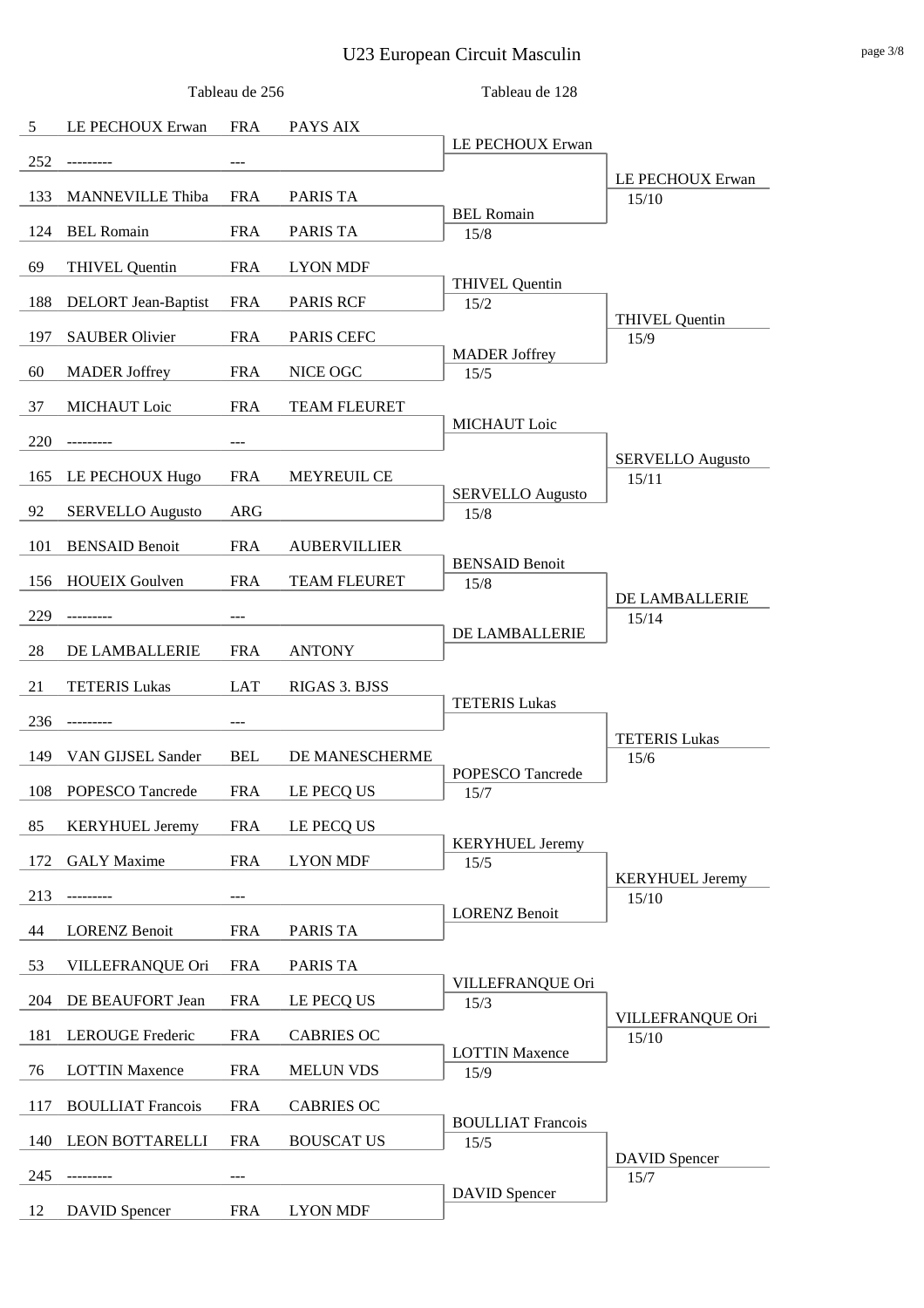# U23 European Circuit Masculin page 4/8

|                |                            | Tableau de 256 |                     | Tableau de 128                  |                                 |
|----------------|----------------------------|----------------|---------------------|---------------------------------|---------------------------------|
| 13             | <b>BEL Laurent</b>         | <b>FRA</b>     | <b>PARIS TA</b>     |                                 |                                 |
| 244            | ----------                 |                |                     | <b>BEL Laurent</b>              |                                 |
| 141            | <b>CRNJAK Tom</b>          | <b>BEL</b>     |                     |                                 | <b>CRNJAK Tom</b><br>15/13      |
|                |                            |                |                     | <b>CRNJAK Tom</b>               |                                 |
| 116            | <b>FREZZA Pietro</b>       | <b>FRA</b>     | <b>LYON SE</b>      | 15/12                           |                                 |
| 77             | <b>SERRI</b> Cedrik        | <b>FRA</b>     | <b>AUBERVILLIER</b> | <b>SERRI</b> Cedrik             |                                 |
| 180            | <b>BESSET Jean-Charles</b> | <b>FRA</b>     | <b>TRAPPES EC</b>   | 15/4                            |                                 |
| 205            | <b>MATHIAS Max</b>         | <b>GBR</b>     |                     |                                 | <b>ESCURAT Aymeric</b><br>15/11 |
| 52             | <b>ESCURAT Aymeric</b>     | <b>FRA</b>     | <b>ISSY MOUSQUE</b> | <b>ESCURAT Aymeric</b><br>15/5  |                                 |
| 45             | <b>BARNIER Geoffrey</b>    | <b>FRA</b>     | VAL D ORGE          |                                 |                                 |
|                |                            |                |                     | <b>BARNIER Geoffrey</b>         |                                 |
| 212            |                            |                |                     |                                 | <b>BARNIER Geoffrey</b>         |
| 173            | <b>GUENANEN Valentin</b>   | <b>FRA</b>     | <b>PARIS TA</b>     | <b>STRELETSKI Florent</b>       | 15/10                           |
| 84             | <b>STRELETSKI Florent</b>  | <b>FRA</b>     | <b>COURBEVOIE</b>   | 15/7                            |                                 |
| 109            | <b>LEVY</b> Alexandre      | <b>FRA</b>     | <b>LYON MDF</b>     |                                 |                                 |
| 148            | DI FRANCESCO Hug           | <b>GBR</b>     | <b>ACADEMY</b>      | DI FRANCESCO Hug<br>15/10       |                                 |
| 237            |                            |                |                     |                                 | <b>MERTINE Julien</b><br>15/3   |
|                |                            |                |                     | <b>MERTINE Julien</b>           |                                 |
| 20             | <b>MERTINE Julien</b>      | <b>FRA</b>     | <b>RUEIL MALMAI</b> |                                 |                                 |
| 29             | <b>ROGER Wallerand</b>     | <b>FRA</b>     | <b>MELUN VDS</b>    | <b>ROGER Wallerand</b>          |                                 |
| 228            | ---------                  |                |                     |                                 | <b>ROGER Wallerand</b>          |
| 157            | <b>BADINOT Cyril</b>       | <b>FRA</b>     | <b>BOURG REINE</b>  |                                 | 15/6                            |
| 100            | <b>DUMAS</b> Florian       | <b>FRA</b>     | MEYREUIL CE         | <b>DUMAS</b> Florian<br>15/10   |                                 |
| 93             | <b>SCHVARTZ Antoine</b>    | <b>FRA</b>     | <b>BOURG REINE</b>  |                                 |                                 |
| 164            | <b>THOMAS</b> Corentin     | <b>FRA</b>     | VAL D ORGE          | <b>SCHVARTZ Antoine</b><br>15/7 |                                 |
|                |                            |                |                     |                                 | <b>SIMON Vincent</b>            |
| 221            |                            |                |                     | <b>SIMON Vincent</b>            | 15/3                            |
| 36             | <b>SIMON Vincent</b>       | <b>FRA</b>     | <b>RUEIL MALMAI</b> |                                 |                                 |
| 61             | <b>LISZKAI Tamas</b>       | <b>HUN</b>     | <b>BHSE</b>         | <b>LISZKAI</b> Tamas            |                                 |
| 196            | <b>ERNST</b> Deniz         | SUI            | <b>FSZ ZUERICH</b>  | 15/7                            |                                 |
| 189            | <b>CASTELLO</b> Charles    | <b>FRA</b>     | <b>BOIS COLOMBE</b> |                                 | <b>VOLTZ</b> Tom<br>15/8        |
| 68             | <b>VOLTZ</b> Tom           | <b>FRA</b>     | MEYREUIL CE         | <b>VOLTZ Tom</b><br>15/3        |                                 |
| 125            | <b>FOURNIER Lucas</b>      | <b>FRA</b>     | <b>MEAUX CE</b>     |                                 |                                 |
|                |                            |                |                     | <b>FOURNIER Lucas</b>           |                                 |
| 132            | <b>VIELCANET Jeremy</b>    | <b>FRA</b>     | <b>MELUN VDS</b>    | 15/9                            | <b>GROS Xavier</b>              |
| 253            |                            |                |                     | <b>GROS Xavier</b>              | 15/6                            |
| $\overline{4}$ | <b>GROS Xavier</b>         | <b>FRA</b>     | <b>RUEIL MALMAI</b> |                                 |                                 |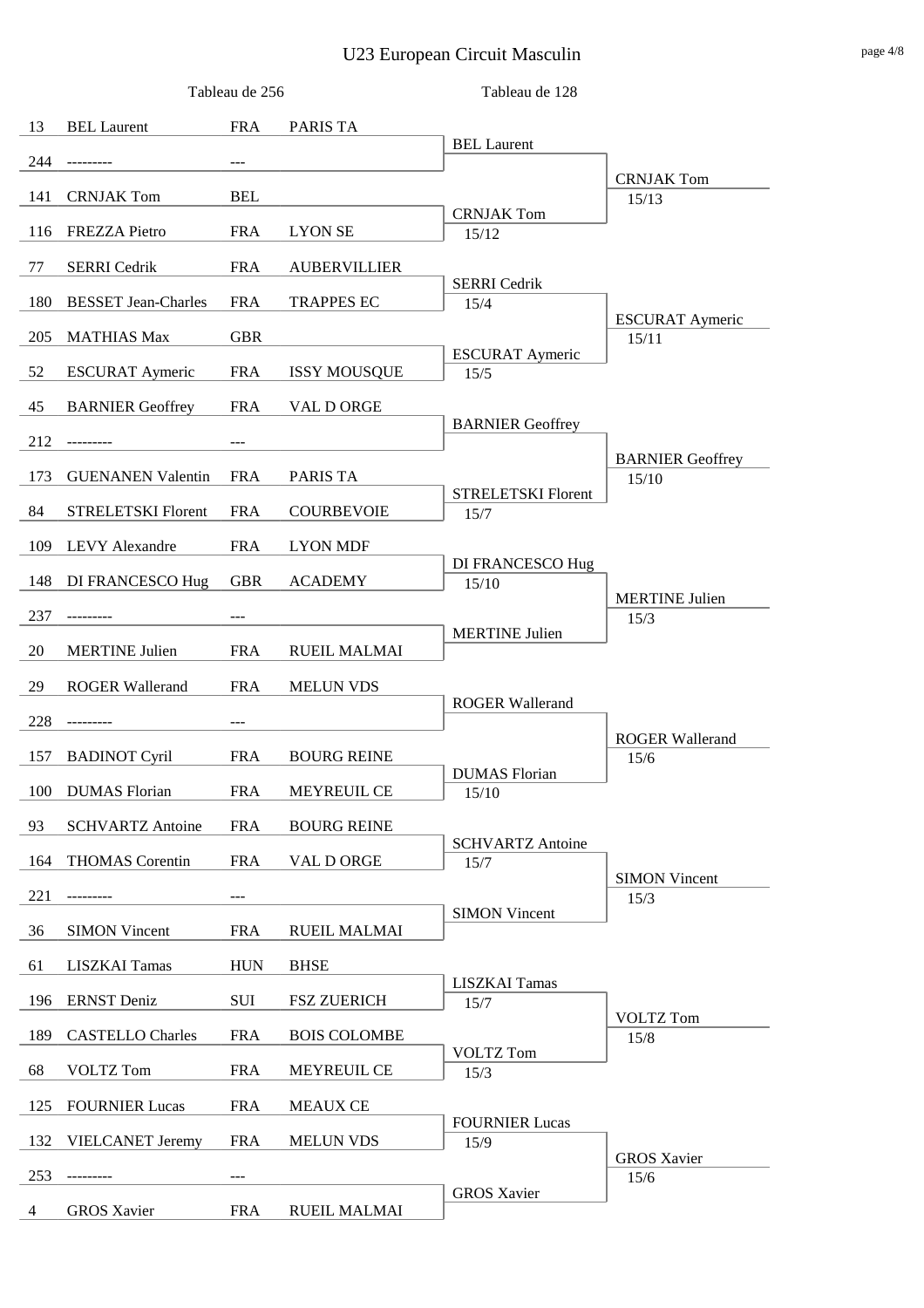# U23 European Circuit Masculin page 5/8

|                |                          | Tableau de 256 |                     | Tableau de 128                   |                                   |
|----------------|--------------------------|----------------|---------------------|----------------------------------|-----------------------------------|
| $\mathfrak{Z}$ | <b>NAVAS</b> Miguel      | <b>BEL</b>     | CE LES 3 ARMES      |                                  |                                   |
| 254            | ---------                | $---$          |                     | <b>NAVAS</b> Miguel              |                                   |
|                |                          |                |                     |                                  | <b>NAVAS</b> Miguel               |
| 131            | <b>ALVARES Victor</b>    | <b>FRA</b>     | <b>COURBEVOIE</b>   | <b>ALVARES Victor</b>            | 15/6                              |
| 126            | <b>TREPO</b> Eric        | <b>FRA</b>     | <b>LYON SE</b>      | 15/11                            |                                   |
| 67             | <b>TRAVESSET Damien</b>  | <b>FRA</b>     | <b>RUEIL MALMAI</b> |                                  |                                   |
| 190            | <b>BLETON Maxence</b>    | <b>FRA</b>     | <b>BRON</b>         | <b>TRAVESSET Damien</b><br>15/3  |                                   |
| 195            | <b>BOJU</b> Gwenael      | <b>FRA</b>     | <b>RUEIL MALMAI</b> |                                  | MAYEUR-GUILLOU<br>15/10           |
| 62             | MAYEUR-GUILLOU           | <b>FRA</b>     | <b>RUEIL MALMAI</b> | MAYEUR-GUILLOU<br>15/14          |                                   |
| 35             | <b>SEBBAN Theo</b>       | <b>FRA</b>     | <b>LYON MDF</b>     |                                  |                                   |
| 222            | ----------               | ---            |                     | <b>SEBBAN Theo</b>               |                                   |
|                |                          |                |                     |                                  | <b>HECHER Benoit</b>              |
| 163            | <b>NADAL Noel</b>        | <b>FRA</b>     | <b>VILLEJUIF US</b> | <b>HECHER Benoit</b>             | 15/11                             |
| 94             | <b>HECHER Benoit</b>     | <b>FRA</b>     | PARIS CEP           | 15/6                             |                                   |
| 99             | <b>BIBARD</b> Tyvan      | <b>FRA</b>     | <b>SANARY CE</b>    |                                  |                                   |
| 158            | <b>SENTUC Julien</b>     | <b>FRA</b>     | <b>VILLE AVRAY</b>  | <b>BIBARD</b> Tyvan<br>15/2      | <b>MATYAS Balint</b>              |
| 227            |                          |                |                     |                                  | 15/12                             |
| 30             | <b>MATYAS Balint</b>     | <b>HUN</b>     | <b>TOREKVES</b>     | <b>MATYAS Balint</b>             |                                   |
| 19             | <b>OBRECHT</b> Alexis    | <b>FRA</b>     | <b>HENIN BEAUM</b>  |                                  |                                   |
| 238            | ---------                | $---$          |                     | <b>OBRECHT</b> Alexis            |                                   |
| 147            | <b>NALJAJIAN Narek</b>   | <b>FRA</b>     | VAL D ORGE          |                                  | <b>OBRECHT Alexis</b>             |
|                |                          |                |                     | <b>SPRINGARD Maxime</b>          | 15/9                              |
| 110            | <b>SPRINGARD Maxime</b>  | <b>FRA</b>     | <b>BELFORT ASM</b>  | 15/8                             |                                   |
| 83             | VAN CAMPENHOUT           | <b>BEL</b>     | <b>OMNISWORD</b>    | VAN CAMPENHOUT                   |                                   |
| 174            | <b>CALZI</b> Mathieu     | <b>FRA</b>     | <b>CABRIES OC</b>   | 15/10                            |                                   |
| 211            |                          |                |                     |                                  | <b>DRONSART</b> Aubin<br>15/11    |
| 46             | <b>DRONSART</b> Aubin    | <b>FRA</b>     | <b>MELUN VDS</b>    | <b>DRONSART</b> Aubin            |                                   |
| 51             | <b>CASTANIE</b> Corentin | <b>FRA</b>     | HENIN BEAUM         |                                  |                                   |
| 206            | <b>CASTELLO</b> Gautier  | <b>FRA</b>     | <b>BOIS COLOMBE</b> | <b>CASTANIE</b> Corentin<br>15/4 |                                   |
| 179            | <b>GUY</b> Jason         | <b>FRA</b>     | <b>ANTONY</b>       |                                  | <b>CASTANIE</b> Corentin<br>15/12 |
| 78             | <b>OSTACCHINI Glen</b>   | <b>GBR</b>     |                     | <b>OSTACCHINI Glen</b><br>15/8   |                                   |
| 115            | <b>VONTHRON</b> Adrien   | <b>FRA</b>     | VILLEJUIF US        |                                  |                                   |
| 142            | <b>GARROUSTE Alban</b>   | <b>FRA</b>     | <b>PARIS TA</b>     | <b>GARROUSTE Alban</b><br>15/6   |                                   |
| 243            |                          |                |                     |                                  | <b>MOURRAIN Baptiste</b>          |
|                |                          |                |                     | <b>MOURRAIN Baptiste</b>         | 15/7                              |
| 14             | <b>MOURRAIN Baptiste</b> | <b>FRA</b>     | <b>MELUN VDS</b>    |                                  |                                   |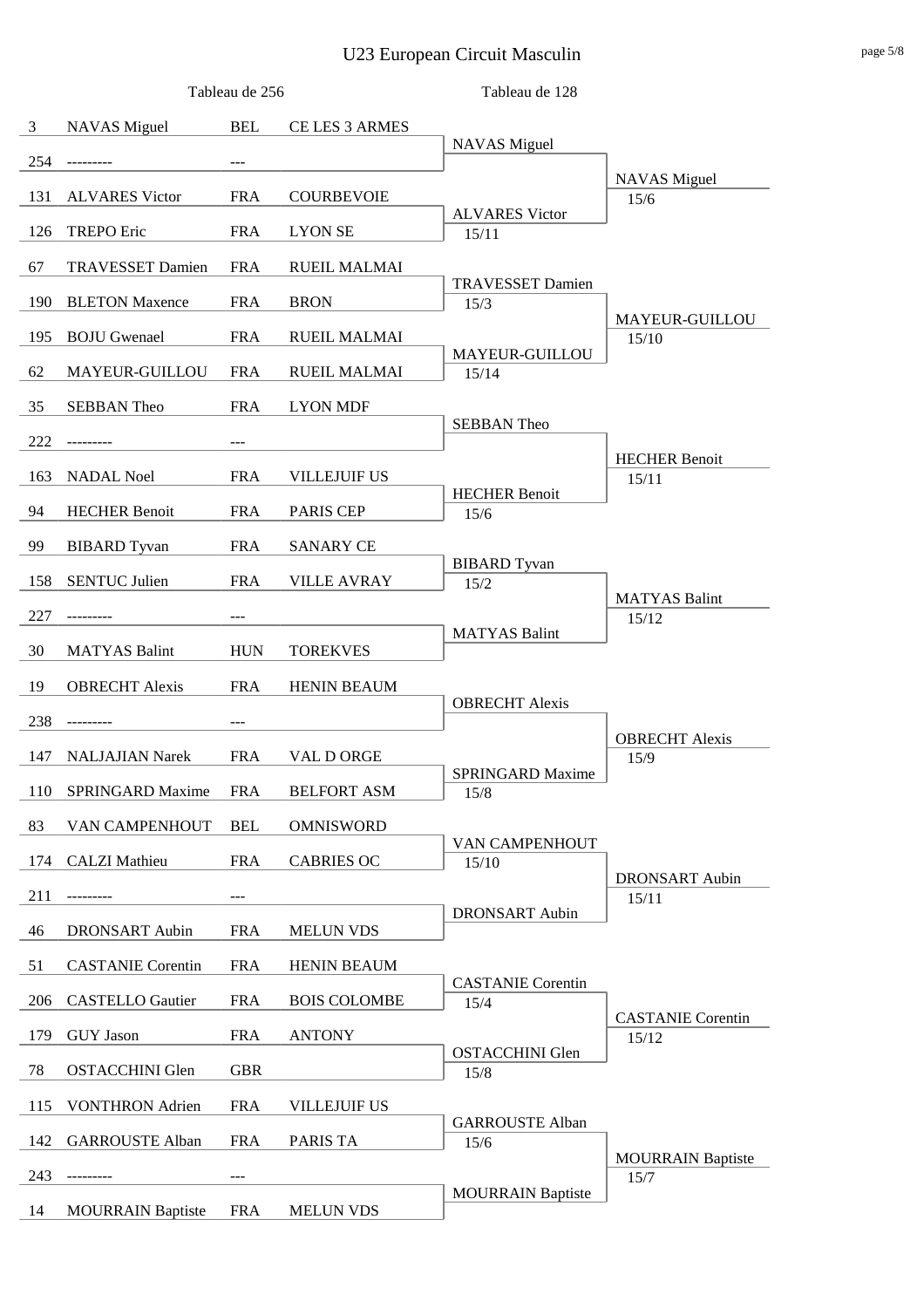# U23 European Circuit Masculin page 6/8

|     |                         | Tableau de 256 |                     | Tableau de 128                 |                                 |
|-----|-------------------------|----------------|---------------------|--------------------------------|---------------------------------|
| 11  | <b>AUCLIN</b> Erwann    | <b>FRA</b>     | LE PECQ US          |                                |                                 |
| 246 | ---------               | ---            |                     | <b>AUCLIN</b> Erwann           |                                 |
| 139 | VIGNERON Kevin          | <b>FRA</b>     | PARIS CEFC          |                                | <b>AUCLIN</b> Erwann<br>15/6    |
| 118 | <b>DESCHAMPS</b> Denis  | <b>FRA</b>     | <b>ANTONY</b>       | <b>VIGNERON Kevin</b><br>15/11 |                                 |
|     |                         |                |                     |                                |                                 |
| 75  | <b>VALENTIN Come</b>    | <b>FRA</b>     | <b>TEAM FLEURET</b> | <b>VALENTIN Come</b>           |                                 |
| 182 | <b>GRIFFON Kilian</b>   | <b>FRA</b>     | <b>HEROUVILLE</b>   | 15/13                          | <b>SIROU Hugo</b>               |
| 203 | MATTEACCIOLI Mat        | <b>FRA</b>     | <b>STRASBOURG E</b> | <b>SIROU Hugo</b>              | 15/8                            |
| 54  | <b>SIROU Hugo</b>       | <b>FRA</b>     | <b>AUBERVILLIER</b> | 15/1                           |                                 |
| 43  | <b>MICHEL Corentin</b>  | <b>FRA</b>     | <b>ANTONY</b>       |                                |                                 |
| 214 | ---------               | ---            |                     | <b>MICHEL Corentin</b>         |                                 |
| 171 | <b>GEORGES Henry</b>    | <b>FRA</b>     | <b>TRAPPES EC</b>   |                                | <b>MICHEL Corentin</b><br>15/13 |
|     |                         |                |                     | <b>TIMMERMANS Nath</b>         |                                 |
| 86  | <b>TIMMERMANS Nath</b>  | <b>BEL</b>     | <b>CE EMBOURG</b>   | 15/5                           |                                 |
| 107 | <b>BONNET</b> Leo       | <b>FRA</b>     | <b>PARIS TA</b>     | <b>JULIEN Thomas</b>           |                                 |
| 150 | <b>JULIEN Thomas</b>    | <b>FRA</b>     | <b>VILLE AVRAY</b>  | 15/10                          | <b>AUREY Anthony</b>            |
| 235 |                         |                |                     |                                | 15/8                            |
| 22  | <b>AUREY Anthony</b>    | <b>FRA</b>     | <b>RUEIL MALMAI</b> | <b>AUREY Anthony</b>           |                                 |
| 27  | <b>PAUTY Maxime</b>     | <b>FRA</b>     | <b>ISSY MOUSQUE</b> |                                |                                 |
| 230 | ---------               | ---            |                     | <b>PAUTY Maxime</b>            |                                 |
|     |                         |                |                     |                                | <b>PAUTY Maxime</b>             |
| 155 | <b>TOQUEBOEUF Flore</b> | <b>FRA</b>     | <b>MEAUX CE</b>     | DALLE Nathan-Dibar             | 15/11                           |
| 102 | DALLE Nathan-Dibar      | <b>FRA</b>     | LE PECQ US          | 15/9                           |                                 |
| 91  | <b>BRETEAU</b> Ignacio  | <b>ESP</b>     | CCC-M               | <b>BRETEAU</b> Ignacio         |                                 |
| 166 | <b>METOUI</b> Mohamed A | <b>FRA</b>     | <b>BOURG REINE</b>  | 15/11                          | CIROTTEAU-GUYO                  |
| 219 | ---------               |                |                     |                                | 15/13                           |
| 38  | CIROTTEAU-GUYO          | <b>FRA</b>     | <b>ANTONY</b>       | CIROTTEAU-GUYO                 |                                 |
| 59  | <b>MERIT Gautier</b>    | <b>FRA</b>     | <b>REIMS CE</b>     |                                |                                 |
| 198 | <b>WEBER Timothee</b>   | <b>FRA</b>     | <b>STRASBOURG E</b> | <b>MERIT</b> Gautier<br>15/6   |                                 |
|     |                         |                |                     |                                | <b>MERIT Gautier</b>            |
| 187 | <b>GOURMAND</b> Logan   | <b>FRA</b>     | <b>ANTONY</b>       | <b>SOYER Martin</b>            | 15/6                            |
| 70  | <b>SOYER Martin</b>     | <b>FRA</b>     | <b>VILLE AVRAY</b>  | 15/7                           |                                 |
| 123 | <b>GAGNEPAIN Nevil</b>  | <b>FRA</b>     | VAL D ORGE          | DE LAMBALLERIE J               |                                 |
| 134 | DE LAMBALLERIE J        | <b>FRA</b>     | <b>ANTONY</b>       | 15/13                          |                                 |
| 251 | -------                 |                |                     |                                | <b>MOINE</b> Jordan<br>$15/6$   |
| 6   | <b>MOINE</b> Jordan     | <b>FRA</b>     | <b>NANTES NEC</b>   | <b>MOINE</b> Jordan            |                                 |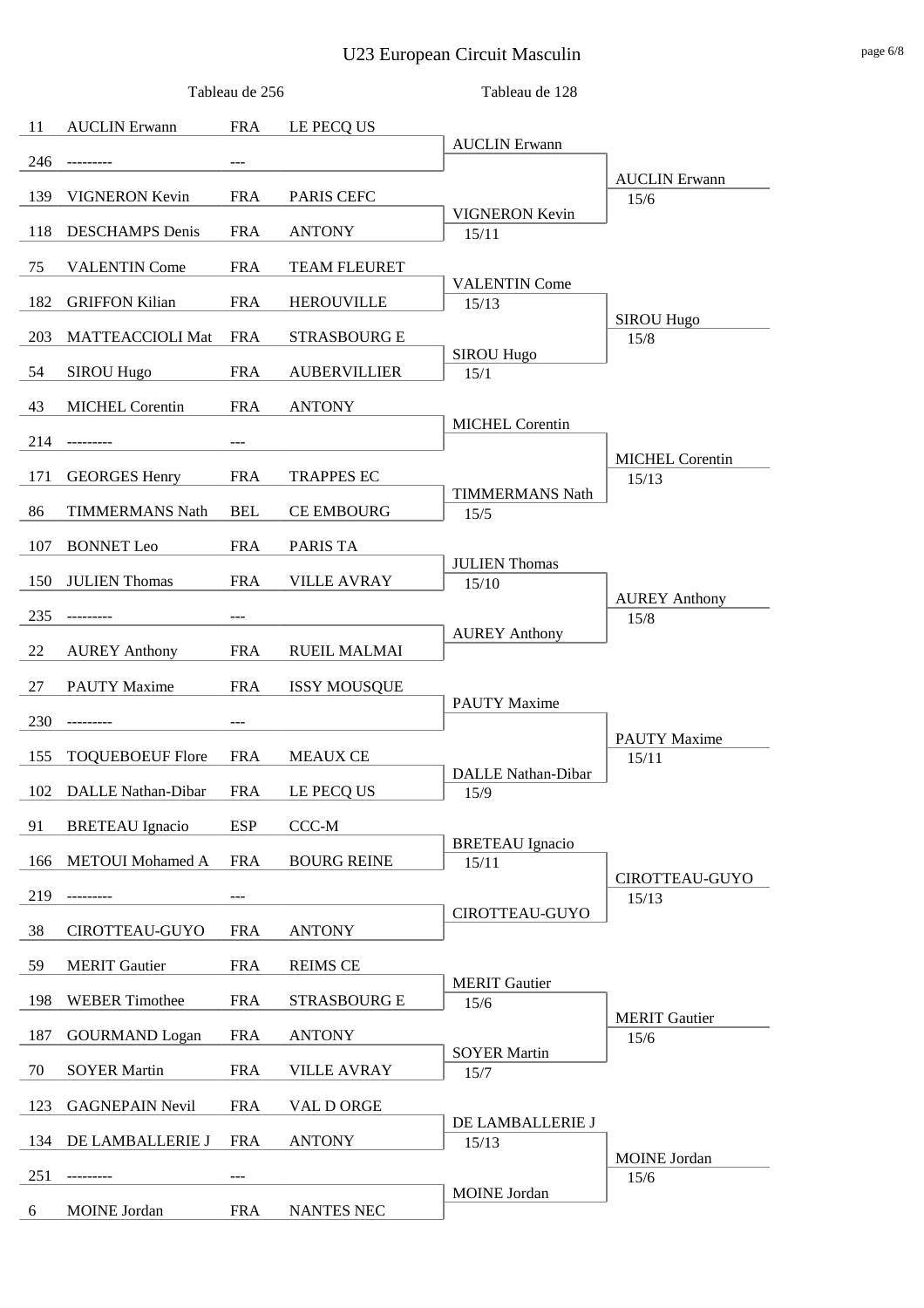# U23 European Circuit Masculin page 7/8

|        |                           | Tableau de 256 |                     | Tableau de 128                   |                               |
|--------|---------------------------|----------------|---------------------|----------------------------------|-------------------------------|
| $\tau$ | <b>CADOT</b> Jeremy       | <b>FRA</b>     | <b>HENIN BEAUM</b>  |                                  |                               |
| 250    | --------                  |                |                     | <b>CADOT</b> Jeremy              |                               |
| 135    | <b>SAPY Hugo</b>          | <b>FRA</b>     | <b>LYON MDF</b>     |                                  | <b>CADOT</b> Jeremy<br>15/1   |
| 122    | <b>BESSY</b> Matthieu     | <b>FRA</b>     | LE PECQ US          | <b>SAPY Hugo</b><br>15/12        |                               |
|        |                           |                |                     |                                  |                               |
| 71     | <b>MOHLI Nino</b>         | <b>FRA</b>     | <b>PARIS CEP</b>    | <b>MOHLI Nino</b>                |                               |
| 186    | <b>BARNIER Camille</b>    | <b>FRA</b>     | <b>TRAPPES EC</b>   | 15/9                             | <b>MOHLI Nino</b>             |
| 199    | <b>HILY</b> Quentin       | <b>FRA</b>     | <b>BAYEUX CS</b>    | <b>HILY</b> Quentin              | 15/11                         |
| 58     | <b>HENRY Alexandre</b>    | <b>FRA</b>     | LE PECQ US          | 15/14                            |                               |
| 39     | <b>VERAN Robin</b>        | <b>FRA</b>     | <b>CHAMBERY CE</b>  |                                  |                               |
| 218    |                           |                |                     | <b>VERAN Robin</b>               |                               |
| 167    | <b>RIDSDALE</b> Ethan     | <b>GBR</b>     | <b>CARDIFF</b>      |                                  | <b>VERAN Robin</b><br>15/9    |
| 90     |                           | <b>FRA</b>     | PARIS CEP           | <b>VOILET Sylvain</b>            |                               |
|        | <b>VOILET Sylvain</b>     |                |                     | 15/8                             |                               |
| 103    | <b>FOSSE</b> Augustin     | <b>FRA</b>     | <b>REIMS CE</b>     | <b>BOISSET Simon</b>             |                               |
| 154    | <b>BOISSET Simon</b>      | <b>FRA</b>     | <b>BORDEAUX EC</b>  | 15/11                            | <b>MORMAND Kenny</b>          |
| 231    | -------                   |                |                     |                                  | 15/12                         |
| 26     | <b>MORMAND Kenny</b>      | <b>FRA</b>     | NICE OGC            | <b>MORMAND Kenny</b>             |                               |
| 23     | <b>JAULT</b> Jerome       | <b>FRA</b>     | <b>BOURG REINE</b>  |                                  |                               |
| 234    | ---------                 |                |                     | <b>JAULT</b> Jerome              |                               |
|        |                           |                |                     |                                  | <b>JAULT</b> Jerome           |
| 151    | <b>TALLARON</b> Theo      | <b>FRA</b>     | <b>LYON SE</b>      | DE PRACONTAL Jon                 | 15/10                         |
| 106    | DE PRACONTAL Jon          | <b>FRA</b>     | PARIS TA            | 15/10                            |                               |
| 87     | <b>SINTES Victor</b>      | <b>FRA</b>     | <b>RUEIL MALMAI</b> | <b>SINTES Victor</b>             |                               |
| 170    | <b>BRUNNER</b> Remi       | <b>FRA</b>     | PARIS TA            | 15/4                             | FERJANI Mohamed A             |
| 215    |                           |                |                     |                                  | 15/14                         |
| 42     | FERJANI Mohamed A         | <b>FRA</b>     | <b>BOURG REINE</b>  | FERJANI Mohamed A                |                               |
| 55     | <b>VILLENEUVE Charle</b>  | <b>FRA</b>     | <b>MELUN VDS</b>    |                                  |                               |
| 202    | <b>MARCAILLOU Floria</b>  | <b>FRA</b>     | PARIS TA            | <b>VILLENEUVE Charle</b><br>15/5 |                               |
| 183    | <b>SIRIU Pascal</b>       | <b>FRA</b>     | VAL D ORGE          |                                  | <b>MARTIN Nirina</b><br>15/11 |
| 74     | <b>MARTIN Nirina</b>      | <b>FRA</b>     | <b>ANTONY</b>       | <b>MARTIN Nirina</b><br>14/13    |                               |
|        |                           |                |                     |                                  |                               |
| 119    | <b>FILAIRE</b> Fabien     | <b>FRA</b>     | <b>LYON MDF</b>     | <b>FILAIRE</b> Fabien            |                               |
| 138    | <b>GALISSANT Pierre-A</b> | <b>FRA</b>     | <b>MEAUX CE</b>     | 15/9                             | <b>DOSA</b> Daniel            |
| 247    |                           |                |                     | <b>DOSA</b> Daniel               | 15/4                          |
| 10     | <b>DOSA</b> Daniel        | <b>HUN</b>     | <b>TOREKVES</b>     |                                  |                               |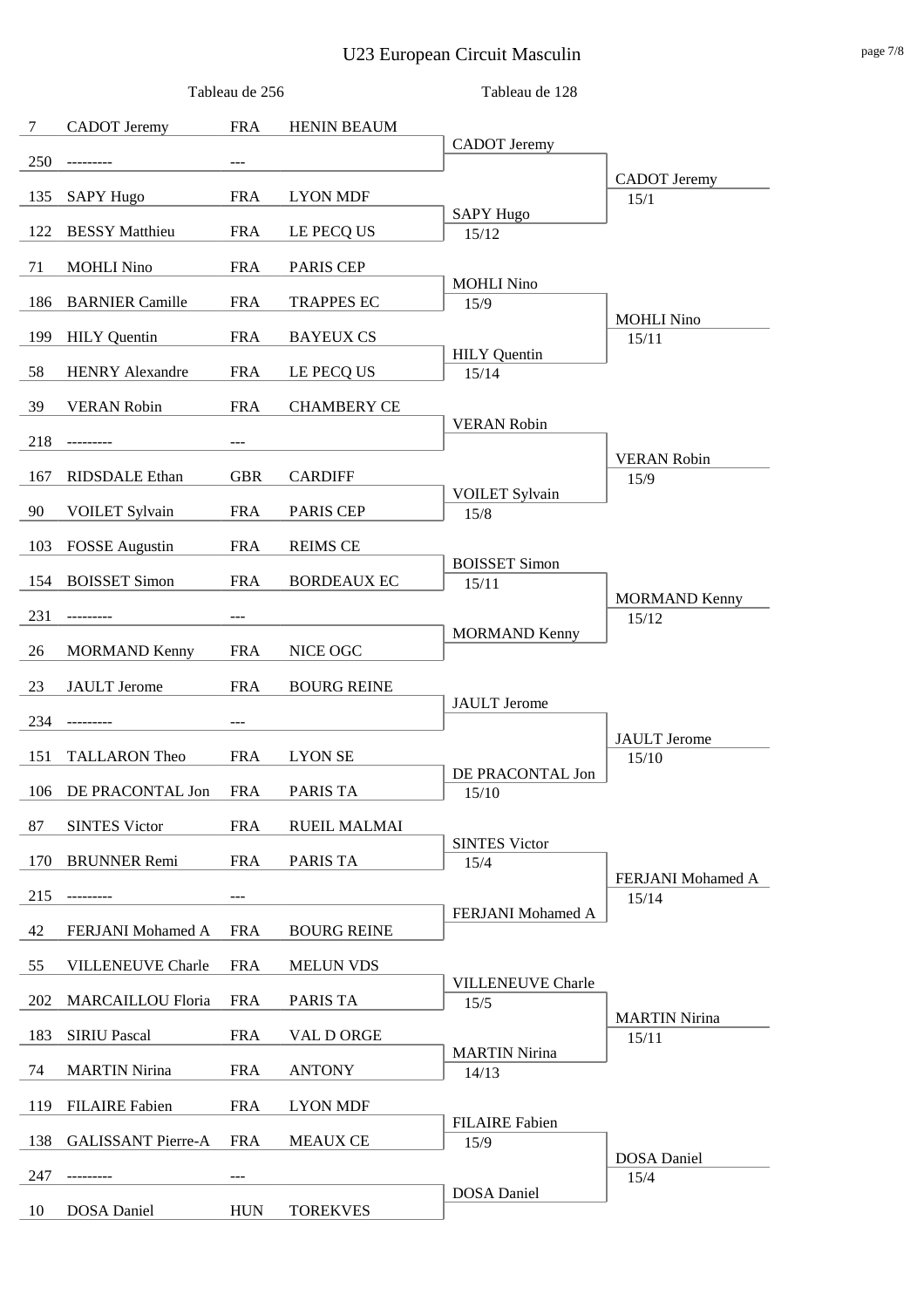# U23 European Circuit Masculin page 8/8

| 15<br>SIDO Alexandre<br><b>FRA</b><br><b>ISSY MOUSQUE</b><br>SIDO Alexandre<br>242<br>---------<br>---<br>SIDO Alexandre<br>143<br><b>FAYE</b> Lilian<br><b>FRA</b><br><b>CLERMONT FER</b><br>15/6<br><b>DELLERY</b> Quentin<br>114<br><b>DELLERY</b> Quentin<br><b>FRA</b><br><b>BOURG REINE</b><br>15/9<br>79<br><b>AUBERT Alex</b><br><b>FRA</b><br><b>ANTONY</b><br><b>AUBERT Alex</b><br>178<br><b>STEHLI Lucas</b><br>SUI<br><b>FSZ ZUERICH</b><br>15/3<br>CHARRIERE Jean-Bri<br>207<br><b>MARECHAL Didier</b><br><b>FRA</b><br><b>PARIS RCF</b><br>15/12<br><b>CHARRIERE Jean-Bri</b><br>50<br>CHARRIERE Jean-Bri<br><b>TRAPPES EC</b><br>FRA<br>15/5<br>47<br><b>MOLINARO Romain</b><br><b>FRA</b><br><b>HENIN BEAUM</b><br><b>MOLINARO</b> Romain<br>210<br>---------<br>---<br><b>MOLINARO Romain</b><br><b>MATIC Kevin</b><br><b>FRA</b><br><b>GRENOBLE RAP</b><br>175<br>15/4<br><b>HUYBRECHT Gijs</b><br>82<br><b>HUYBRECHT Gijs</b><br><b>BEL</b><br><b>PARCIVAL</b><br>15/11<br>111<br><b>LAVALLETTE Donov</b><br><b>FRA</b><br><b>ISSY MOUSQUE</b><br><b>LAVALLETTE Donov</b><br><b>FRA</b><br>PAYS AIX<br>146<br>DALLOZ Emile<br>15/13<br><b>JOURNET Benoit</b><br>239<br>15/6<br><b>JOURNET Benoit</b><br>18<br><b>JOURNET Benoit</b><br><b>FRA</b><br><b>TRAPPES EC</b><br>31<br><b>MOURRAIN</b> Aymeric<br><b>FRA</b><br>PARIS TA<br><b>MOURRAIN</b> Aymeric<br>226<br>---------<br>---<br><b>MOURRAIN</b> Aymeric<br>159<br><b>GENG</b> Sebastien<br><b>FRA</b><br><b>BELFORT ASM</b><br>15/13<br><b>GENG</b> Sebastien<br>98<br><b>BESLIER</b> Jocelyn<br><b>FRA</b><br><b>BOURG REINE</b><br>15/12 |
|---------------------------------------------------------------------------------------------------------------------------------------------------------------------------------------------------------------------------------------------------------------------------------------------------------------------------------------------------------------------------------------------------------------------------------------------------------------------------------------------------------------------------------------------------------------------------------------------------------------------------------------------------------------------------------------------------------------------------------------------------------------------------------------------------------------------------------------------------------------------------------------------------------------------------------------------------------------------------------------------------------------------------------------------------------------------------------------------------------------------------------------------------------------------------------------------------------------------------------------------------------------------------------------------------------------------------------------------------------------------------------------------------------------------------------------------------------------------------------------------------------------------------------------------------------------------------------------------------------------------------|
|                                                                                                                                                                                                                                                                                                                                                                                                                                                                                                                                                                                                                                                                                                                                                                                                                                                                                                                                                                                                                                                                                                                                                                                                                                                                                                                                                                                                                                                                                                                                                                                                                           |
|                                                                                                                                                                                                                                                                                                                                                                                                                                                                                                                                                                                                                                                                                                                                                                                                                                                                                                                                                                                                                                                                                                                                                                                                                                                                                                                                                                                                                                                                                                                                                                                                                           |
|                                                                                                                                                                                                                                                                                                                                                                                                                                                                                                                                                                                                                                                                                                                                                                                                                                                                                                                                                                                                                                                                                                                                                                                                                                                                                                                                                                                                                                                                                                                                                                                                                           |
|                                                                                                                                                                                                                                                                                                                                                                                                                                                                                                                                                                                                                                                                                                                                                                                                                                                                                                                                                                                                                                                                                                                                                                                                                                                                                                                                                                                                                                                                                                                                                                                                                           |
|                                                                                                                                                                                                                                                                                                                                                                                                                                                                                                                                                                                                                                                                                                                                                                                                                                                                                                                                                                                                                                                                                                                                                                                                                                                                                                                                                                                                                                                                                                                                                                                                                           |
|                                                                                                                                                                                                                                                                                                                                                                                                                                                                                                                                                                                                                                                                                                                                                                                                                                                                                                                                                                                                                                                                                                                                                                                                                                                                                                                                                                                                                                                                                                                                                                                                                           |
|                                                                                                                                                                                                                                                                                                                                                                                                                                                                                                                                                                                                                                                                                                                                                                                                                                                                                                                                                                                                                                                                                                                                                                                                                                                                                                                                                                                                                                                                                                                                                                                                                           |
|                                                                                                                                                                                                                                                                                                                                                                                                                                                                                                                                                                                                                                                                                                                                                                                                                                                                                                                                                                                                                                                                                                                                                                                                                                                                                                                                                                                                                                                                                                                                                                                                                           |
|                                                                                                                                                                                                                                                                                                                                                                                                                                                                                                                                                                                                                                                                                                                                                                                                                                                                                                                                                                                                                                                                                                                                                                                                                                                                                                                                                                                                                                                                                                                                                                                                                           |
|                                                                                                                                                                                                                                                                                                                                                                                                                                                                                                                                                                                                                                                                                                                                                                                                                                                                                                                                                                                                                                                                                                                                                                                                                                                                                                                                                                                                                                                                                                                                                                                                                           |
|                                                                                                                                                                                                                                                                                                                                                                                                                                                                                                                                                                                                                                                                                                                                                                                                                                                                                                                                                                                                                                                                                                                                                                                                                                                                                                                                                                                                                                                                                                                                                                                                                           |
|                                                                                                                                                                                                                                                                                                                                                                                                                                                                                                                                                                                                                                                                                                                                                                                                                                                                                                                                                                                                                                                                                                                                                                                                                                                                                                                                                                                                                                                                                                                                                                                                                           |
|                                                                                                                                                                                                                                                                                                                                                                                                                                                                                                                                                                                                                                                                                                                                                                                                                                                                                                                                                                                                                                                                                                                                                                                                                                                                                                                                                                                                                                                                                                                                                                                                                           |
|                                                                                                                                                                                                                                                                                                                                                                                                                                                                                                                                                                                                                                                                                                                                                                                                                                                                                                                                                                                                                                                                                                                                                                                                                                                                                                                                                                                                                                                                                                                                                                                                                           |
|                                                                                                                                                                                                                                                                                                                                                                                                                                                                                                                                                                                                                                                                                                                                                                                                                                                                                                                                                                                                                                                                                                                                                                                                                                                                                                                                                                                                                                                                                                                                                                                                                           |
|                                                                                                                                                                                                                                                                                                                                                                                                                                                                                                                                                                                                                                                                                                                                                                                                                                                                                                                                                                                                                                                                                                                                                                                                                                                                                                                                                                                                                                                                                                                                                                                                                           |
|                                                                                                                                                                                                                                                                                                                                                                                                                                                                                                                                                                                                                                                                                                                                                                                                                                                                                                                                                                                                                                                                                                                                                                                                                                                                                                                                                                                                                                                                                                                                                                                                                           |
|                                                                                                                                                                                                                                                                                                                                                                                                                                                                                                                                                                                                                                                                                                                                                                                                                                                                                                                                                                                                                                                                                                                                                                                                                                                                                                                                                                                                                                                                                                                                                                                                                           |
|                                                                                                                                                                                                                                                                                                                                                                                                                                                                                                                                                                                                                                                                                                                                                                                                                                                                                                                                                                                                                                                                                                                                                                                                                                                                                                                                                                                                                                                                                                                                                                                                                           |
|                                                                                                                                                                                                                                                                                                                                                                                                                                                                                                                                                                                                                                                                                                                                                                                                                                                                                                                                                                                                                                                                                                                                                                                                                                                                                                                                                                                                                                                                                                                                                                                                                           |
|                                                                                                                                                                                                                                                                                                                                                                                                                                                                                                                                                                                                                                                                                                                                                                                                                                                                                                                                                                                                                                                                                                                                                                                                                                                                                                                                                                                                                                                                                                                                                                                                                           |
|                                                                                                                                                                                                                                                                                                                                                                                                                                                                                                                                                                                                                                                                                                                                                                                                                                                                                                                                                                                                                                                                                                                                                                                                                                                                                                                                                                                                                                                                                                                                                                                                                           |
|                                                                                                                                                                                                                                                                                                                                                                                                                                                                                                                                                                                                                                                                                                                                                                                                                                                                                                                                                                                                                                                                                                                                                                                                                                                                                                                                                                                                                                                                                                                                                                                                                           |
|                                                                                                                                                                                                                                                                                                                                                                                                                                                                                                                                                                                                                                                                                                                                                                                                                                                                                                                                                                                                                                                                                                                                                                                                                                                                                                                                                                                                                                                                                                                                                                                                                           |
| 95<br><b>LE METAYER Morga</b><br><b>FRA</b><br>VANDOEUVRE<br>LE METAYER Morga                                                                                                                                                                                                                                                                                                                                                                                                                                                                                                                                                                                                                                                                                                                                                                                                                                                                                                                                                                                                                                                                                                                                                                                                                                                                                                                                                                                                                                                                                                                                             |
| <b>MORIN</b> Hadrien<br><b>FRA</b><br>162<br><b>CHAMPIGNY MA</b><br>15/10<br><b>PERRIER Ghislain</b>                                                                                                                                                                                                                                                                                                                                                                                                                                                                                                                                                                                                                                                                                                                                                                                                                                                                                                                                                                                                                                                                                                                                                                                                                                                                                                                                                                                                                                                                                                                      |
| 223<br>15/6                                                                                                                                                                                                                                                                                                                                                                                                                                                                                                                                                                                                                                                                                                                                                                                                                                                                                                                                                                                                                                                                                                                                                                                                                                                                                                                                                                                                                                                                                                                                                                                                               |
| <b>PERRIER Ghislain</b><br>34<br>PERRIER Ghislain<br><b>FRA</b><br><b>COURBEVOIE</b>                                                                                                                                                                                                                                                                                                                                                                                                                                                                                                                                                                                                                                                                                                                                                                                                                                                                                                                                                                                                                                                                                                                                                                                                                                                                                                                                                                                                                                                                                                                                      |
| 63<br><b>CARRUGGI Maxime</b><br><b>FRA</b><br>NICE OGC                                                                                                                                                                                                                                                                                                                                                                                                                                                                                                                                                                                                                                                                                                                                                                                                                                                                                                                                                                                                                                                                                                                                                                                                                                                                                                                                                                                                                                                                                                                                                                    |
| <b>CARRUGGI Maxime</b><br>194<br><b>FONCIN Charles</b><br><b>FRA</b><br><b>TRAPPES EC</b><br>15/4                                                                                                                                                                                                                                                                                                                                                                                                                                                                                                                                                                                                                                                                                                                                                                                                                                                                                                                                                                                                                                                                                                                                                                                                                                                                                                                                                                                                                                                                                                                         |
| <b>CARRUGGI Maxime</b>                                                                                                                                                                                                                                                                                                                                                                                                                                                                                                                                                                                                                                                                                                                                                                                                                                                                                                                                                                                                                                                                                                                                                                                                                                                                                                                                                                                                                                                                                                                                                                                                    |
| 191<br><b>PERRIN Camille</b><br><b>FRA</b><br>PARIS RCF<br>15/7<br><b>MABIKA</b> Maxence                                                                                                                                                                                                                                                                                                                                                                                                                                                                                                                                                                                                                                                                                                                                                                                                                                                                                                                                                                                                                                                                                                                                                                                                                                                                                                                                                                                                                                                                                                                                  |
| 66<br><b>MABIKA</b> Maxence<br><b>FRA</b><br><b>MELUN VDS</b><br>15/8                                                                                                                                                                                                                                                                                                                                                                                                                                                                                                                                                                                                                                                                                                                                                                                                                                                                                                                                                                                                                                                                                                                                                                                                                                                                                                                                                                                                                                                                                                                                                     |
| 127<br><b>GARNIER Fabrice</b><br><b>FRA</b><br><b>BOURG REINE</b><br><b>GARNIER Fabrice</b>                                                                                                                                                                                                                                                                                                                                                                                                                                                                                                                                                                                                                                                                                                                                                                                                                                                                                                                                                                                                                                                                                                                                                                                                                                                                                                                                                                                                                                                                                                                               |
| 130<br><b>CHAPLY Loic</b><br><b>FRA</b><br><b>CLERMONT OIS</b><br>15/12                                                                                                                                                                                                                                                                                                                                                                                                                                                                                                                                                                                                                                                                                                                                                                                                                                                                                                                                                                                                                                                                                                                                                                                                                                                                                                                                                                                                                                                                                                                                                   |
| EL SAYED ABOUEL<br>255<br>15/7                                                                                                                                                                                                                                                                                                                                                                                                                                                                                                                                                                                                                                                                                                                                                                                                                                                                                                                                                                                                                                                                                                                                                                                                                                                                                                                                                                                                                                                                                                                                                                                            |
| EL SAYED ABOUEL<br><b>EL SAYED ABOUEL</b><br><b>FRA</b><br><b>AUBERVILLIER</b><br>2                                                                                                                                                                                                                                                                                                                                                                                                                                                                                                                                                                                                                                                                                                                                                                                                                                                                                                                                                                                                                                                                                                                                                                                                                                                                                                                                                                                                                                                                                                                                       |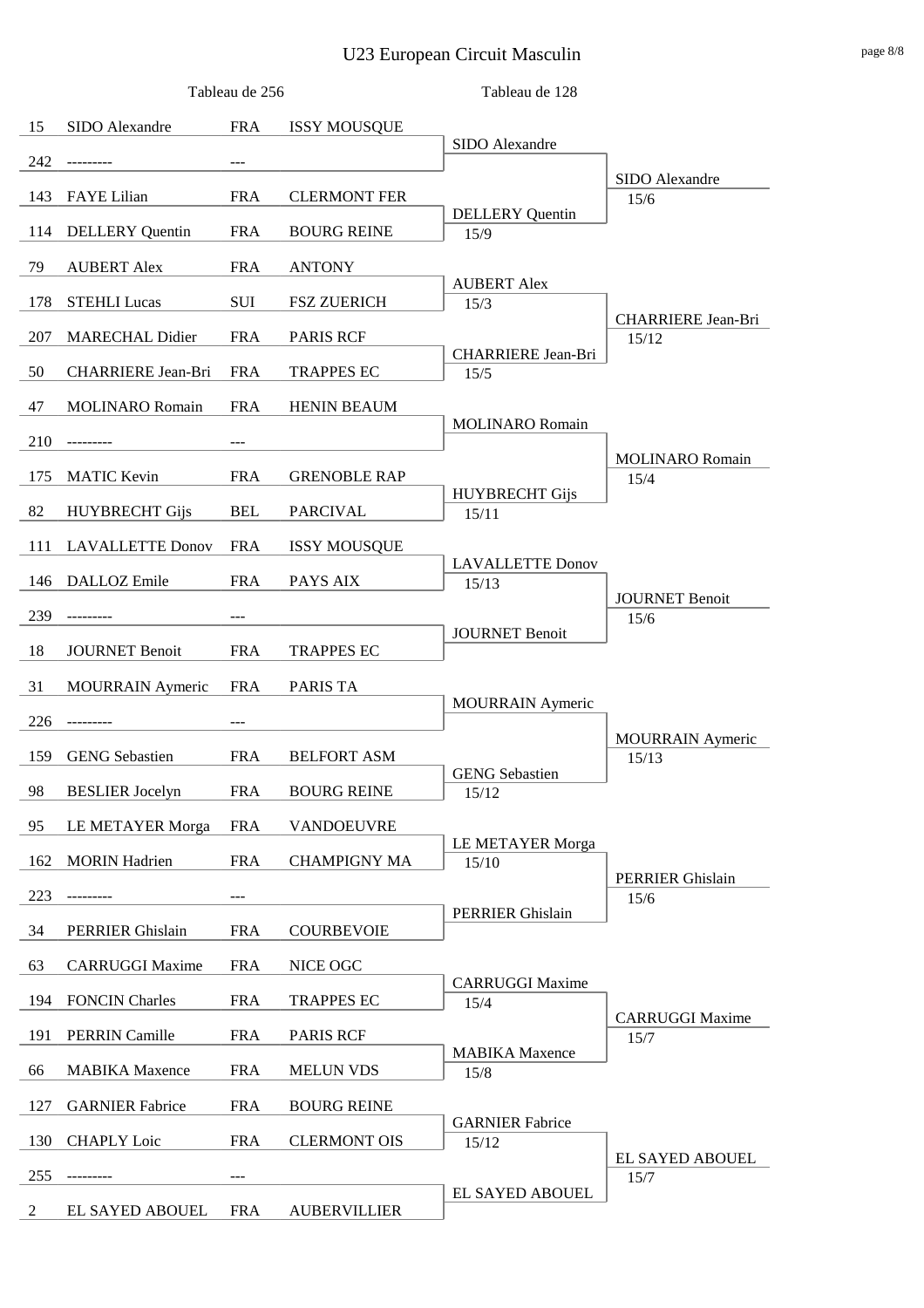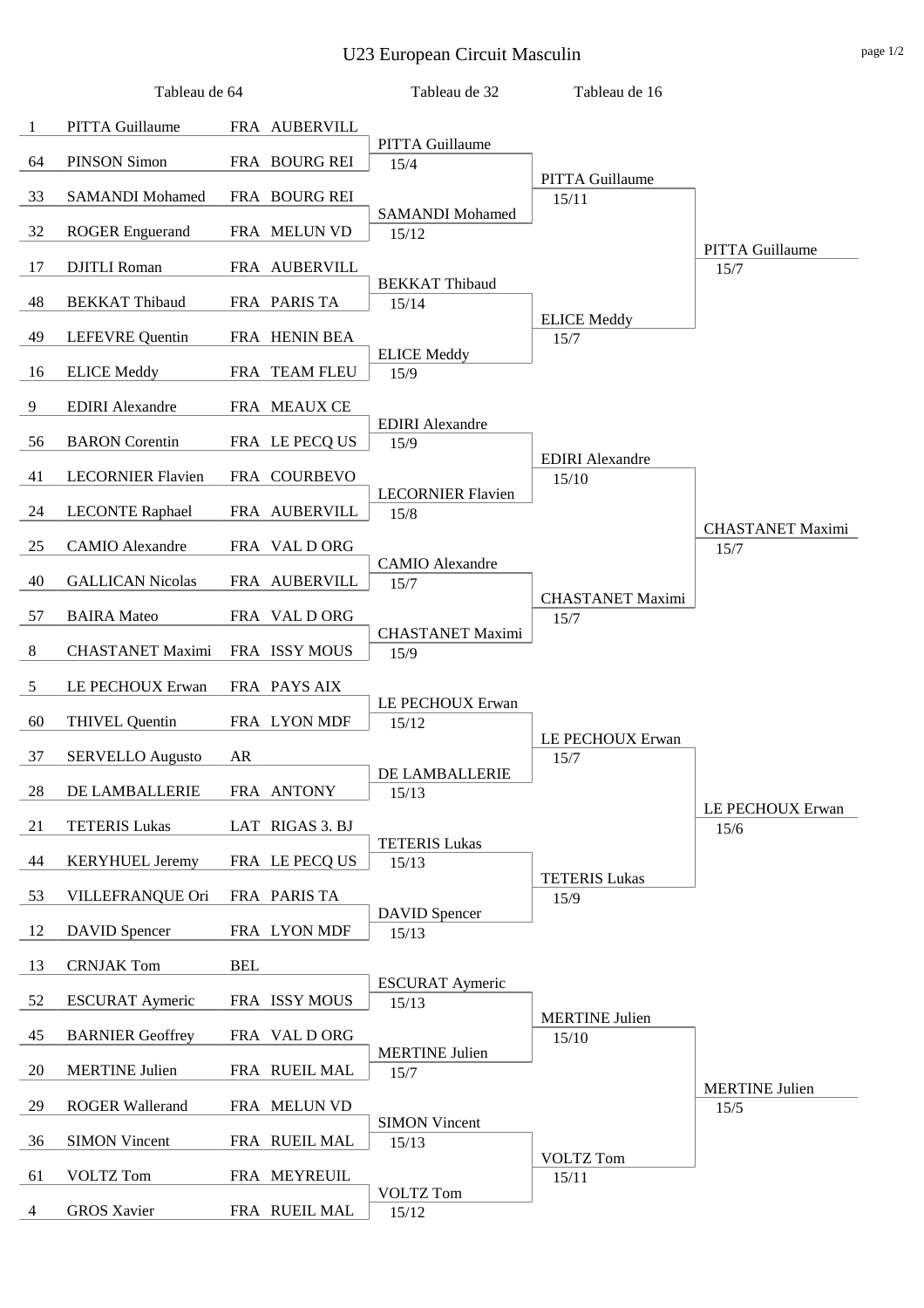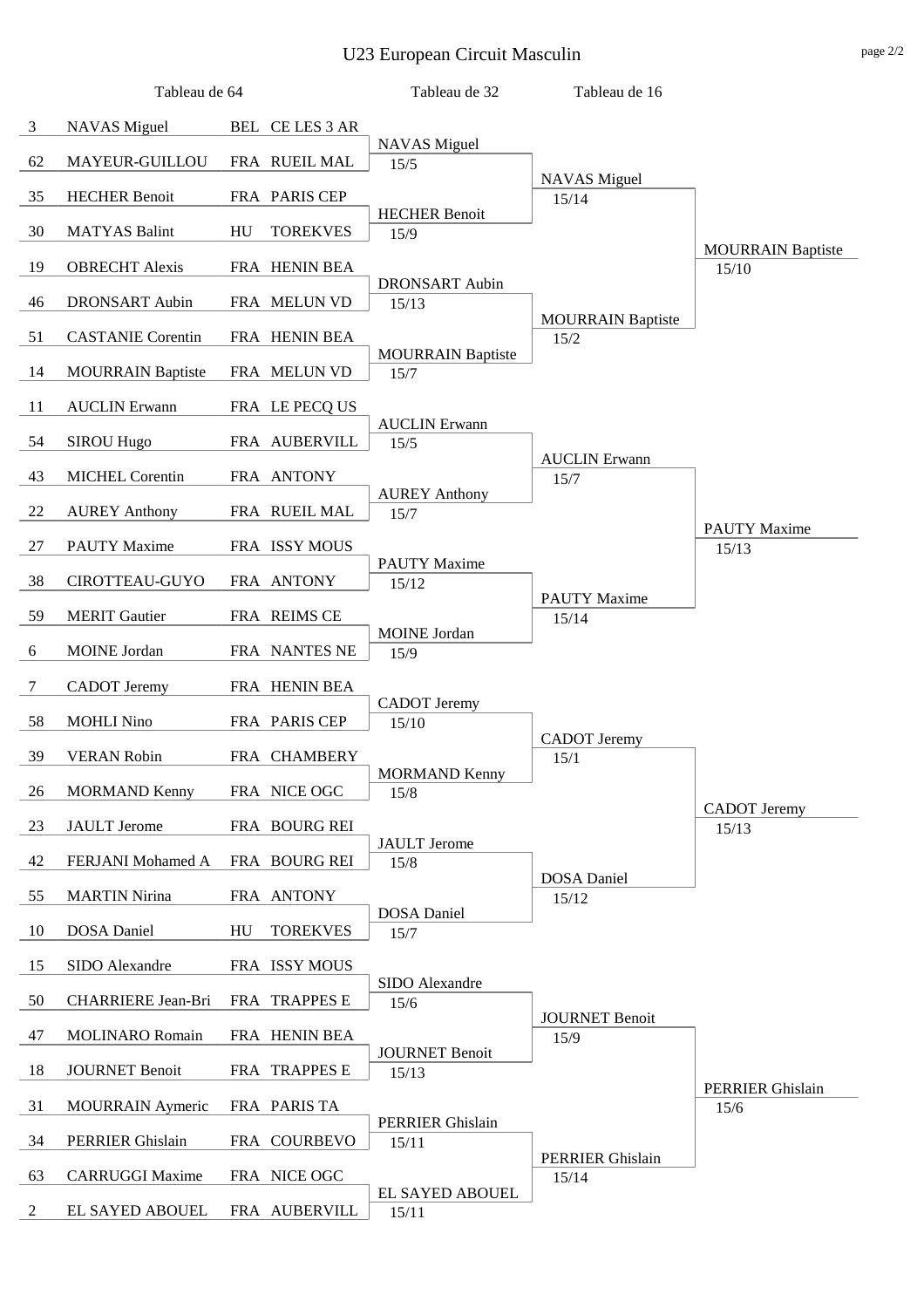## U23 European Circuit Fleuret Masculin Antony Les 1-2 octobre 2016

|   | Tableau de 8             |            |                    | Demi-finales                   | Finale                   |                  |
|---|--------------------------|------------|--------------------|--------------------------------|--------------------------|------------------|
|   | <b>PITTA Guillaume</b>   | <b>FRA</b> | <b>AUBERVILLIE</b> |                                |                          |                  |
| 8 | <b>CHASTANET Maximi</b>  | <b>FRA</b> | <b>ISSY MOUSOU</b> | <b>PITTA Guillaume</b><br>15/8 |                          |                  |
| 5 | LE PECHOUX Erwan         | <b>FRA</b> | PAYS AIX           |                                | LE PECHOUX Erwan<br>15/9 |                  |
| 4 | <b>MERTINE Julien</b>    | <b>FRA</b> | <b>RUEIL MALMA</b> | LE PECHOUX Erwan<br>15/13      |                          |                  |
| 3 | <b>MOURRAIN Baptiste</b> | <b>FRA</b> | <b>MELUN VDS</b>   |                                |                          | LE PECHOUX Erwan |
|   |                          |            |                    | <b>MOURRAIN Baptiste</b>       |                          | 15/10            |
| 6 | <b>PAUTY Maxime</b>      | <b>FRA</b> | <b>ISSY MOUSQU</b> | 15/10                          | <b>MOURRAIN Baptiste</b> |                  |
|   | <b>CADOT</b> Jeremy      | <b>FRA</b> | <b>HENIN BEAUM</b> | CADOT Jeremy                   | 15/12                    |                  |
| 2 | <b>PERRIER Ghislain</b>  | <b>FRA</b> | <b>COURBEVOIE</b>  | 15/14                          |                          |                  |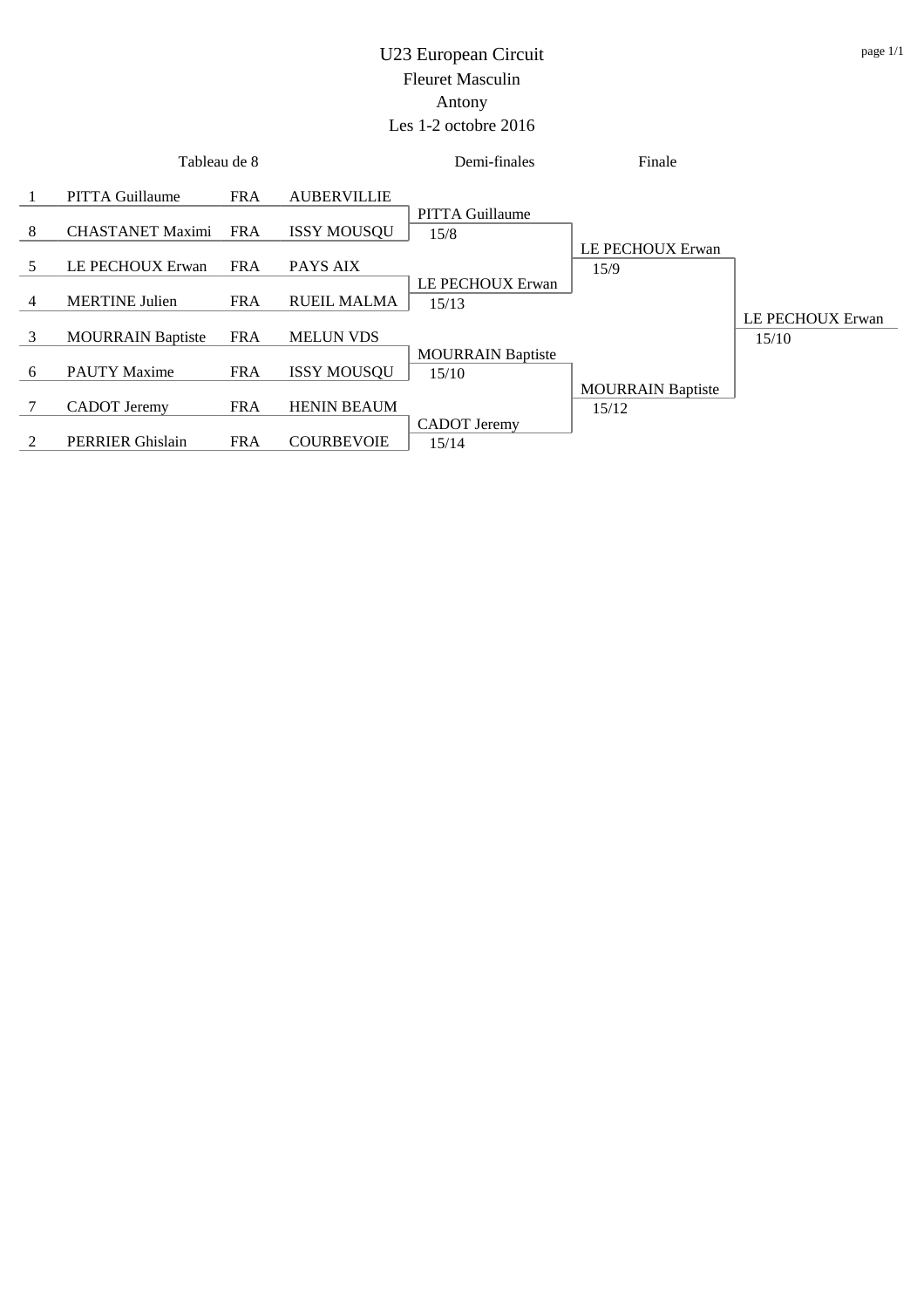| rg             | nom prénom                  | club                | nation     |
|----------------|-----------------------------|---------------------|------------|
| 1              | LE PECHOUX Erwan            | PAYS AIX            | <b>FRA</b> |
| $\overline{2}$ | <b>MOURRAIN Baptiste</b>    | <b>MELUN VDS</b>    | <b>FRA</b> |
| 3              | <b>CADOT</b> Jeremy         | <b>HENIN BEAUM</b>  | <b>FRA</b> |
| 3              | PITTA Guillaume             | <b>AUBERVILLIER</b> | <b>FRA</b> |
| 5              | <b>CHASTANET Maximilien</b> | <b>ISSY MOUSQUE</b> | <b>FRA</b> |
| 6              | <b>MERTINE Julien</b>       | <b>RUEIL MALMAI</b> | <b>FRA</b> |
| 7              | <b>PAUTY Maxime</b>         | <b>ISSY MOUSQUE</b> | <b>FRA</b> |
| 8              | <b>PERRIER Ghislain</b>     | <b>COURBEVOIE</b>   | <b>FRA</b> |
| 9              | <b>NAVAS</b> Miguel         | CE LES 3 ARMES      | <b>BEL</b> |
| 10             | <b>EDIRI</b> Alexandre      | <b>MEAUX CE</b>     | <b>FRA</b> |
| 11             | <b>DOSA</b> Daniel          | <b>TOREKVES</b>     | <b>HUN</b> |
| 12             | <b>AUCLIN</b> Erwann        | LE PECQ US          | <b>FRA</b> |
| 13             | <b>ELICE Meddy</b>          | <b>TEAM FLEURET</b> | <b>FRA</b> |
| 14             | <b>JOURNET Benoit</b>       | <b>TRAPPES EC</b>   | <b>FRA</b> |
| 15             | <b>TETERIS Lukas</b>        | RIGAS 3. BJSS       | LAT        |
| 16             | <b>VOLTZ Tom</b>            | <b>MEYREUIL CE</b>  | <b>FRA</b> |
| 17             | EL SAYED ABOUELKASS         | <b>AUBERVILLIER</b> | <b>FRA</b> |
| 18             | <b>MOINE</b> Jordan         | <b>NANTES NEC</b>   | <b>FRA</b> |
| 19             | <b>DAVID</b> Spencer        | <b>LYON MDF</b>     | <b>FRA</b> |
| 20             | <b>SIDO</b> Alexandre       | <b>ISSY MOUSQUE</b> | <b>FRA</b> |
| 21             | <b>AUREY Anthony</b>        | <b>RUEIL MALMAI</b> | <b>FRA</b> |
| 21             | <b>JAULT</b> Jerome         | <b>BOURG REINE</b>  | <b>FRA</b> |
| 23             | <b>CAMIO</b> Alexandre      | VAL D ORGE          | <b>FRA</b> |
| 24             | DE LAMBALLERIE Guy          | <b>ANTONY</b>       | <b>FRA</b> |
| 24             | <b>MORMAND Kenny</b>        | NICE OGC            | <b>FRA</b> |
| 26             | <b>SAMANDI Mohamed</b>      | <b>BOURG REINE</b>  | <b>FRA</b> |
| 27             | <b>SIMON Vincent</b>        | <b>RUEIL MALMAI</b> | <b>FRA</b> |
| 28             | <b>LECORNIER Flavien</b>    | <b>COURBEVOIE</b>   | <b>FRA</b> |
| 29             | <b>DRONSART</b> Aubin       | <b>MELUN VDS</b>    | <b>FRA</b> |
| 30             | <b>BEKKAT Thibaud</b>       | <b>PARIS TA</b>     | <b>FRA</b> |
| 31             | <b>ESCURAT Aymeric</b>      | <b>ISSY MOUSQUE</b> | <b>FRA</b> |
| 32             | <b>HECHER Benoit</b>        | PARIS CEP           | <b>FRA</b> |
| 33             | <b>GROS Xavier</b>          | <b>RUEIL MALMAI</b> | <b>FRA</b> |
| 34             | <b>DJITLI</b> Roman         | <b>AUBERVILLIER</b> | <b>FRA</b> |
| 35             | <b>OBRECHT</b> Alexis       | HENIN BEAUM         | <b>FRA</b> |
| 36             | <b>LECONTE Raphael</b>      | <b>AUBERVILLIER</b> | <b>FRA</b> |
| 37             | <b>MATYAS Balint</b>        | <b>TOREKVES</b>     | <b>HUN</b> |
| 37             | <b>ROGER Wallerand</b>      | <b>MELUN VDS</b>    | <b>FRA</b> |
| 39             | <b>MOURRAIN</b> Aymeric     | PARIS TA            | <b>FRA</b> |
| 40             | <b>ROGER Enguerand</b>      | <b>MELUN VDS</b>    | <b>FRA</b> |
| 41             | CIROTTEAU-GUYOT Vinc        | <b>ANTONY</b>       | <b>FRA</b> |
| 42             | <b>VERAN Robin</b>          | <b>CHAMBERY CE</b>  | <b>FRA</b> |
| 43             | <b>GALLICAN Nicolas</b>     | <b>AUBERVILLIER</b> | <b>FRA</b> |
| 44             | FERJANI Mohamed Ayoub       | <b>BOURG REINE</b>  | <b>FRA</b> |
| 45             | <b>MICHEL Corentin</b>      | <b>ANTONY</b>       | <b>FRA</b> |
| 46             | <b>BARNIER Geoffrey</b>     | VAL D ORGE          | <b>FRA</b> |
| 47             | <b>MOLINARO</b> Romain      | <b>HENIN BEAUM</b>  | <b>FRA</b> |
| 48             | <b>CHARRIERE</b> Jean-Brice | <b>TRAPPES EC</b>   | <b>FRA</b> |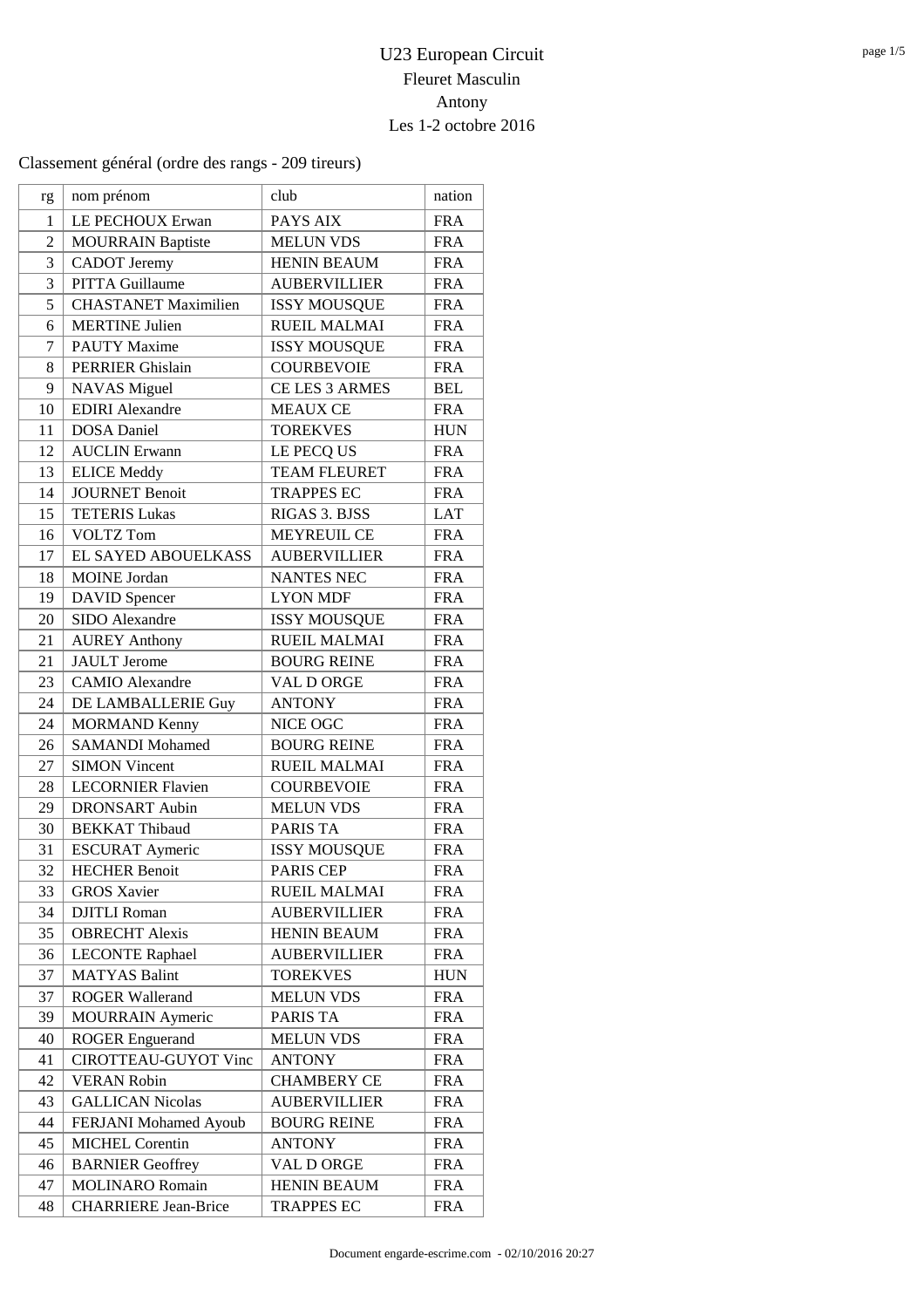| rg | nom prénom                | club                | nation     |
|----|---------------------------|---------------------|------------|
| 49 | <b>CASTANIE</b> Corentin  | <b>HENIN BEAUM</b>  | <b>FRA</b> |
| 50 | VILLEFRANQUE Orion        | PARIS TA            | <b>FRA</b> |
| 51 | <b>SIROU Hugo</b>         | <b>AUBERVILLIER</b> | <b>FRA</b> |
| 52 | <b>MERIT Gautier</b>      | <b>REIMS CE</b>     | <b>FRA</b> |
| 53 | MAYEUR-GUILLOU Antoi      | <b>RUEIL MALMAI</b> | <b>FRA</b> |
| 54 | <b>CARRUGGI Maxime</b>    | NICE OGC            | <b>FRA</b> |
| 55 | <b>THIVEL Quentin</b>     | <b>LYON MDF</b>     | <b>FRA</b> |
| 56 | <b>MOHLI Nino</b>         | <b>PARIS CEP</b>    | <b>FRA</b> |
| 57 | <b>BAIRA</b> Mateo        | VAL D ORGE          | <b>FRA</b> |
| 58 | <b>BARON</b> Corentin     | LE PECQ US          | <b>FRA</b> |
| 59 | <b>MARTIN Nirina</b>      | <b>ANTONY</b>       | <b>FRA</b> |
| 60 | <b>LEFEVRE</b> Quentin    | <b>HENIN BEAUM</b>  | <b>FRA</b> |
| 61 | <b>KERYHUEL</b> Jeremy    | LE PECQ US          | <b>FRA</b> |
| 62 | SERVELLO Augusto Antoni   |                     | <b>ARG</b> |
| 63 | <b>CRNJAK Tom</b>         |                     | <b>BEL</b> |
| 64 | <b>PINSON Simon</b>       | <b>BOURG REINE</b>  | <b>FRA</b> |
| 65 | <b>BEL Laurent</b>        | PARIS TA            | <b>FRA</b> |
| 66 | <b>SEBBAN Theo</b>        | <b>LYON MDF</b>     | <b>FRA</b> |
| 67 | <b>MICHAUT</b> Loic       | <b>TEAM FLEURET</b> | <b>FRA</b> |
| 68 | <b>LORENZ Benoit</b>      | <b>PARIS TA</b>     | <b>FRA</b> |
| 69 | <b>JULIEN Eric</b>        | <b>LYON SE</b>      | <b>FRA</b> |
| 70 | DE GREEF Stef             | NICE OGC            | <b>FRA</b> |
| 70 | <b>VILLENEUVE Charles</b> | <b>MELUN VDS</b>    | <b>FRA</b> |
| 72 | <b>SEYTOR Kim-Ulric</b>   | <b>BOURG REINE</b>  | <b>FRA</b> |
| 73 | <b>MADER Joffrey</b>      | NICE OGC            | <b>FRA</b> |
| 74 | <b>LISZKAI Tamas</b>      | <b>BHSE</b>         | <b>HUN</b> |
| 75 | <b>CADIK Jean-Michel</b>  | <b>ISSY MOUSQUE</b> | <b>FRA</b> |
| 75 | <b>MABIKA</b> Maxence     | <b>MELUN VDS</b>    | <b>FRA</b> |
| 75 | <b>TRAVESSET Damien</b>   | <b>RUEIL MALMAI</b> | <b>FRA</b> |
| 78 | <b>SOYER Martin</b>       | <b>VILLE AVRAY</b>  | <b>FRA</b> |
| 79 | <b>VALENTIN Come</b>      | <b>TEAM FLEURET</b> | <b>FRA</b> |
| 80 | <b>LOTTIN Maxence</b>     | <b>MELUN VDS</b>    | <b>FRA</b> |
| 80 | <b>SERRI</b> Cedrik       | <b>AUBERVILLIER</b> | <b>FRA</b> |
| 82 | <b>OSTACCHINI Glen</b>    |                     | <b>GBR</b> |
| 83 | <b>AUBERT Alex</b>        | <b>ANTONY</b>       | <b>FRA</b> |
| 84 | <b>RIBOUD Alexis</b>      | <b>BOURG REINE</b>  | <b>FRA</b> |
| 85 | <b>HUYBRECHT Gijs</b>     | <b>PARCIVAL</b>     | <b>BEL</b> |
| 85 | VAN CAMPENHOUT Stef       | <b>OMNISWORD</b>    | <b>BEL</b> |
| 87 | <b>STRELETSKI Florent</b> | <b>COURBEVOIE</b>   | <b>FRA</b> |
| 88 | <b>TIMMERMANS Nathan</b>  | <b>CE EMBOURG</b>   | <b>BEL</b> |
| 89 | <b>NAGLE Christopher</b>  | <b>BOURG REINE</b>  | <b>FRA</b> |
| 89 | <b>SINTES Victor</b>      | <b>RUEIL MALMAI</b> | <b>FRA</b> |
| 91 | <b>GAGNAIRE Thibault</b>  | <b>REIMS CE</b>     | <b>FRA</b> |
| 92 | <b>VOILET Sylvain</b>     | PARIS CEP           | <b>FRA</b> |
| 93 | <b>BRETEAU</b> Ignacio    | CCC-M               | ESP        |
| 94 | <b>SCHVARTZ Antoine</b>   | <b>BOURG REINE</b>  | <b>FRA</b> |
| 95 | LE METAYER Morgan         | <b>VANDOEUVRE</b>   | <b>FRA</b> |
| 96 | LECOCQ Hans-Joachim       |                     | <b>BEL</b> |
| 97 | DELIGNE Remi              | <b>ISSY MOUSQUE</b> | <b>FRA</b> |
| 98 | <b>BENSAID Benoit</b>     | <b>AUBERVILLIER</b> | <b>FRA</b> |
| 98 | <b>BIBARD</b> Tyvan       | <b>SANARY CE</b>    | <b>FRA</b> |
|    |                           |                     |            |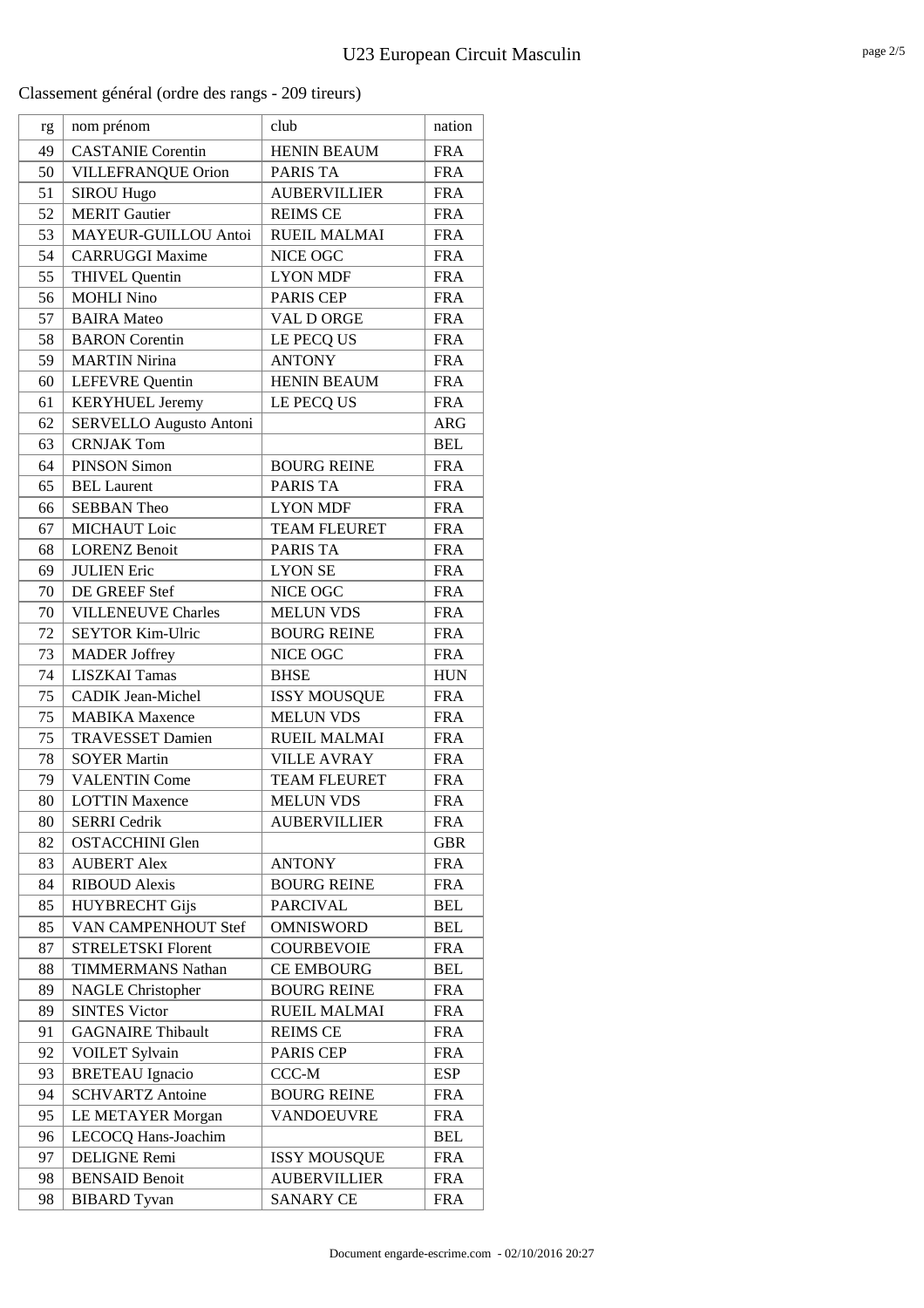| rg  | nom prénom                    | club                | nation     |
|-----|-------------------------------|---------------------|------------|
| 98  | <b>DUMAS</b> Florian          | <b>MEYREUIL CE</b>  | <b>FRA</b> |
| 101 | <b>DALLE Nathan-Dibar</b>     | LE PECQ US          | <b>FRA</b> |
| 102 | <b>MORET Max</b>              | <b>NANTES NEC</b>   | <b>FRA</b> |
| 103 | DE PRACONTAL Jonathan         | <b>PARIS TA</b>     | <b>FRA</b> |
| 104 | POPESCO Tancrede              | LE PECQ US          | <b>FRA</b> |
| 105 | <b>SPRINGARD Maxime</b>       | <b>BELFORT ASM</b>  | <b>FRA</b> |
| 106 | <b>LAVALLETTE Donovann</b>    | <b>ISSY MOUSQUE</b> | <b>FRA</b> |
| 107 | <b>DELLERY</b> Quentin        | <b>BOURG REINE</b>  | <b>FRA</b> |
| 107 | <b>HEURTIER Audric</b>        | <b>ISSY MOUSQUE</b> | <b>FRA</b> |
| 109 | <b>BOULLIAT Francois</b>      | <b>CABRIES OC</b>   | <b>FRA</b> |
| 110 | <b>FILAIRE</b> Fabien         | <b>LYON MDF</b>     | <b>FRA</b> |
| 111 | <b>BEL Romain</b>             | <b>PARIS TA</b>     | <b>FRA</b> |
| 112 | <b>FOURNIER Lucas</b>         | <b>MEAUX CE</b>     | <b>FRA</b> |
| 113 | <b>GARNIER Fabrice</b>        | <b>BOURG REINE</b>  | <b>FRA</b> |
| 114 | PERRIMOND Alexy               | <b>MARSEILLE EC</b> | <b>FRA</b> |
| 115 | <b>ALVARES Victor</b>         | <b>COURBEVOIE</b>   | <b>FRA</b> |
| 116 | DE LAMBALLERIE Jacque         | <b>ANTONY</b>       | <b>FRA</b> |
| 117 | <b>PAPEZ Francois</b>         | <b>NANTES NEC</b>   | <b>FRA</b> |
| 117 | <b>SAPY Hugo</b>              | <b>LYON MDF</b>     | <b>FRA</b> |
| 119 | <b>ERUAM-CHAPOT Pierre</b>    | <b>LYON SE</b>      | <b>FRA</b> |
| 120 | <b>VIGNERON Kevin</b>         | <b>PARIS CEFC</b>   | <b>FRA</b> |
| 121 | <b>GARROUSTE Alban</b>        | <b>PARIS TA</b>     | <b>FRA</b> |
| 122 | <b>MABILEAU Louis</b>         | LE PECQ US          | <b>FRA</b> |
| 123 | DI FRANCESCO Hugo             | <b>ACADEMY</b>      | <b>GBR</b> |
| 124 | <b>JULIEN Thomas</b>          | <b>VILLE AVRAY</b>  | <b>FRA</b> |
| 124 | PATARD Thierry                | <b>NANTES NEC</b>   | <b>FRA</b> |
| 126 | <b>BOISSET Simon</b>          | <b>BORDEAUX EC</b>  | <b>FRA</b> |
| 127 | <b>GENG</b> Sebastien         | <b>BELFORT ASM</b>  | <b>FRA</b> |
| 128 | <b>HILY</b> Quentin           | <b>BAYEUX CS</b>    | <b>FRA</b> |
| 129 | <b>HENRY Alexandre</b>        | LE PECQ US          | <b>FRA</b> |
| 130 | <b>COLLINEAU Virgile</b>      | PAYS AIX            | <b>FRA</b> |
| 131 | <b>BESLIER</b> Jocelyn        | <b>BOURG REINE</b>  | <b>FRA</b> |
| 132 | <b>FOSSE</b> Augustin         | <b>REIMS CE</b>     | <b>FRA</b> |
| 133 | <b>BONNEVILLE Ludovic</b>     | <b>COURBEVOIE</b>   | <b>FRA</b> |
| 134 | <b>BONNET</b> Leo             | PARIS TA            | <b>FRA</b> |
| 135 | <b>LEVY Alexandre</b>         | <b>LYON MDF</b>     | <b>FRA</b> |
| 136 | <b>DORNY</b> Adrien           | PARIS TA            | <b>FRA</b> |
| 137 | <b>VONTHRON</b> Adrien        | <b>VILLEJUIF US</b> | <b>FRA</b> |
| 138 | <b>FREZZA Pietro</b>          | <b>LYON SE</b>      | <b>FRA</b> |
| 139 | <b>DESCHAMPS</b> Denis        | <b>ANTONY</b>       | <b>FRA</b> |
| 140 | CAZILHAC Jean-Paul            | <b>MEAUX CE</b>     | <b>FRA</b> |
| 141 | <b>THOMAS Mathieu</b>         | <b>BAYEUX CS</b>    | <b>FRA</b> |
| 142 | <b>BESSY</b> Matthieu         | LE PECQ US          | <b>FRA</b> |
| 142 | <b>GAGNEPAIN Nevil</b>        | VAL D ORGE          | <b>FRA</b> |
| 144 | <b>TREPO Eric</b>             | <b>LYON SE</b>      | <b>FRA</b> |
| 145 | <b>FARCY</b> Tino             | PAYS AIX            | <b>FRA</b> |
| 146 | <b>CHAPLY Loic</b>            | <b>CLERMONT OIS</b> | <b>FRA</b> |
| 147 | <b>MANNEVILLE Thibault</b>    | PARIS TA            | <b>FRA</b> |
| 147 | <b>VIELCANET Jeremy</b>       | <b>MELUN VDS</b>    | <b>FRA</b> |
| 149 | <b>GALISSANT Pierre-Andre</b> | <b>MEAUX CE</b>     | <b>FRA</b> |
| 150 | LEON BOTTARELLI Edou          | <b>BOUSCAT US</b>   | <b>FRA</b> |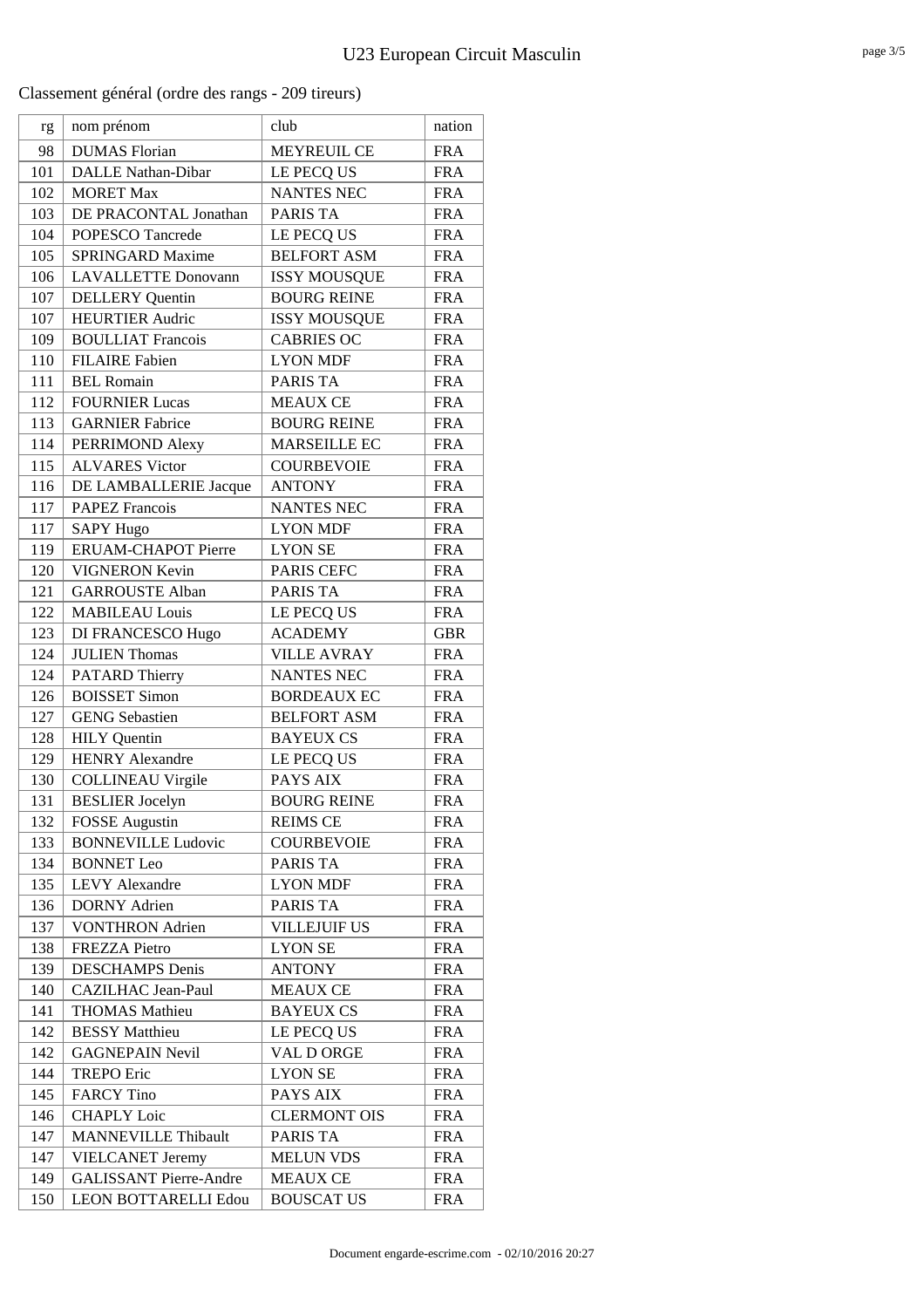| rg  | nom prénom                  | club                | nation     |
|-----|-----------------------------|---------------------|------------|
| 151 | <b>FAYE</b> Lilian          | <b>CLERMONT FER</b> | <b>FRA</b> |
| 152 | DALLOZ Emile                | PAYS AIX            | <b>FRA</b> |
| 152 | <b>DEMAINE</b> David        | <b>HEROUVILLE</b>   | <b>FRA</b> |
| 154 | <b>NALJAJIAN Narek</b>      | VAL D ORGE          | <b>FRA</b> |
| 155 | VAN GIJSEL Sander           | DE MANESCHERME      | <b>BEL</b> |
| 156 | <b>TALLARON Theo</b>        | <b>LYON SE</b>      | <b>FRA</b> |
| 157 | <b>ASSELOT Vincent</b>      | <b>RUEIL MALMAI</b> | <b>FRA</b> |
| 158 | <b>TOQUEBOEUF Florent</b>   | <b>MEAUX CE</b>     | <b>FRA</b> |
| 159 | <b>HOUEIX Goulven</b>       | <b>TEAM FLEURET</b> | <b>FRA</b> |
| 160 | <b>BADINOT Cyril</b>        | <b>BOURG REINE</b>  | <b>FRA</b> |
| 160 | <b>SENTUC Julien</b>        | <b>VILLE AVRAY</b>  | <b>FRA</b> |
| 162 | <b>HANOUN Julien</b>        | <b>PARIS CEP</b>    | <b>FRA</b> |
| 163 | ANASTASSIOU Leo             | <b>ANTONY</b>       | <b>FRA</b> |
| 164 | <b>MORIN</b> Hadrien        | <b>CHAMPIGNY MA</b> | <b>FRA</b> |
| 165 | <b>NADAL Noel</b>           | <b>VILLEJUIF US</b> | <b>FRA</b> |
| 166 | <b>THOMAS</b> Corentin      | VAL D ORGE          | <b>FRA</b> |
| 167 | LE PECHOUX Hugo             | <b>MEYREUIL CE</b>  | <b>FRA</b> |
| 168 | <b>METOUI</b> Mohamed Aziz  | <b>BOURG REINE</b>  | <b>FRA</b> |
| 169 | <b>RIDSDALE</b> Ethan       | <b>CARDIFF</b>      | <b>GBR</b> |
| 169 | <b>YAA</b> Eric             | <b>MELUN VDS</b>    | <b>FRA</b> |
| 171 | <b>PAIRE</b> Adrien         | <b>PARIS TA</b>     | <b>FRA</b> |
| 172 | <b>BRUNNER Remi</b>         | <b>PARIS TA</b>     | <b>FRA</b> |
| 173 | <b>GEORGES Henry</b>        | <b>TRAPPES EC</b>   | <b>FRA</b> |
| 174 | <b>GALY</b> Maxime          | <b>LYON MDF</b>     | <b>FRA</b> |
| 175 | <b>CALZI</b> Mathieu        | <b>CABRIES OC</b>   | <b>FRA</b> |
| 175 | <b>GUENANEN Valentin</b>    | PARIS TA            | <b>FRA</b> |
| 177 | <b>MATIC Kevin</b>          | <b>GRENOBLE RAP</b> | <b>FRA</b> |
| 178 | <b>FORMOSA Adrien</b>       | PARIS CEFC          | <b>FRA</b> |
| 178 | <b>MALARD</b> Luca          | <b>BAYEUX CS</b>    | <b>FRA</b> |
| 180 | <b>STEHLI Lucas</b>         | <b>FSZ ZUERICH</b>  | SUI        |
| 181 | <b>GUY Jason</b>            | <b>ANTONY</b>       | <b>FRA</b> |
| 182 | <b>BESSET Jean-Charles</b>  | <b>TRAPPES EC</b>   | <b>FRA</b> |
| 183 | <b>LEROUGE Frederic</b>     | <b>CABRIES OC</b>   | <b>FRA</b> |
| 184 | <b>GRIFFON Kilian</b>       | <b>HEROUVILLE</b>   | <b>FRA</b> |
| 184 | <b>SIRIU Pascal</b>         | VAL D ORGE          | <b>FRA</b> |
| 186 | <b>ANFRUNS Julien</b>       | <b>PARIS TA</b>     | <b>FRA</b> |
| 187 | <b>KERDRANVAT Charles</b>   | PARIS TA            | <b>FRA</b> |
| 188 | <b>BARNIER Camille</b>      | <b>TRAPPES EC</b>   | <b>FRA</b> |
| 189 | <b>GOURMAND</b> Logan       | <b>ANTONY</b>       | <b>FRA</b> |
| 190 | <b>DELORT</b> Jean-Baptiste | <b>PARIS RCF</b>    | <b>FRA</b> |
| 191 | <b>CASTELLO Charles</b>     | <b>BOIS COLOMBE</b> | <b>FRA</b> |
| 192 | <b>BLETON Maxence</b>       | <b>BRON</b>         | <b>FRA</b> |
| 193 | <b>PERRIN Camille</b>       | <b>PARIS RCF</b>    | <b>FRA</b> |
| 194 | <b>COPY</b> Samuel          | <b>MEAUX CE</b>     | <b>FRA</b> |
| 195 | <b>FONCIN Charles</b>       | <b>TRAPPES EC</b>   | <b>FRA</b> |
| 196 | <b>BOJU</b> Gwenael         | <b>RUEIL MALMAI</b> | <b>FRA</b> |
| 197 | <b>ERNST</b> Deniz          | <b>FSZ ZUERICH</b>  | SUI        |
| 198 | <b>SAUBER Olivier</b>       | PARIS CEFC          | <b>FRA</b> |
| 198 | <b>WEBER Timothee</b>       | <b>STRASBOURG E</b> | <b>FRA</b> |
| 200 | <b>ZYLBERBERG Thomas</b>    | PARIS RCF           | <b>FRA</b> |
| 201 | <b>LEBRETON Emilien</b>     | <b>VILLEJUIF US</b> | <b>FRA</b> |